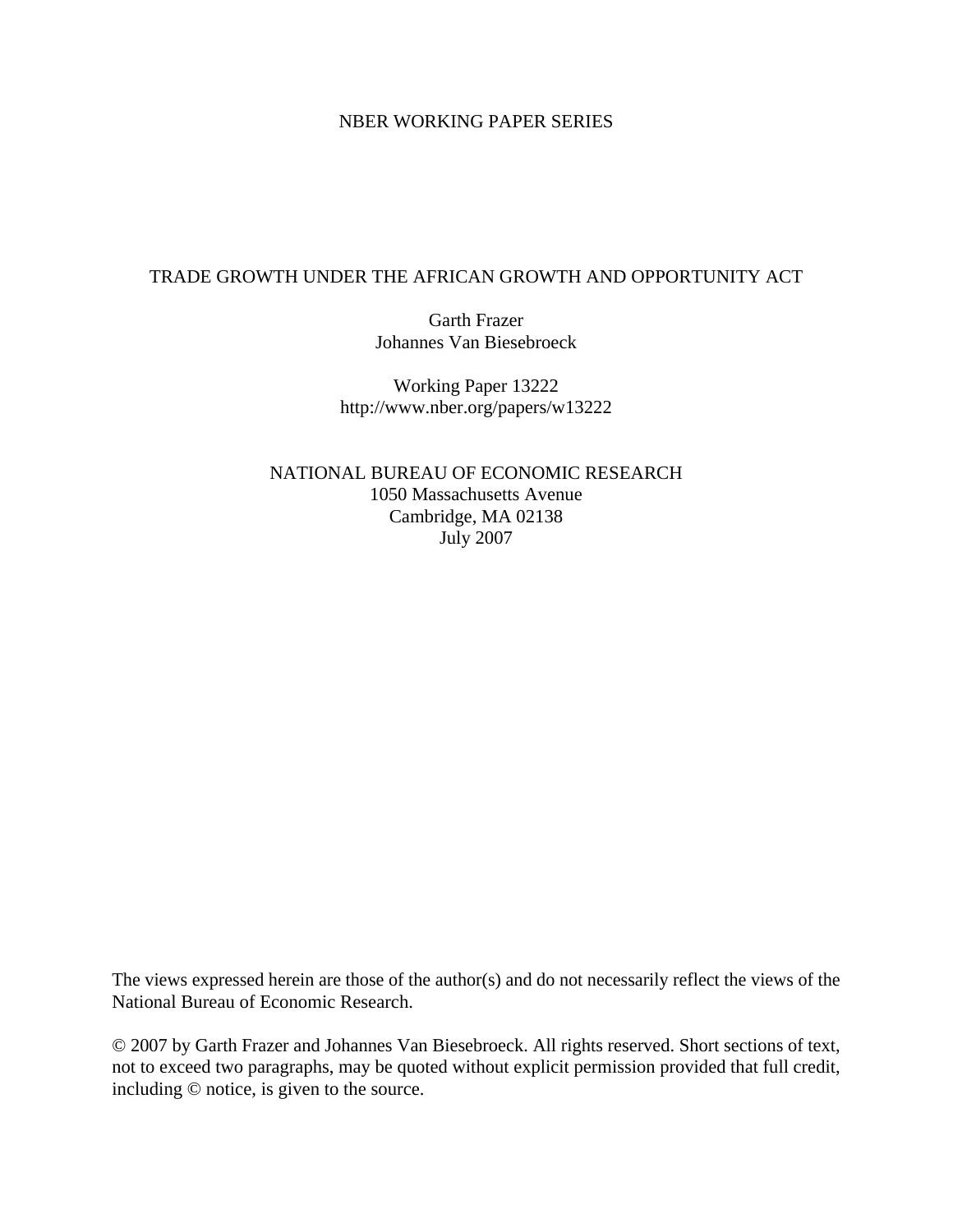Trade Growth under the African Growth and Opportunity Act Garth Frazer and Johannes Van Biesebroeck NBER Working Paper No. 13222 July 2007 JEL No. F13,F14,F15,O19

### **ABSTRACT**

This paper explores whether one of the most important U.S. policies towards Africa of the past few decades achieved its desired result. In 2000, the United States dropped trade restrictions on a broad list of products through the African Growth and Opportunity Act (AGOA). Since the Act was applied to both countries and products, we estimate the impact with a triple difference-in-differences estimation, controlling for both country and product-level import surges at the time of onset. This approach allows us to better address the "endogeneity of policy" critique of standard difference-in-differences estimation than if either a country or a product-level analysis was performed separately. Despite the fact that the AGOA product list as chosen to not include "import-sensitive" products, and despite the general challenges of transaction costs in African countries, we find that AGOA has a large and robust impact on apparel imports into the U.S., as well as on the agricultural and manufactured products covered by AGOA. These import responses grew over time and were the largest in product categories where the tariffs removed were large. AGOA did not result in a decrease in exports to Europe in these product categories, suggesting that the U.S.-AGOA imports were not merely diverted from elsewhere. We discuss how the effects vary across countries and the implications of these findings for aggregate export volumes.

Garth Frazer Rotman School of Management University of Toronto 105 St. George Street Toronto, Ontario M5S 3E6 CANADA gfrazer@chass.utoronto.ca

Johannes Van Biesebroeck Department of Economics University of Toronto Institute for Policy Analysis, Suite 707 140 St. George Street Toronto, ON M5S 3G6 CANADA and NBER johannes.vanbiesebroeck@utoronto.ca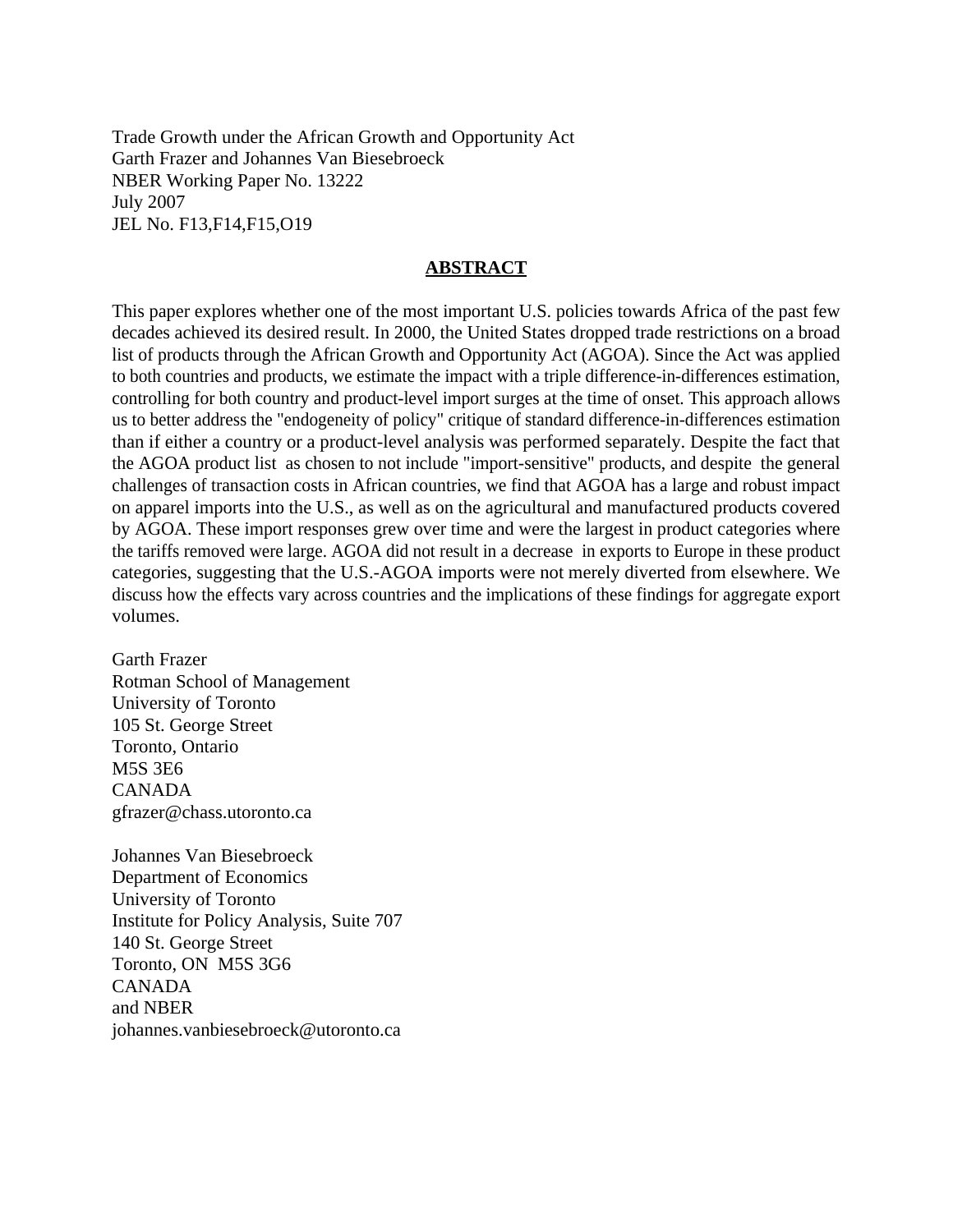### 1 Introduction

The overwhelming challenge in improving the human condition today is the challenge of development on the African continent. One of many factors cited for inhibiting the development of Africa and other low-income countries has been the trade barriers imposed by high-income countries on the imports of commodities in which poor countries are likely to have a comparative advantage: textiles and agricultural products in particular. This paper explores whether these trade barriers have actually mattered–that is, where they have been removed, have exports from Africa increased?

The paper takes advantage of a unilateral granting of trade concessions to the majority of sub-Saharan African countries by the United States in the form of the African Growth and Opportunity Act (2000). These trade concessions were uniform across all the African countries that were deemed eligible for  $AGOA<sup>1</sup>$ . The concessions fall into two categories: apparel and non-apparel items; details on the implementation for each category will be described later. While the products allowed duty-free and quota-free access under AGOA were uniform across eligible countries, the set of products was not comprehensive. Therefore, since AGOA applied selectively to both countries and products, but not to all countries, nor to all products, this implementation allows for triple difference-in-differences estimation of the impact of the policy. As a result, we can muster a more robust defense to the endogeneity critique that applies to some difference-in-differences estimation (Besley and Case, 2000).

To examine the benefits of triple-difference estimates, consider how the endogeneity critique would apply if either a country or a product-level analysis was performed separately. At the country-level, suppose that countries were given AGOA-eligibility just as their economies started to improve, for example when the normal state of affairs is restored after a civil war. This might result in an increase in U.S. imports from this country at the same time as the country gained eligibility, although the imports might just result from the overall boost in the exporter's economy.<sup>2</sup> The country-by-country difference-in-differences estimator would erroneously attribute the positive export effect to AGOA. At the product-level, suppose that the U.S. granted AGOA product status to those products for which its demand was about to increase.<sup>3</sup> Here again, a product-by-product difference-in-differences estimator would at-

<sup>&</sup>lt;sup>1</sup>The main criteria for AGOA eligibility relate to a basic level of political and democratic freedom within the country. Countries excluded from AGOA as of January 2, 2007 include: Zimbabwe, Cote d'Ivoire, Somalia, Sudan, Central African Republic, Eritrea, Comoros, Equatorial Guinea, Mayotte, Togo.

<sup>&</sup>lt;sup>2</sup>In practice, there was some variation across countries in eligibility date and even more so for the apparel provision in AGOA.

<sup>&</sup>lt;sup>3</sup>To preview the results, U.S. worldwide imports of oil (a product given duty-free access under AGOA) were considerably higher post-AGOA.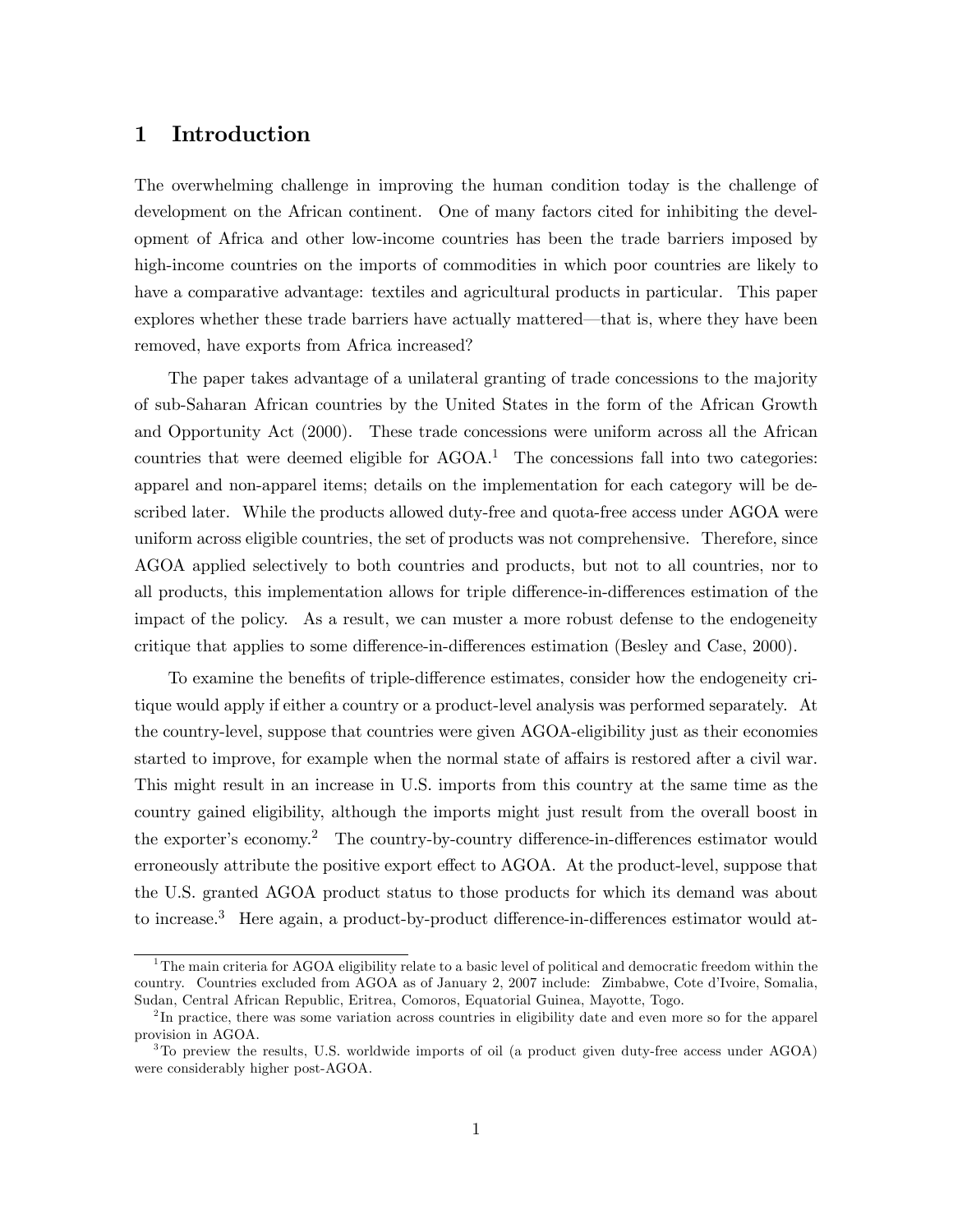tribute a positive effect to AGOA if the general import surge for eligible products simply extended to countries that were included in the Act.

We will be able to address these critiques. The increase in imports into the U.S. of a specific AGOA-eligible product from an AGOA-eligible country during the AGOA period will be measured relative to: (i) the overall increase in imports from that country, (ii) the overall increase in imports of that product, and (iii) the base level of imports of AGOA products from AGOA countries. In fact, the preferred specification will be even more general than this, allowing for a full set of country-product, country-year, and product-year fixed effects.

While this product and country variation in eligibility clearly has its advantages in terms of isolating the impact of AGOA, it also has its limitations. For example, suppose that the U.S. administration chose to implement tariff concessions on products that African countries would have little hope of exporting to the U.S. (e.g. because of a lack of comparative advantage). The AGOA legislation explicitly allows the President only to grant duty-free treatment for non-apparel articles "after the U.S. Trade Representative and the U.S. International Trade Commission have determined that the article is not import sensitive when imported from African countries,"4 which suggests that such selective implementation was indeed possible. The effect of tariff concessions applied in such selective fashion will differ from a widespread free-trade agreement. For this reason, it is not self-evident that one would find positive effects from AGOA, and finding no effect in this case cannot be interpreted more generally as no effect from broad trade liberalization.

A second reason why one might not expect positive effects from AGOA is that many have argued (see below) that trade restrictions are not the primary constraint on African exports. For example, Collier and Gunning (1999) identify the chief factors explaining Africa's poor economic performance as distorted product and credit markets, high risk, inadequate social capital, inadequate infrastructure, and poor public services. External factors such as developed countries' trade restrictions are not considered as important. Therefore, the internal factors may continue to constrain African exports after the removal of the U.S. import restrictions. Moreover, the largest expected benefit of AGOA was its reduction of apparel tariffs and quotas, even though most African countries did not have apparel quotas for import into the U.S. It is not clear that removal of the quotas would matter.

We find that AGOA has a large and robust impact, especially on apparel imports into the U.S., but also for manufactured products treated by AGOA, and a smaller but significant impact for agricultural products. These import responses grew over time and were the

<sup>&</sup>lt;sup>4</sup>The quotation is taken from a summary of the AGOA Legislation at the U.S. Government AGOA website at http://www.agoa.gov.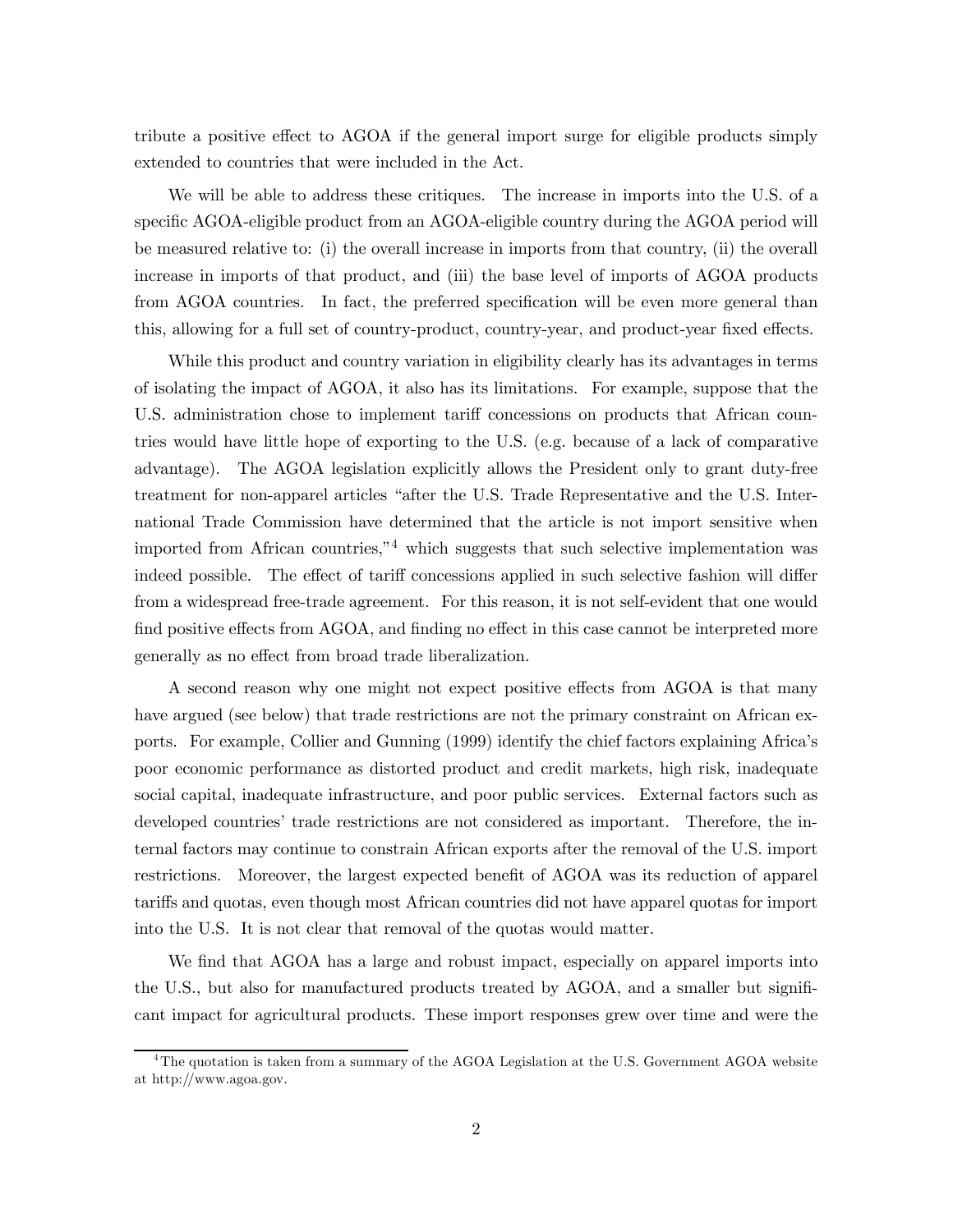largest in product categories where the tariffs removed were large. AGOA did not result in a decrease in exports to Europe in these product categories, suggesting that the U.S.-AGOA imports were not merely diverted from elsewhere. When we estimate country-specific export responses, we find a broad-based response to AGOA, particularly for manufactured products. We also find that countries with high corruption or poor rule-of-law were equally able to take advantage of AGOA as countries with low corruption and better institutions.

Finally, one reason that the impact of AGOA in apparel exports was expected to be limited or short-lived was the phaseout of the Multi-Fiber Arrangement (MFA) on January 1, 2005. At this point, import quotas for apparel imports were eliminated for competing developing countries as well. Newspapers predicted that most apparel production would shift to China.<sup>5</sup> In addition, most analysts predicted that Chinese and other Asian competition would overwhelm the less efficient African apparel exporters and seriously damage African apparel exports to the U.S. after this point (Harrison, Rutherford, and Tarr, 1997; Lall, 2005; Cling et. al., 2005; Nordås, 2004; Rivera, Agama and Dean, 2003; Mattoo et. al., 2003; Gibbon, 2003). Our dataset extends until 2006, and perhaps surprisingly, we find that AGOA had the largest effect on apparel exports in the last two years of the sample.

The importance of African development has at different times been emphasized by world leaders, and this has led to a variety of policy statements and initiatives, including the New Partnership for Africa's Development and debt relief. AGOA was such an effort, in this case a unilateral effort of the U.S. Administration under President Clinton, which has since been renewed by the Bush Administration. This paper evaluates whether this initiative had any impact. The remainder of the paper is organized as follows. Section 2 gives background information on the U.S. system of trade preferences and discusses the relevant literature. Details on the implementation of the Act are in Section 3. The empirical specification is introduced in Section 4 and the data in Section 5. Results are in Section 6 and robustness checks follow in Section 7. Implications of the results are discussed in Section 8 and Section 9 concludes.

## 2 Background

This paper measures the impact of the expansion of U.S. trade preferences on exports from African countries. Other studies have explored the impact of both free-trade agreements

<sup>&</sup>lt;sup>5</sup>There are literally hundreds of newspaper articles on this specific issue. See for example "Thirty million" jobs could disappear with the end of apparel quotas," Business Week, December 15, 2003, for a U.S. perspective, and "Textiles Trade Reform: Unstitched by China, WTO," Business Day, October 21, 2004 for a South African perspective.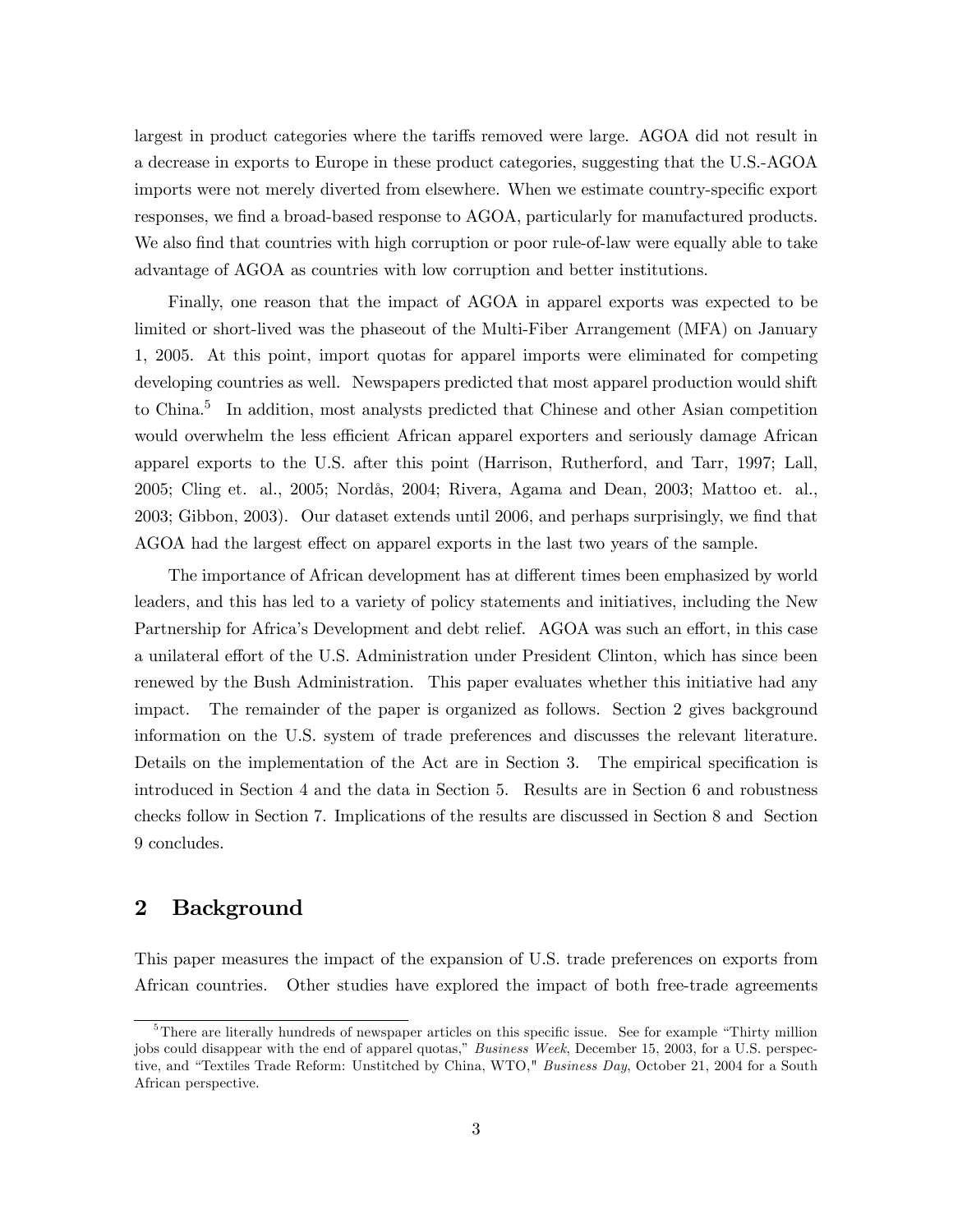and expanded trade preferences, with varying conclusions.<sup>6</sup> In the African context, Carrère (2004) examines the impact of the five major African regional trade agreements and two major currency unions in Africa over the period 1962 through 1996 and finds that they increased trade between members.

Here, we evaluate the impact of non-reciprocal trade preferences rather than a reciprocal free-trade agreement. One might expect a smaller trade liberalizing effect, as the U.S. did not obtain anything in exchange for its concessions, and as mentioned, the law required that the items included on the AGOA list not be 'import sensitive'. The major preference regime offered by most developed countries to imports from developing countries is the Generalized System of Preferences (GSP)–the rule for eligibility is typically set by an income threshold. Rose (2004) finds a significant effect of the GSP on trade volumes, but an insignificant effect of the GATT/WTO. Romalis (2003) finds additionally that GDP growth rates of countries most affected by the establishment of the GSP increased significantly. AGOA involves the addition of a large number of products to the U.S. version of the list of products that are offered duty-free access.

Hoekman et al. (2002) studies the potential effects of the removal of tariffs on high-tariff items (above 15 percent) in the United States, Japan, Europe and Canada on exports from least developed countries (LDCs). They predict large effects on LDC exports, on the order of 11 percent of total exports. Similarly, Ianchovichina et al. (2001) explores the potential impact of preferential market access for a set of 37 Sub-Saharan African countries to the European Union, Japan, the U.S. and Canada, and finds that African exports would increase considerably, by approximately 14 percent, if such access were granted. In contrast, the products added to the GSP list under AGOA had an average tariff rate of only 4.1% and the expected impact is likely to be much smaller.7

Several other papers have suggested that the impact of AGOA could well be very limited. As already noted, Collier and Gunning (1999) does not consider developed country tariffs as significant impediments to growth in Africa. Limão and Venables (2001) finds that the relatively low level of African trade flows "is largely due to poor infrastructure." (p. 451) Rodrik (1998) studies the possible causes of poor export performance in Africa, and suggests that the dominant causes are low levels of per capita income, small country size,

 $6$ For example, Romalis (2005), Trefler (2004), Burfisher *et al.* (2001), Clausing (2001), and Head and Ries (1997) examine the North American Free Trade Agreement or the Canada-U.S. Free Trade Agreement; Greaney (2001) examines U.S.-Japan bilateral trade agreements, and Frankel et al. (1995) examines the impact of regional trading blocs.

<sup>&</sup>lt;sup>7</sup>The tariff rate is measured as an average of the ad valorem tariff rate and the ad valorem equivalent for specific tariffs.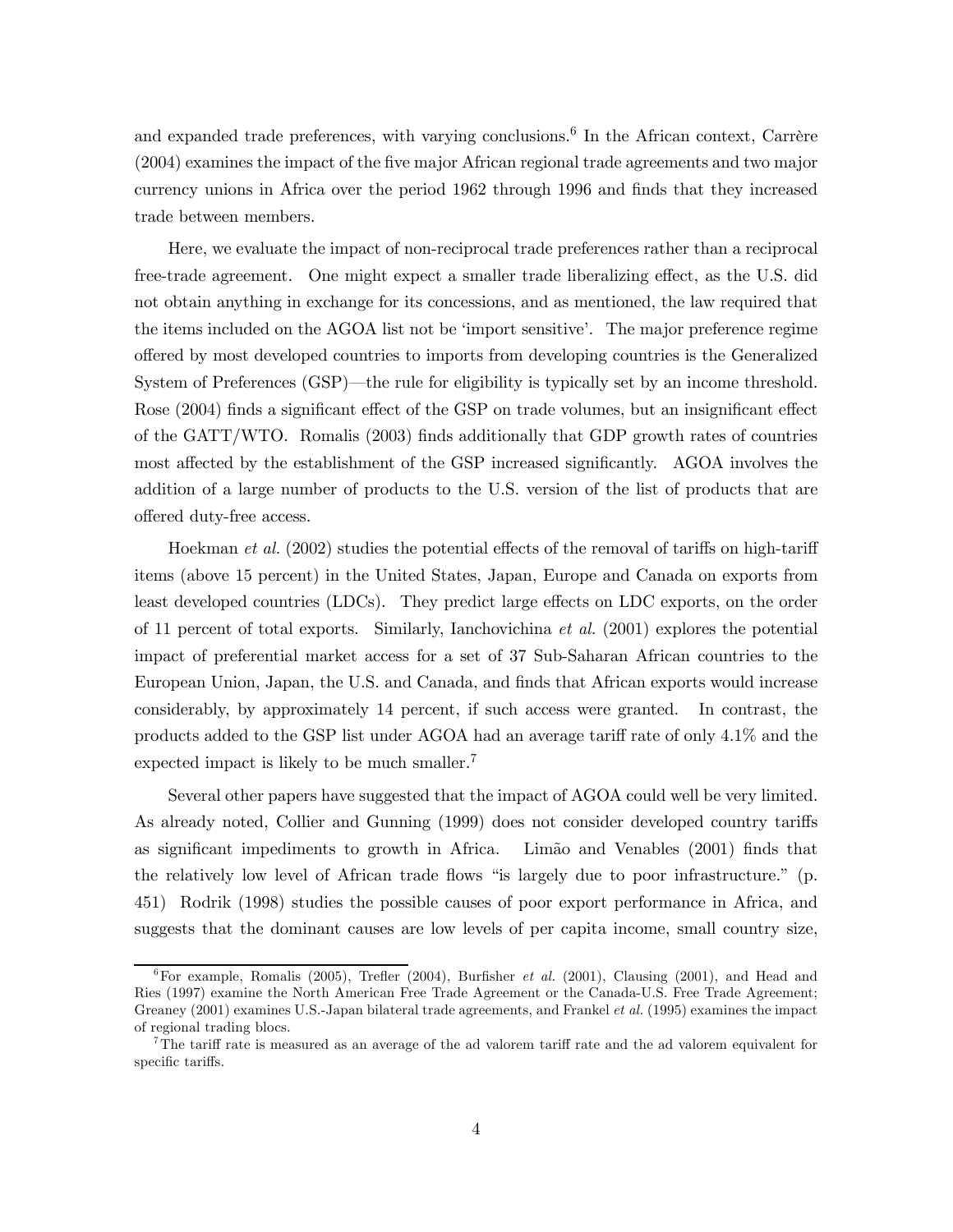poor geography, and domestic (African) trade policy. Morrissey (2005) notes that "there are many explanations as to why the export response to trade liberalisation in SSA has been limited," (p. 1145) and he highlights a few, including transport costs and natural barriers to trade. Wang and Winters (1998), in summarizing a set of World Bank technical papers, finds that "the evidence suggests that it is African countries' own trade policies and not those of their partners that must be changed in order to promote growth," a view echoed by Yeats et al. (1996).

Still, in one case where an African country has liberalized its trade policy, in Uganda, it has not immediately led to expanded exports; see Morrissey and Rudaheranwa (1998). Specifically, they find that despite the abolition of export taxes, significant liberalization on imports, and the liberalization of the foreign exchange market, export earnings did not increase. Milner *et al.* (2000) offers a partial explanation, as they find that for Uganda even after export taxes are abolished, transport costs remain a significant constraint on trade. Overall, then, there are a number of reasons why AGOA might not have (much of) an impact in the African context.

To our knowledge, Mattoo et al. (2003), Gibbon (2003), and Brenton and Ikezuki (2004) are the only other studies of the impact of AGOA. Mattoo et al. (2003) predicted the effects ex ante using information on pre-AGOA tariffs and assumptions on supply responses. Their conservative estimate was that AGOA would raise Africa's non-oil exports by 8—11 per cent. For a country like Mauritius they expected exports to rise by only 5% from 2001 to 2004. Absent the rules of origin requirements on yarn, which Mauritius turned out to be exempted from, an export increase of 36% was expected. For a lesser developed country such as Madagascar, they assumed a five times higher (export) supply response and predicted an export increase for textiles of 92%.

Gibbon (2003) analyzes the initial AGOA response (in 2002) in the South African apparel sector from a global commodity chain/global value chain (GCC/GVC) perspective, providing an explanation within that context of the kind of enterprises that could take advantage of AGOA. Brenton and Ikezuki (2004) advocate the renewal of the unrestricted fabric-sourcing rules of AGOA that were set to expire when their paper was written–which did happen. Using data up to 2002, they show increased exports of AGOA-eligible products for some countries, but they also provide suggestive evidence that the rules-of-origin requirements depress exports and lead to underutilization of existing preferences.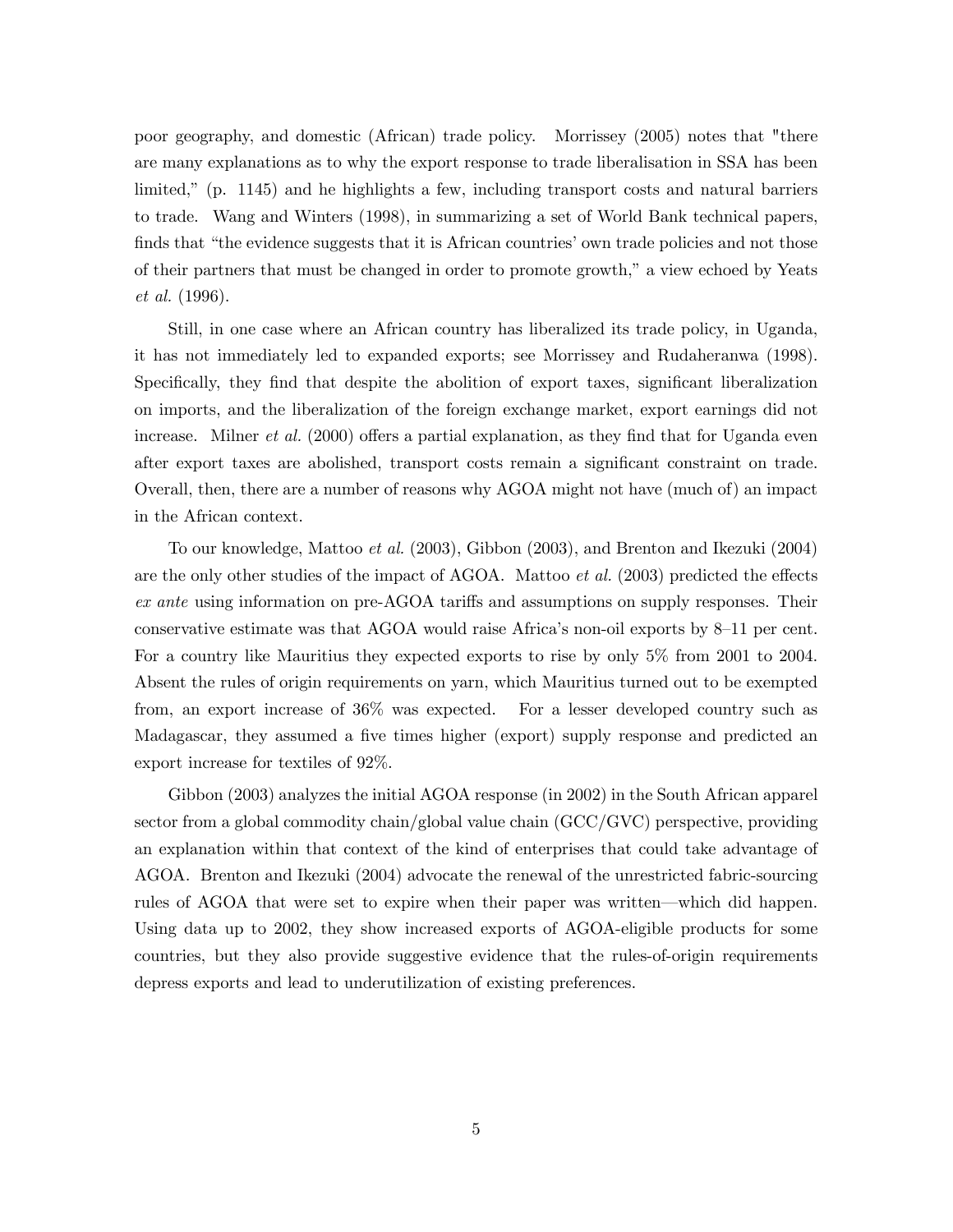### 3 The Implementation of AGOA

When the Act was first implemented on October 2, 2000, it applied to 34 countries in Sub-Saharan Africa. By January 2, 2007, eight more countries had been added to the list, and four countries had been removed. The newer countries, such as Sierra Leone, have generally been admitted after government stability was achieved. Four countries, the Central African Republic, Eritrea, Côte d'Ivoire, and Mauritania, have been removed from AGOA as a result of failures regarding political or democratic freedoms.8 The first three of these removals occurred during the period of our dataset.9

The Act allows for duty-free imports under two broad categories: apparel and nonapparel. For non-apparel, approximately 1800 items were added to the list of products with zero import duty under the Generalized System of Preferences (GSP). As a result, for AGOA countries the number of goods on the U.S. GSP list expanded from 4600 to more than 6400 items, defined at the 8-digit HS (Harmonized System) level. We will refer to these items as GSP products. As soon as a country is declared AGOA eligible, it can export any of these items duty-free to the  $U.S.<sup>10</sup>$ 

On the other hand, duty-free access for apparel exports from an African country is not automatic as soon as AGOA-eligibility is granted. The first countries to be declared eligible for the 'apparel provision' were Kenya and Mauritius on January 18, 2001, three months after most countries were admitted to AGOA. Countries have been 'admitted' to the apparel provision at various times over the subsequent years. The apparel provision allows for dutyfree and quota-free access to the U.S. market for most apparel products, provided that the fabric (or yarn, or thread) comes either from the U.S. or an AGOA country. While the country-level quotas have been removed, a regional (AGOA) quota remains for apparel that was initially set at 1.5% of U.S. imports, increasing to 3.5% over an 8 year period. These caps were doubled under a set of amendments, called AGOA II, and the new set of caps have not proved binding.

<sup>8</sup>The Central African Republic (January 1, 2004) and Mauritania (January 1, 2007) were both removed after coups. Eritrea (January 1, 2004) was removed after failing to implement elections and democratic reforms. Côte d'Ivoire (January 1, 2005) was removed after failing to implement a peace plan.

<sup>9</sup> In virtually all specifications, we will use country-product and country-year fixed effects to control for country-specific effects.

 $10$ For some of the 'least developed beneficiary countries', the pre-AGOA GSP list already contained a number of the products added to the GSP list for all AGOA countries by the Act. We follow the more conservative approach of including these product-country pairs as treated under AGOA. The alternative approach, treating these product-country pairs as unaffected by AGOA, increases the point estimates of the AGOA effect by approximately one quarter. Also, some agricultural products subject to tariff-rate quotas remained subject to out-of-quota duties.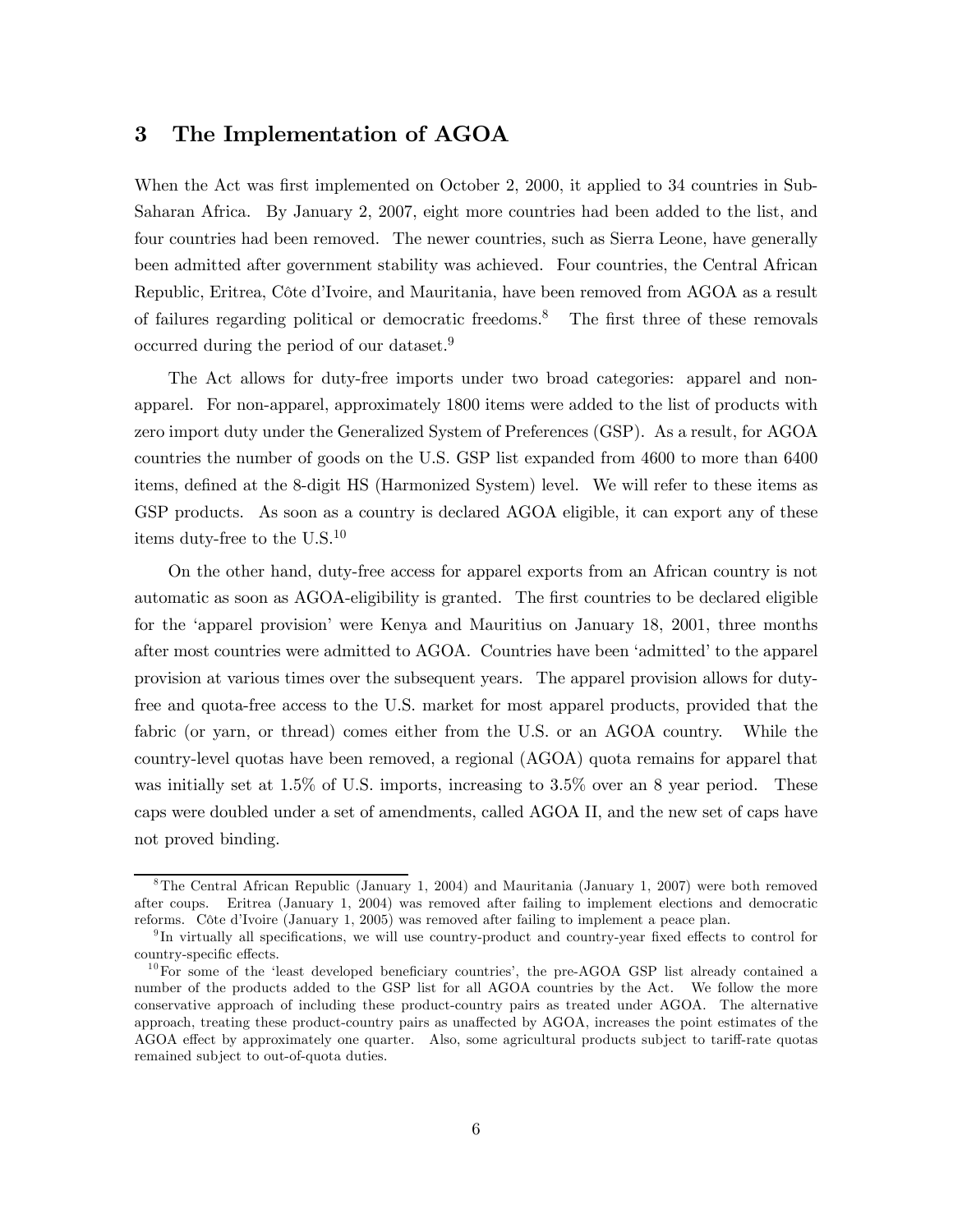In addition to the governance provisions required for admission to AGOA, countries seeking access to the apparel provision must prove to the U.S. that they have an effective visa system to verify and enforce the source of the fabric or yarn used in apparel production. Once countries qualify for the apparel provision, they can also be considered for the 'special rule' for apparel. This special rule was designed to apply to 'lesser developed' AGOA countries, and allowed them to source their fabric or yarn from anywhere in the world.<sup>11</sup> As of January 2, 2007, South Africa was the only country of the twenty-seven that were (or had been) eligible for the apparel provision that did not qualify for the special rule (either by rule or exception granted).

### 4 Empirical specification

We will examine whether AGOA–a trade liberalization in the form of unilateral trade concessions granted by the U.S. to a set of African countries–has had any impact on the volume of African exports. Any of the standard trade models would predict that if these concessions were applied to products that African countries were either already exporting or to products that they should export given their comparative advantage or factor endowments, then the volume of these exports would increase under AGOA. Therefore, no formal model is presented, as this prediction would apply to a wide class of models indeed.

The simplest (but most restrictive) triple-difference regression specification to measure the size of the AGOA effect is the following:

$$
\ln IMP_{cpt} = (\alpha_1 + \beta_1 \; Ineffect_t) * AGOA\_country_c * AGOA\_product_p + (\alpha_2 + \alpha_3 \; Ineffect_t) * AGOA\_country_c + (\alpha_4 + \alpha_5 \; Ineffect_t) * AGOA\_product_p + \alpha_6 Ineffect_t + \varepsilon_{cpt},
$$
 (1)

where the variables are defined as follows. The left-hand side variable refers to the imports into the U.S. of product  $p$  from country c during period  $t$ . Since the paper is measuring the impact of a U.S. policy, all trade volumes will be imports into the U.S., as reported by the U.S. The variable  $AGOA\_country_c$  is a time-invariant dummy that takes a value of one if a country is ever declared AGOA-eligible. Similarly, the variable  $AGOA\_prod$  is a timeinvariant dummy that takes a value of one for products eligible for duty-free import under

 $11$ Officially, the rule is defined as having a per capita GNP below \$1500 in 1998 as measured by the World Bank.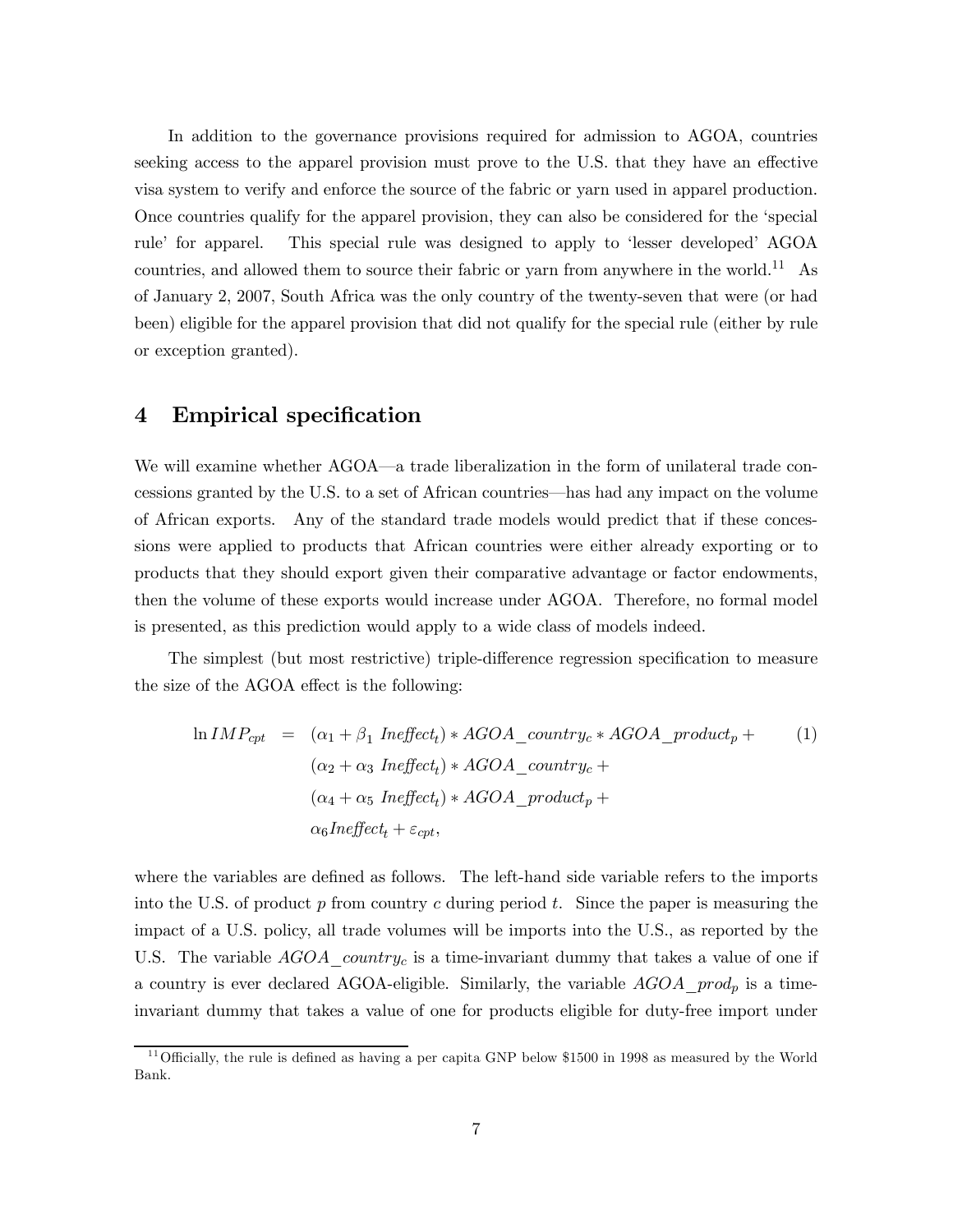AGOA. The *Ineffect<sub>t</sub>* variable is a dummy that switches from zero to one—for all countries and products–in 2001, when AGOA takes effect.

The intuition behind this specification can best be seen when only two years are considered, one year prior to AGOA, say 1999, and a second year when AGOA is in effect for some countries and products, say 2003. The implementation of AGOA contains variation along three dimensions: (i) between time periods (pre and post), (ii) between products, and (iii) between countries. Therefore, if we define  $AP$  as an AGOA product and  $NP$  as a non-AGOA product, the triple difference (DDD) used to measure the effect of the Act is:

$$
DDD = \underbrace{((\ln IMP_{03}^{AP} - \ln IMP_{99}^{AP}) - (\ln IMP_{03}^{NP} - \ln IMP_{99}^{NP}))}_{AGOA \text{ Country} - DD}
$$
\n
$$
-\underbrace{((\ln IMP_{03}^{AP} - \ln IMP_{99}^{AP}) - (\ln IMP_{03}^{NP} - \ln IMP_{99}^{NP}))}_{Non-AGOA \text{ Country} - DD}
$$
\n(2)

The standard difference-in-differences approach, used for example when measuring the effect of tariff preference given to a single country, is the first difference-in-differences (DD) term, labelled AGOA Country−DD. This measures the difference in the pre-post differences in imports between AGOA and non-AGOA products within an AGOA country. Implicitly, the AGOA products are the treatment group, and the non-AGOA products the control group of the first DD experiment. By comparing this first difference-in-differences within the AGOA country to the equivalent difference-in-differences in a non-AGOA country (the second term) we can additionally control for product-specific trends that are common to treated (AGOA) and untreated countries.

Therefore, the simplest way of expressing the triple difference in (2) in regression form is to regress imports on three dummy variables, one for each difference  $(In effect<sub>t</sub>$  for the AGOA implementation period,  $AGOA\_product_p$  for AGOA products, and  $AGOA\_country_c$  for AGOA countries), as well as the three double interactions of these variables, and the single triple interaction. This is exactly the specification of (1). The effect of AGOA will be measured by the triple interaction. However, this specification is very restrictive. It does not allow for much country or product-level heterogeneity in the base-level of imports into the U.S. All country-product combinations are lumped in four exclusive groups: ineligible products from non-AGOA countries, eligible products from AGOA countries, eligible products from non-AGOA countries, and ineligible products from AGOA countries. Each group is restricted to have a single base level of imports. In addition, it assumes that the post-AGOA surge in U.S. imports was the same for all AGOA countries and for all eligible products.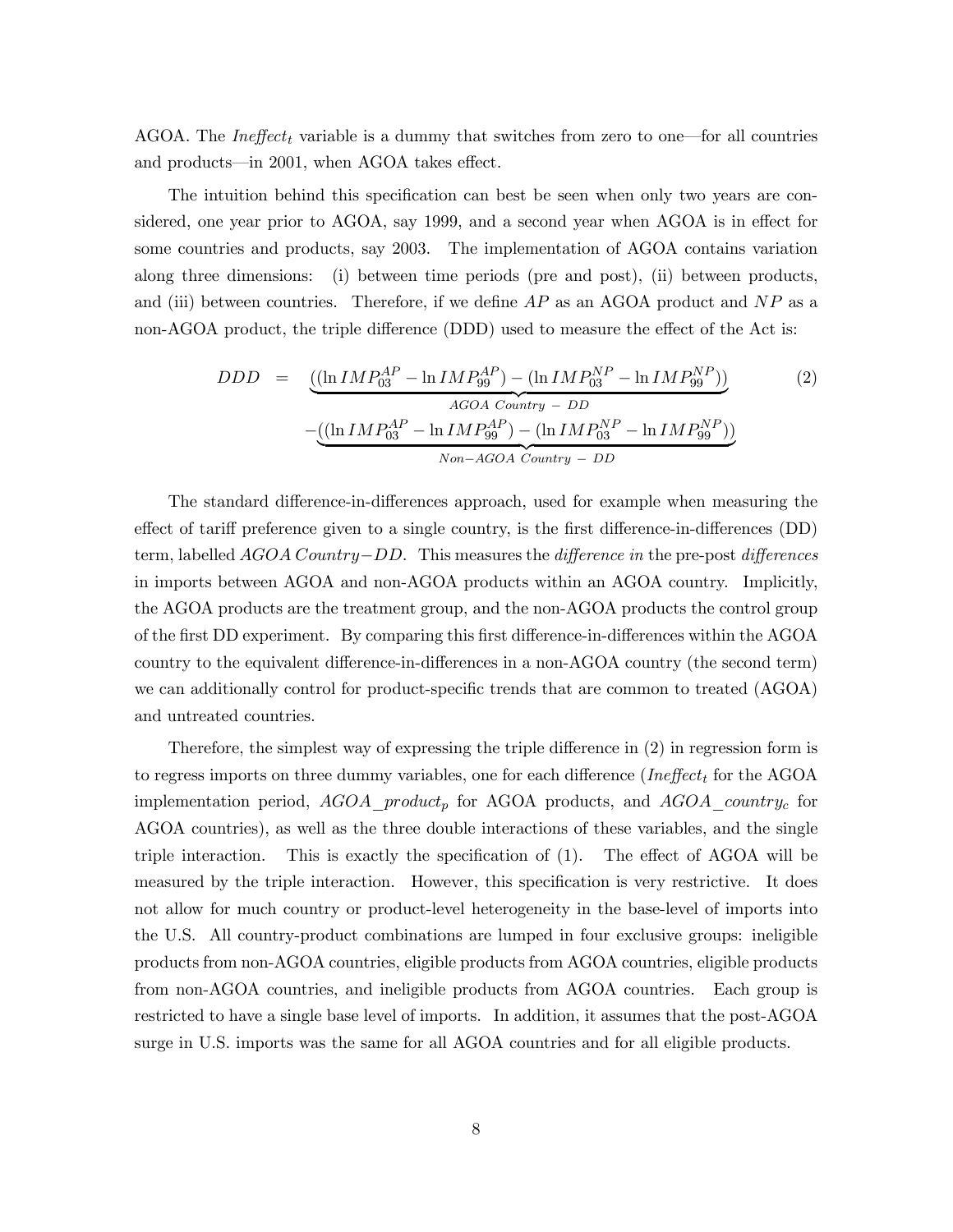Relaxing these assumptions, our preferred, entirely unrestrictive, specification is:

$$
\ln IMP_{cpt} = \beta_1 \text{ Ineffect}_t * AGOA\_country_c * AGOA\_product_p + \n+ country/product_{cp} + country/year_{ct} + product/year_{pt} + \varepsilon_{cpt}.
$$
\n(3)

The only coefficient estimated (aside from all the fixed effects) is the one of interest, namely that on the triple interaction (Ineffect<sub>t</sub> ∗ AGOA country \* AGOA product). The doubleinteraction terms of (1) are replaced with three sets of interactive fixed effects, which allow for heterogeneity in (i) the base level of imports of a specific product from a specific country (country/prod<sub>cp</sub>), (ii) the overall imports from a given country into the U.S. in a given year (country/year<sub>ct</sub>), and (iii) the overall imports of a particular product into the U.S. in a given year  $(preduct/year_{pt})$ . Including these double-interaction fixed effects obviates the need for both the uninteracted variables  $(AGOA\_product_p, AGOA\_country_c,$  and  $Ineffect_t)$ as well as the double-interaction terms in specification  $(1).^{12}$  For comparison purposes, we also report results for more restrictive specifications, including that of (1), in the robustness checks of Section 7.

Two further issues complicate the analysis. As mentioned before, AGOA treats apparel products differently from all other products that fall under the Act. Therefore, it would be implausibly restrictive to constrain the effects to be of the same magnitudes for both groups of products.<sup>13</sup> Therefore, two sets of the variables in  $(3)$  are included in the full specification: one for AGOA-GSP products<sup>14</sup> (*GSP*) and one for apparel products  $(APP)$ . Second, while for GSP products the Act came into effect at approximately the same time for the vast majority of countries, this is not the case for the apparel provision. In order to account for the additional time-variation in country-eligibility for AGOA, the timing of the two  $In effect<sub>t</sub>$ variables used in the interaction terms will be country-specific as well.

The full specification for the benchmark estimation is given by

$$
\ln IMP_{cpt} = \beta_1 \; Ineffect\_GSP_{ct} * GSP\_country_c * GSP\_product_p + \delta_1 \; Ineffect\_APP_{ct} * APP\_country_c * APP\_product_p + \n+ country/product_{cp} + country/year_{ct} + product/year_{pt} + \varepsilon_{cpt}.
$$
\n(4)

 $12$ In our notation, variables are preceded by a coefficient (in Greek letters), while entries not preceded by coefficients indicate sets of dummies.

 $13A$  further reason for a differential effect for apparel products under AGOA is the removal of apparel quotas. However, only two countries, Kenya and Mauritius, were subject to quota restrictions prior to AGOA.

 $14$  Hereafter we will refer to the first group simply as GSP products. In the empirical implementation, we will additionally allow for different effects across subcategories of the GSP products. For simplicity, that discussion is postponed until Section 6.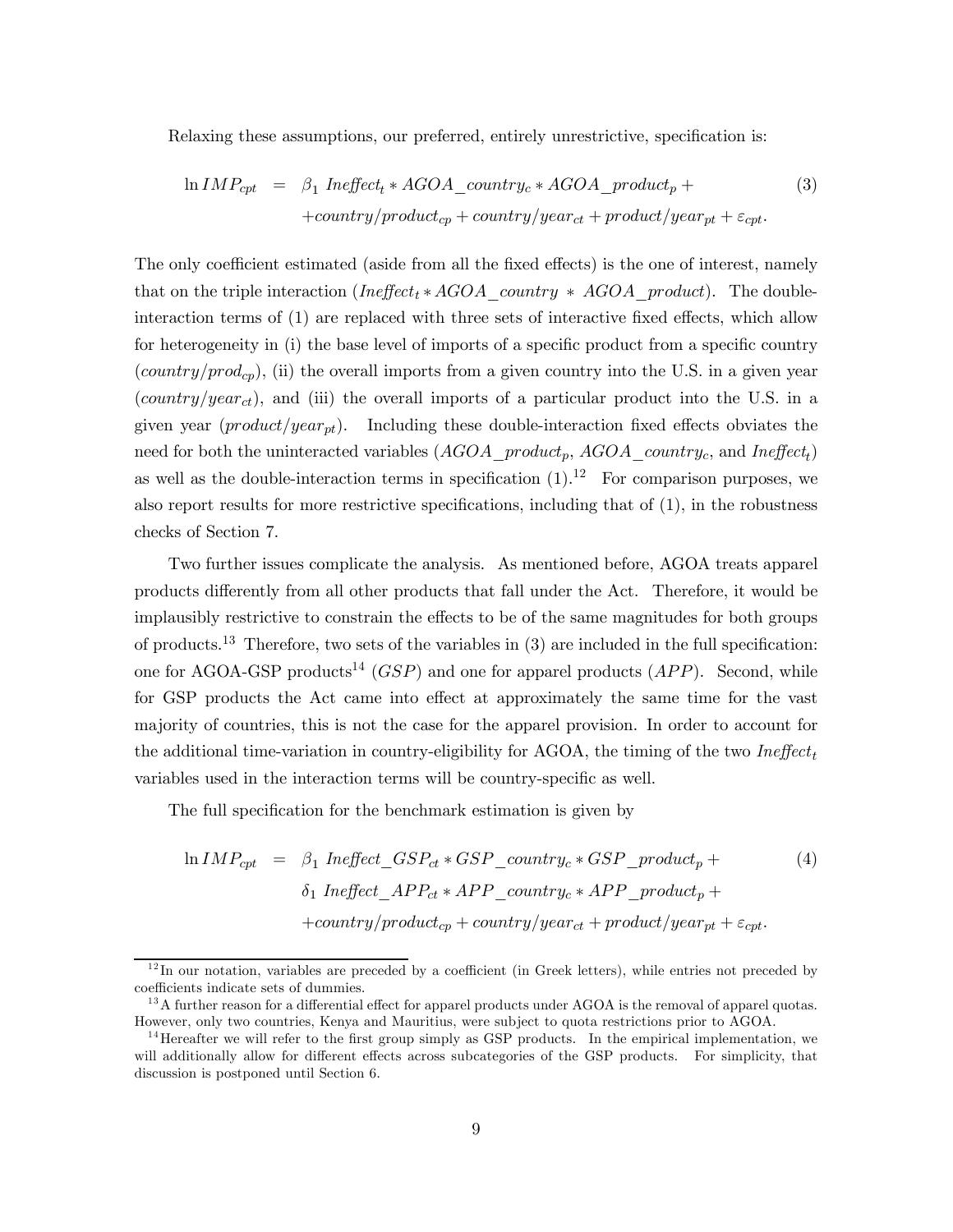Two time-invariant product dummies are now used,  $GSP\_product_p$  for the non-apparel products added to the GSP list under AGOA, and  $APP\_product_p$  for apparel. Two timeinvariant country dummies also distinguish between countries that at any point in time fall under the Act  $(GSP\,country_c)$  and the subset of these countries that, at some point, were additionally declared eligible for the apparel provision  $(APP\_country_c)$ .

In specification (4) the *Ineffect*<sub>t</sub> variable has been replaced by two separate variables, which are made country-specific, i.e. *Ineffect*  $\_GSP_{ct}$  and *Ineffect*  $\_APP_{ct}$ . To measure the effect of AGOA on import growth for eligible products in eligible countries–the triple interaction term–the actual time the Act has been in effect in each country is taken into account. As outlined in the previous section, while 34 countries were admitted together on October 2, 2000, eight more countries were admitted more recently.15

The coefficients of interest are  $\beta_1$  and  $\delta_1$ .  $\beta_1$  estimates the impact of non-apparel access under AGOA and  $\delta_1$  estimates the impact of the apparel provision. Both triple interactions are implictly measured relative to the three double interactions (country-time, product-time, country-product), as well as the level effects of the individual variables. For example,  $\beta_1$ measures the surge in imports for GSP products coming from AGOA eligible countries when the Act was in effect relative to a country-product specific base level of imports pre-AGOA. The effect is measured controlling for overall import surges from AGOA countries, and general U.S. import surges for GSP products.<sup>16</sup>

The discussion thus far has focused on the response of import levels when products become eligible for duty-free imports. Products for which African countries have positive export levels to the U.S. in spite of tariffs and quotas are likely to be products in which these countries have a strong comparative advantage. Most countries do not export the majority of products. Undoubtedly this reflects to a large extent comparative advantage, but it is also influenced by U.S. trade policy. The removal of import duties and quotas might lead countries to start exporting a wider range of products to the U.S.

As we include zero import observations in the estimation of equation (4), the estimated effect of a change to duty-free status will include both the response at the intensive margin– increased exports–and the extensive margin–starting to export. It is unlikely that both effects are of the same magnitude, which is implicitly assumed. We use a linear probability model to isolate the extensive margin response of the export decision. The dependent variable is a dummy variable that takes the value of one if the country-product-time observation has

 $15$ The effect of the Act truly did not begin until 2001, as the President did not announce (and make official) the list of AGOA-GSP products until December 21, 2000, and, as noted, none of the countries were eligible for the apparel provision until 2001.

<sup>&</sup>lt;sup>16</sup>In the more restrictive specification (1), the surges are captured by the  $\alpha_3$  and  $\alpha_5$  coefficients.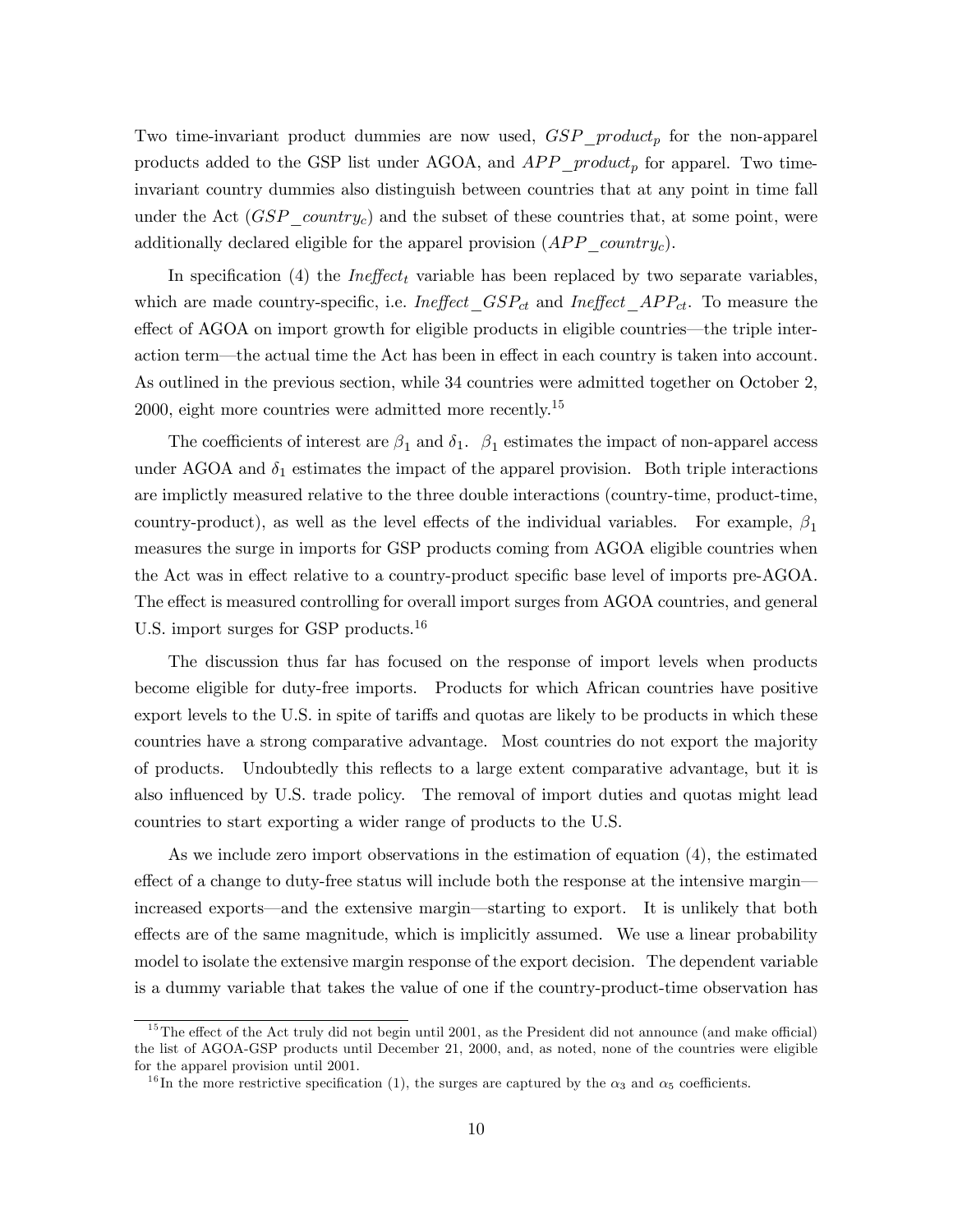positive imports into the U.S. and zero otherwise. The right-hand side of equation (4) is unchanged and estimation is still with least squares. The advantage of the linear probability model is that we can keep the very general set of fixed effects. The main disadvantage, that predicted values are not restricted to lie on the  $(0,1)$  interval, is unlikely to be much of an issue as all coefficients are identified off the time variation within country-product categories. Conditional on the country-product controls, the effect of trade liberalization on the export probability is likely to be relatively small.

A third variation on the benchmark specification is designed to measure the import elasticity with respect to changes in tariff rates. Import tariffs on all AGOA eligible products are eliminated entirely, but initial rates of protection differed widely by product. As a result, the extent of trade liberalization also varies widely.

Multiplying the triple-interaction effects in (4) by the pre-AGOA tariff rates that the U.S. applied to each country-product observation will allow us to recover the marginal response of imports to changes in protection. The  $\beta_1$  and  $\delta_1$  coefficients in this specification measure the percentage import response to one percentage point change in tariffs, instead of the full import response from a change to duty-free status. We can look at the same effect in the linear probability regressions to measure the response to tariff changes at the extensive margin.

### 5 Data

The trade data is taken from the U.S. International Trade Commission. The dependent variable for most of the analysis is the log import of a particular product from each country in the world into the U.S., as reported by the U.S., in each year from 1998 to 2006. If nothing is reported, imports are set to zero.<sup>17</sup> For the regressions that look at the extensive margin a dummy variable is created that takes the value of one if imports are positive.

The list of non-apparel products that are added to the GSP list by AGOA is published by the U.S. Trade Representative, as is the list of apparel products eligible for AGOA treatment.<sup>18</sup> The list of AGOA-eligible countries, including whether they qualified for the apparel provision and the date they became eligible is available from the U.S. International Trade Administration.<sup>19</sup>

We use the U.S. International Trade Commission import data and work at the HS 6-

 $17$ To create the dependent variable, we follow the usual practice of adding one unit (dollar) to all import values before taking logarithms.

<sup>&</sup>lt;sup>18</sup>These lists are available on the U.S. Trade Representative web site at http://www.ustr.gov.

 $19$ The list is available on the ITA-sponsored web site: http://www.agoa.gov.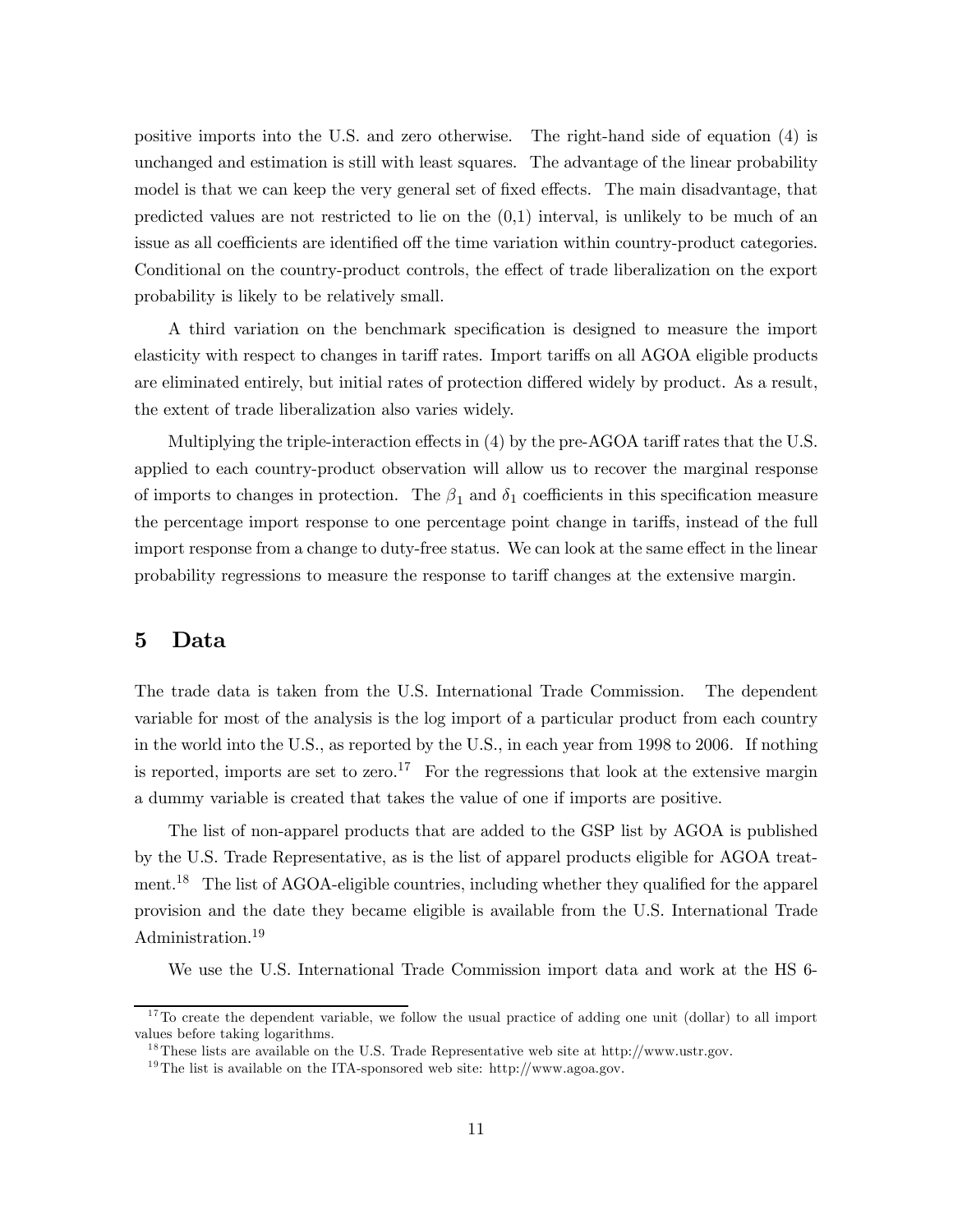digit level of aggregation.<sup>20</sup> The Act defines apparel products treated under AGOA at the HS 6-digit (or higher) level, while non-apparel product codes of the AGOA-GSP list are at the 8-digit level. To capture this fact, the  $GSP$  product<sub>p</sub> variable is not a dummy, but varies continuously between 0 and 1. It is constructed to represent for each 6-digit product the fraction of underlying 8-digit products (by value) that are eligible for duty-free imports. In the aggregation, eligibility dummies at the 8-digit level are weighted by the share of U.S. worldwide imports in each subcategory in the pre-AGOA period.<sup>21</sup> In contrast, the  $APP\_product_p$  variable is always a 0-1 dummy, as the products that fall under the apparel provision are defined at an aggregation level of 6-digits or even higher.

The data on tariffs is taken from Feenstra, Romalis, and Schott  $(2002).^{22}$  The tariff rates are set at the 8-digit level and we aggregate them to the 6-digit level using the same weights as for the AGOA-GSP eligibility dummies. As mentioned previously, the tariff rates are measured either as the ad valorem tariff or the ad valorem equivalent for specific tariffs.

Summary statistics for 2000, the year before AGOA took effect, are in Table 1. AGOA countries export fewer products and smaller amounts than the average country, which is not surprising given their small size and low level of development. From the universe of 5120 products, the average AGOA country has positive exports in 102 and 28 fall under the Act. The average AGOA country exports 14.02 of the 862 eligible GSP products, three quarters of which are manufactures. For apparel products, the average exposure is higher, 14.37 out of 239 products, but the set of apparel-eligible countries is smaller. The most prolific exporter (South Africa) exports 120 apparel products and 232 of the GSP products. Average trade-weighted tariff rates are highest for apparel, at 13.1%. On the set of country-product combinations with positive tariff rates, protection was highest for manufacturers, at 8.5%, followed by agricultural products, at 7.7%. For GSP products, a number of the poorest AGOA countries were already exempt from duties (see footnote 10).

 $\Rightarrow$  [Table 1 approximately here]  $\Leftarrow$ 

In the robustness checks (discussed below), we estimate the equations without the large set of fixed effects. To control for some country heterogeneity, we use a number of standard

 $^{20}$ Note that at this level our preferred specification already requires approximately 1.2 million fixed effects. Working at an even more disaggregate level would introduce mostly zero-import observations for the African economies.

 $^{21}$ In theory, aggregation will provide a consistent, if inefficient, estimate of the effects of AGOA-GSP. In practice, the average of the  $GSP$  product<sub>p</sub> variable for treated products is 0.74, with more than half taking on the value of 1. Within the 6-digit categories, the treated 8-digit categories significantly outweigh the untreated 8-digit categories.

<sup>&</sup>lt;sup>22</sup> Considerable thanks are due to these authors for making this data available at http://www.nber.org/data. As the tariffs drop to zero with AGOA, we only need the tariffs prior to the Act to analyze the effect.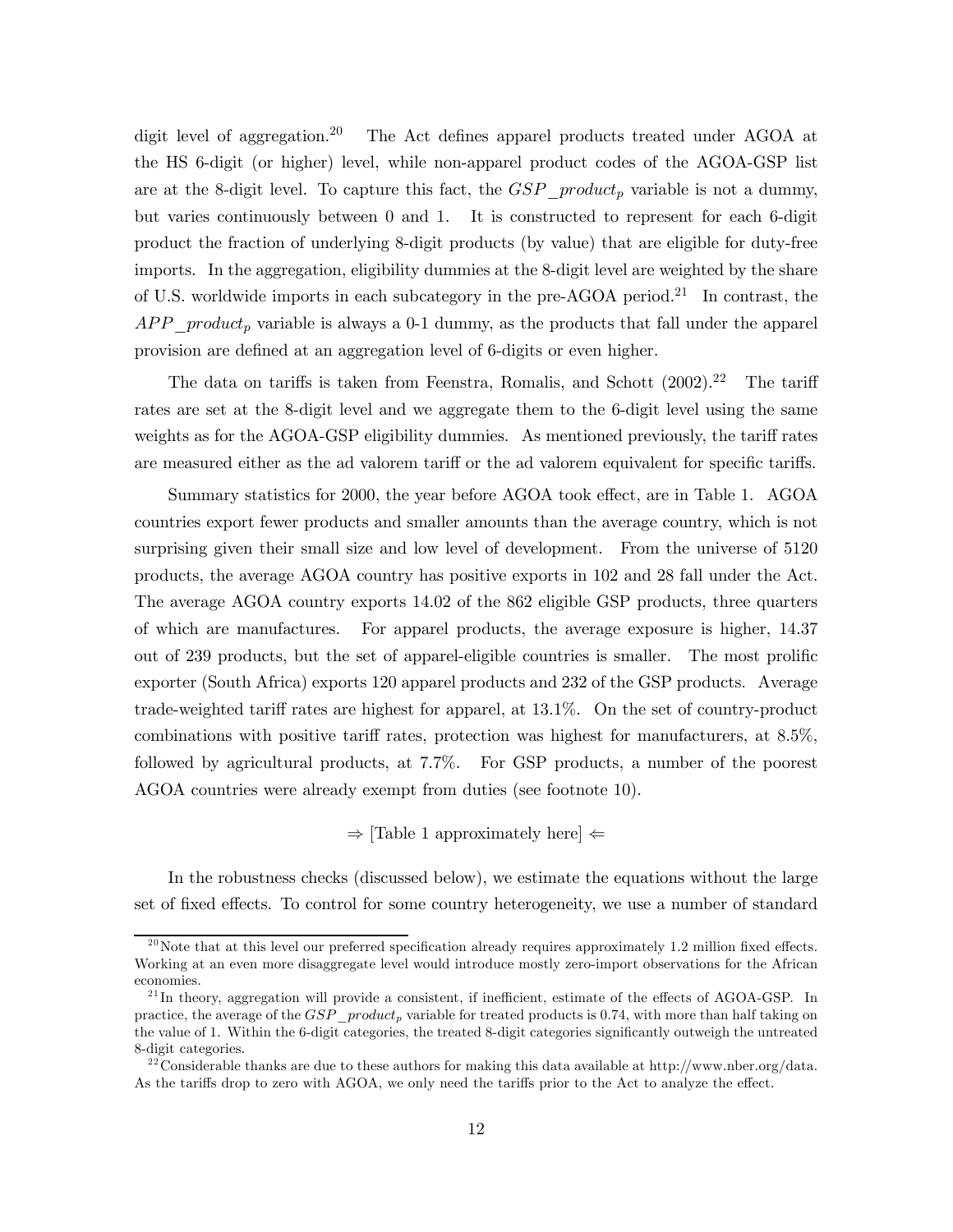variables that have been found to predict trade volumes well in the gravity equation literature. The distance between two countries is calculated as the great circle distance between capital cities. Other country-level variables are taken from the 2006 World Development Indicators database.

## 6 Results

The results for equation (4) with a full set of country-product, country-year, and product-year fixed effects, estimated on the full balanced panel of all countries worldwide for all products, from 1998 to 2006 are in column (1) of Table 2. The coefficient  $\delta_1$  on the triple-interaction term for apparel measures the effect of the apparel provision on imports into the U.S., and the coefficient  $\beta_1$  measures the effect of the non-apparel concessions under AGOA for products added to the GSP list. The effect is identified from the change in pre versus post-AGOA import levels for each country/product category, controlling for the baseline import level and general country and product import surges that can vary by year. The estimates indicate that the apparel provision in AGOA is associated with a 53% increase in imports into the U.S. For GSP products, AGOA raises imports by 14%.

 $\Rightarrow$  [Table 2 approximately here]  $\Leftarrow$ 

To compare, the difference-in-differences results are presented in columns (2) through (4). In column (2), the sample is limited to just AGOA countries, and so focuses on the difference between AGOA and non-AGOA products (the difference-in-differences in the first line of equation  $(2)$ ). As in the triple-difference estimation, a full set of country-product fixed effects is included. Country-year dummies are also included, to allow for the differential timing of AGOA across countries, but we have to omit the product-year dummies. This estimator identifies the AGOA effect solely from the relative import growth for AGOA and non-AGOA products. The apparel effect is slightly overestimated at 57% instead of 53%, indicating that U.S. import demand for apparel products increased for non-AGOA countries as well. The AGOA-GSP effect is underestimated at -2.2%, indicative of an inverse U.S. demand effect for these products.

The difference-in-differences method can also be implemented by restricting the sample to AGOA treated products, but including all countries. We examine GSP products separately from apparel because the set of countries qualifying differs. This way, we use the treated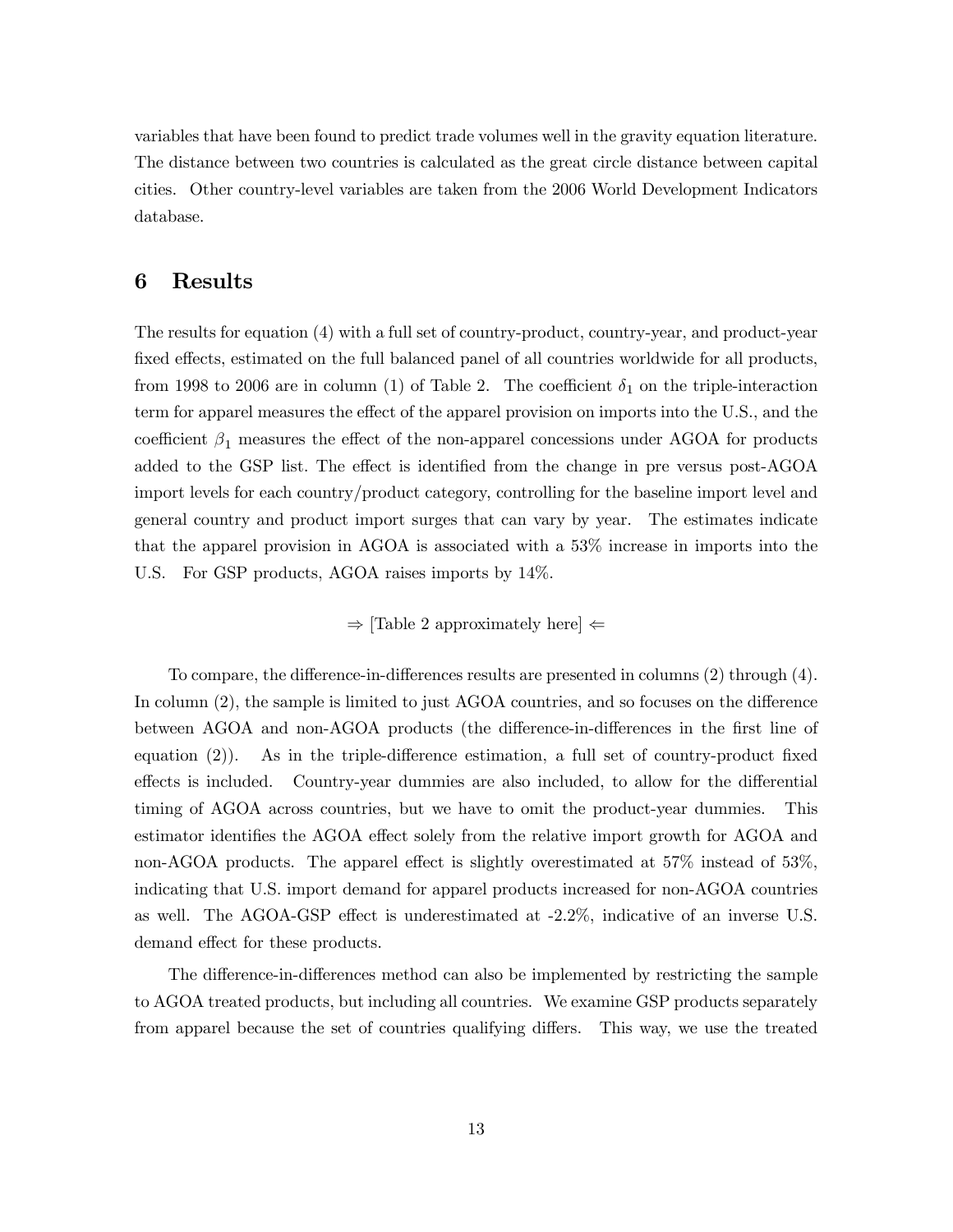products in untreated countries as control group.23 The full set of country-product and product-year fixed effects are included, but now we have to omit the set of country-year dummies. The apparel effect, in column (3), becomes 38% and is still significant; the AGOA-GSP effect, in column (4), becomes 0.4% and insignificant. Both of these underestimate the impact of AGOA, as the estimates fail to take into account the overall drop in U.S. imports from AGOA countries, for AGOA and other products alike.

Finally, in the last column in Table 2 we report the effects of AGOA on the probability that an eligible country exports a product to the U.S. For products under the apparel provision the probability is increased by 3.0% in the post-AGOA period. In terms of economic magnitude, this effect is large compared to an average probability of 23.5% for all countries worldwide and  $6.0\%$  for AGOA countries prior to the Act. The GSP effect is also positive and significant. The probability that an AGOA country exports a GSP product to the U.S. is increased by 1.0%; again an extremely large change relative to an average probability of 9.8% for all countries worldwide and 1.6% for AGOA countries prior to the Act.

The results of Table 2 measure the average effect of AGOA in the years following its implementation. We examine the timing of the effects by interacting the triple interaction with year dummies for each of the AGOA years, separately for apparel and GSP products. The results of this estimation are in Table 3. Most AGOA countries are eligible for duty-free treatment on GSP products at the outset of AGOA in January of 2001, and so the progress of the AGOA-GSP effect can be measured over the six years 2001 through 2006. On the other hand, since twelve of the twenty-six countries ever declared eligible for the apparel provision are declared such in the latter half of 2001 and the first half of 2002, we chose 2002 for the average onset of the apparel provision.<sup>24</sup> Therefore, there are only five years of AGOA apparel implementation to consider.

For both sets of products, the impact of AGOA grows significantly over time, from 24.6% to 57.1% for apparel products, and from 6.6% to 26.9% for GSP products. Again, this can be the result of starting to export in new product categories or expanding exports within the existing categories. Results in the second column indicate that there is an important change at the extensive margin. The increase in the probability of exporting a product rises over time, from 1.8 to 3.0% for apparel, and from 0.5 to 1.9% for GSP products. Especially for

 $^{23}$ In the triple-difference results of column (1), the 'control' group for both apparel and GSP products is the set of non-apparel, non-GSP products. In columns (3) and (4), we perform the analysis separately for GSP and apparel products. Otherwise, we would lump import changes for apparel and GSP imports from non-AGOA countries together in the control group.

 $2<sup>24</sup>$ Of the remaining thirteen, just five were declared eligible in the first half of 2001, with the remaining eight declared eligible later than 2002.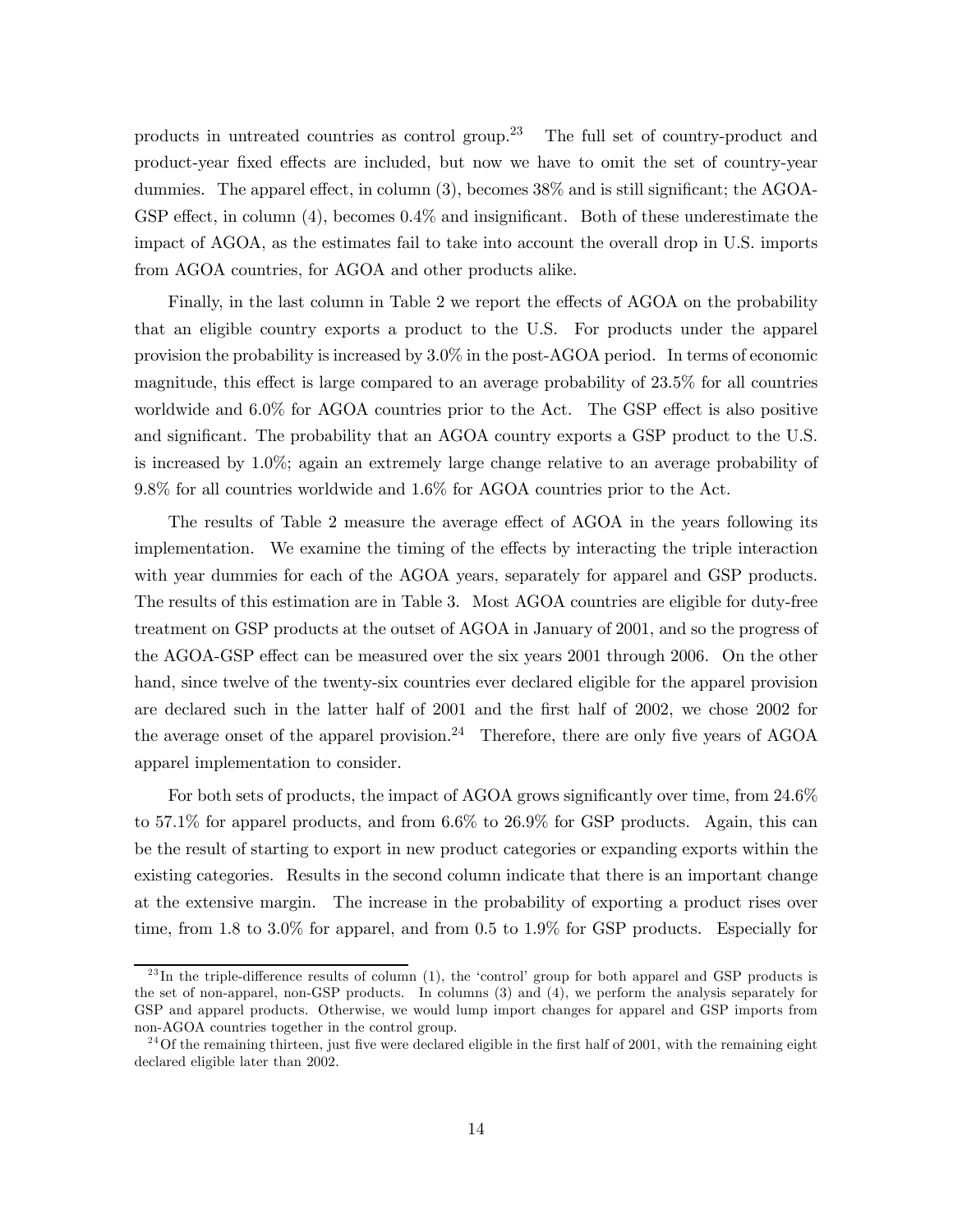the last category, this response is extremely large. From 2000 to 2006 the probability a GSP product is exported to the U.S. approximately doubles.

For apparel products, the major expansion in product lines happened in the first two years, and has not increased since then, although the volume in these product lines has continued to increase. For GSP products, the estimate of the AGOA impact in the final year of our sample (26.9%) is considerably larger than the average effect captured over the six years of AGOA impact (13.5% from Table 2). The effect also keeps growing over time, consistent with the large response at the extensive margin for these products.

The apparel results are most striking when they are placed in context of the dismantling of the Multi-Fibre Arrangement (MFA) quotas on January 1, 2005 (Year 4 of the apparel implementation), as described earlier. Only two African countries, Kenya and Mauritius, had been subject to these quotas before they were dropped for AGOA countries at the outset of AGOA. The primary effect of the end of the MFA was expected to be increased competition from Asia, particularly China. Nevertheless, AGOA countries increased their apparel exports in 2005. Although exports dropped slightly in 2006, the AGOA apparel effect remained larger than for 2004 or earlier years of the program.

### $\Rightarrow$  [Table 3 approximately here]  $\Leftarrow$

To this point, we have assumed that the impact of AGOA treatment is the same across subcategories of GSP products. We now relax this assumption. The 1835 8-digit HS products added to the GSP list under AGOA can be categorized as agricultural (617 products), minerals (4), petroleum and related products (11), and manufacturing, including chemicals (1203). The rules and timing of the trade liberalization are identical for each subcategory. Allowing heterogeneous AGOA-treatment effects for these subcategories simply requires replacing the  $GSP\_product_p$  term in equation (4) with 4 terms—one for each of the subcategories: agriculture, minerals, petroleum, and manufacturing.

Table 4 repeats the triple-interaction specifications of Table 2, allowing for heterogeneous effects. Obviously, the effect on apparel exports does not change, but for the GSP subcategories there are considerable differences. The petroleum and mineral effects are insignificant. Most of the AGOA-GSP products were agricultural products (617) or manufactured products (1203), and we find that both the agricultural and manufactured product category effects are positive and significant. AGOA resulted in a 8.3% increase in imports for GSP-Agricultural products, and a 15.7% increase for GSP-Manufactured products.

 $\Rightarrow$  [Table 4 approximately here]  $\Leftarrow$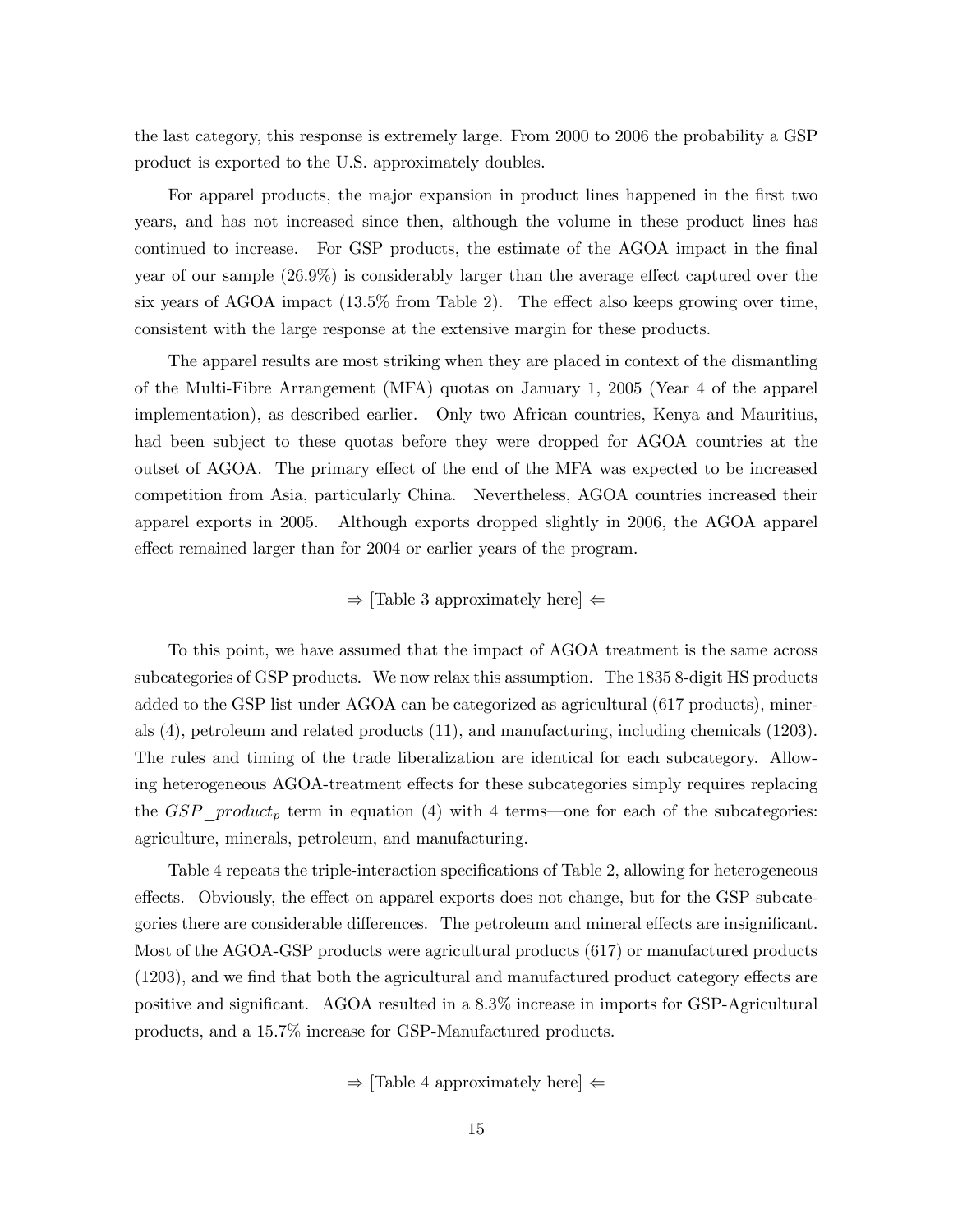The second column explores the effect of AGOA on the probability of exporting a particular product. Here, the signs, significance, and relative magnitude of the effects mirror the results in the first column, but some of the absolute magnitudes are surprisingly large. The probability that an AGOA country exports a GSP-Agriculture product increases by 0.7%, relative to a baseline percentage for AGOA countries for these products of only 1.3% (and 7.4% in this category for all countries) prior to AGOA. That is, the probability of exporting these agricultural products rises by more than one half for AGOA countries. For minerals, the AGOA-related increase is 1.5%, relative to a baseline of 0 (only 4 products here) prior to the Act for AGOA countries, and 1.6% for all countries prior to the Act. The point estimate for GSP-Petroleum products is large, but estimated highly insignificantly. For GSP-Manufactures, the probability of exporting increased by full 1.2% as a result of AGOA, relative to a baseline of 1.8% for AGOA countries prior to the Act. A two-thirds increase!

In sum, we find that the Act increased apparel trade very substantially, while the import responses of manufactured products in particular are relatively large as well. While AGOA countries export notably fewer products than most other countries, this gap decreased tremendously following the Act. The large increase in the probability of exporting is consistent with the AGOA effect growing over time, especially for GSP products.

Next, we additionally multiply the triple-interaction term by the pre-AGOA U.S. tariff rates. Estimates in Tables 2, 3 and 4 measured the import growth resulting from the elimination of tariff rates, a 100% reduction. The estimates in Table 5 can be used to predict import responses to smaller reductions in tariff levels as well. We find that every percentage point reduction in tariff rates is associated with 3.6% higher imports of apparel, 0.9% higher imports for GSP-Agricultural products, and 0.8% higher imports for GSP-Manufactured products. The minerals coefficient is again insignificant, while the petroleum effect inexplicably turns negative. Given that the average pre-AGOA tariff for textiles is 13.1%, 3.7% for GSP-Agricultural products, and 4.4% for GSP-Manufactured products, the effect of the elimination of tariff rates evaluated at the mean comes to a 46.9% increase for apparel, a 3.5% increase for GSP-Agricultural products, and a 3.4% increase for GSP-Manufactured products. These estimates are somewhat lower, especially for manufactured products, than the results of Table 4.25

 $\Rightarrow$  [Table 5 approximately here]  $\Leftarrow$ 

<sup>&</sup>lt;sup>25</sup>Similar estimates using the logarithm of the tariff rate in the regression, which assumes a constant tariff elasticity, are even closer to the results in Table 4 for agricultural and manufacturing products, but differ more for apparel (results available upon request).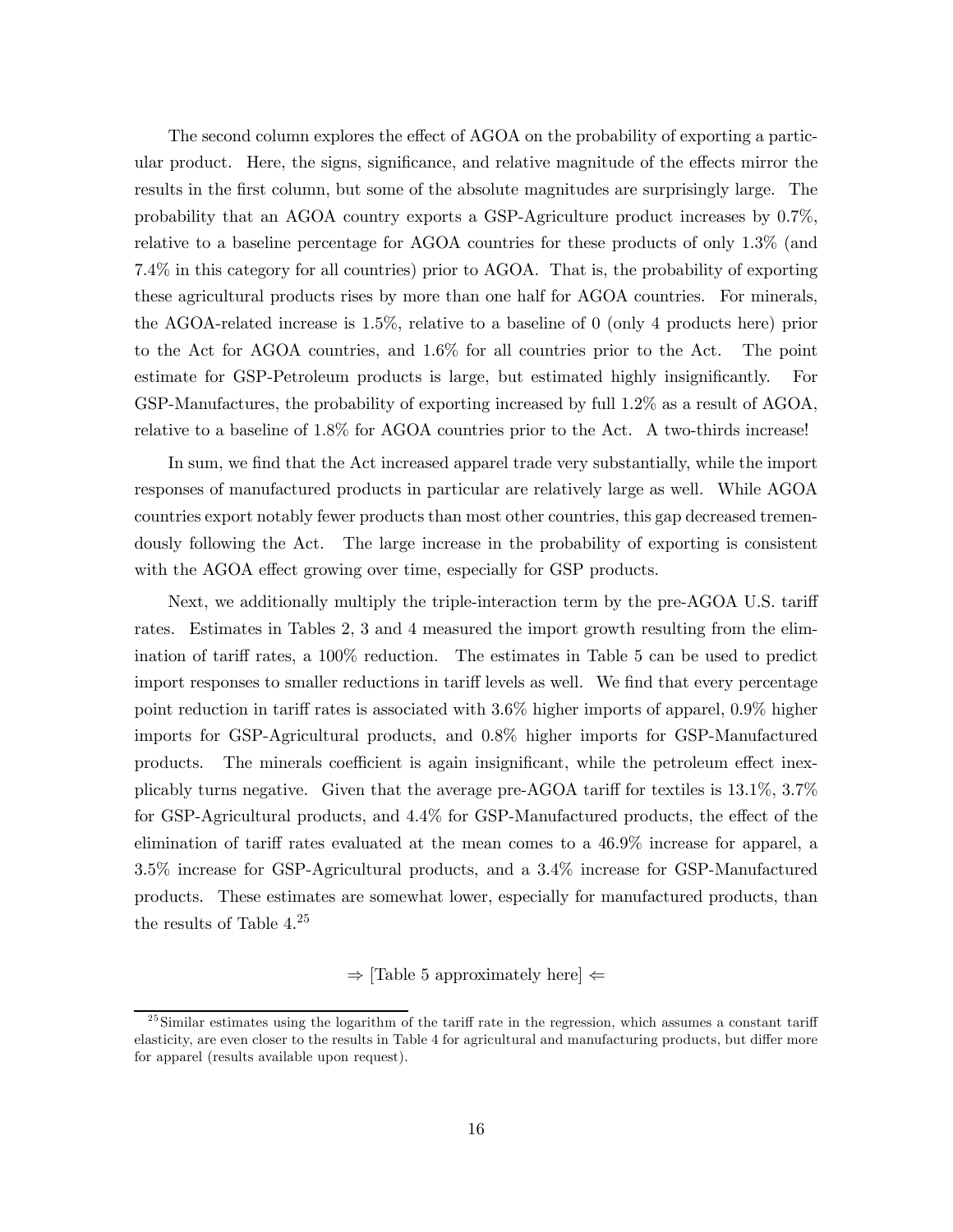The results for the probability of importing, in column (2), follow roughly the same pattern. Each percentage point decrease in apparel tariffs is estimated to increase the probability of apparel imports by 0.26%. For GSP-Agricultural and Manufactured products, a similar tariff reduction would on average result in a 0.08% and 0.06% increase in the probability of importing these products. The average elasticity at the extensive margin that these responses to absolute reductions in tariffs imply, at the top of Table 5, line up well with the total effect estimated in Table 4 for apparel, but are again lower for GSP-Agricultural and Manufactured products.

One distinct possibility is that the effect of tariff reductions is non-linear. Differential effects by initial tariff levels can be explored by interacting the triple-interaction effect in equation (4) with dummies for different tariff classes. As such, we allow for a different responses by initial rate of protection. For apparel products we use eight tariff classes and for GSP products (pooling all subcategories), which are on average subject to lower tariffs, five. $26$ 

The point estimates and 95% confidence intervals for all triple-interaction effects are plotted in Figure 1 for apparel, and in Figure 2 for GSP products. For apparel, the estimated coefficients on the two lowest tariff brackets are insignificant. For the other brackets, the estimates exceed 0.18 and are significantly different from zero. Import responses for small or moderate tariff reductions appear small in comparison to the responses in the high-tariff brackets. The effect of a tariff reduction of more than 30% is a 7-fold increase in apparel exports.<sup>27</sup> The GSP coefficients are smaller but the non-linear effect is still clearly present. The point estimate for tariff cuts of more than 30% is more than triple any other estimate, indicating a 55% increase in exports, but the confidence interval is very wide as well, and includes zero. In general, the removal of the highest tariff rates is clearly associated with the largest import responses.

 $\Rightarrow$  [Figures 1 and 2 approximately here]  $\Leftarrow$ 

## 7 Robustness Checks

Control group

<sup>&</sup>lt;sup>26</sup>The lowest tariff class dummy for apparel takes the value of one if pre-AGOA tariffs were between 0 and  $3\%$  and zero otherwise. Subsequent tariff classes use the following tariff brackets:  $3-6\%$ ,  $6-10\%$ ,  $10-15\%$ , 15—20%, 20—25%, 25—30%, and higher than 30%. For GSP products, the tariff brackets employed are: 0—5%, 5—10%, 10—20%, 20—30%, and 30% and higher.

 $^{27}$ The width of the confidence intervals tend to vary inversely with the number of products that fall in each tariff bracket.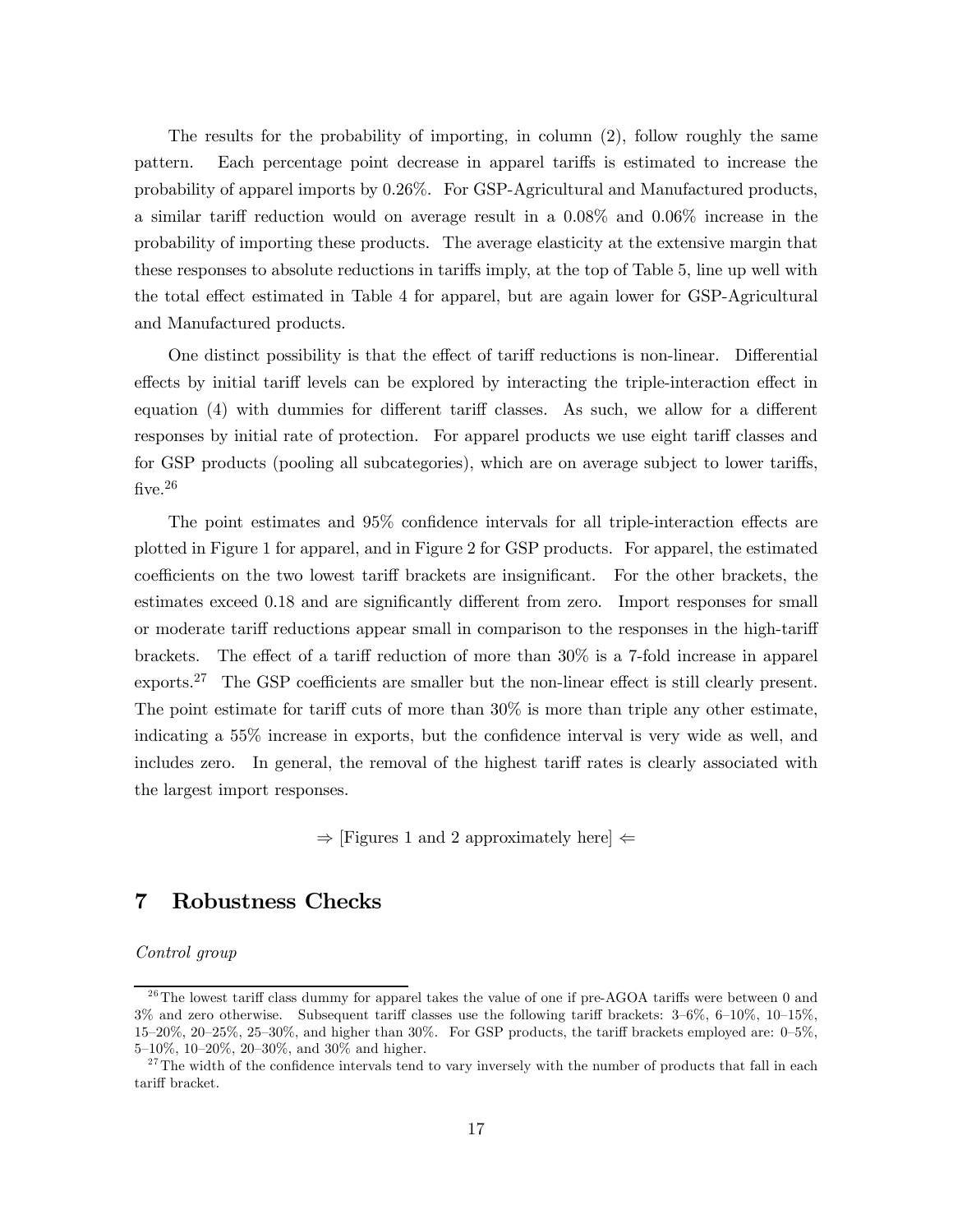All results to this point have used all non-AGOA countries worldwide as the implicit control group for the AGOA effect. Given that the African countries' export composition is likely to differ substantially from more developed countries, we also report results excluding the OECD countries from the control group. These results are in column (2) of Table 6, with the benchmark results repeated in column  $(1)$ . The estimated impact of AGOA is very similar for the three categories of interest: slightly larger for agriculture, and slightly smaller for apparel and manufactures. Each of the AGOA effects remain positive and highly significant.

 $\Rightarrow$  [Table 6 approximately here]  $\Leftarrow$ 

#### Self selection

The apparel effect measures the trade response for those countries that become subject to the apparel provision of AGOA. Because this provision needed to be applied for, the experiment is not as clean as that on agricultural or manufactured goods. Countries that could foresee no AGOA-apparel effect could choose not to apply for the apparel provision, leading us to overestimate the average apparel effect across all AGOA countries. An extremely conservative estimate of the lower bound of the AGOA-apparel effect can be obtained by treating all AGOA countries as eligible for the apparel provision beginning at the outset of AGOA in 2001, whether or not they were actually ruled eligible (which can only happen after an application).28

The results are in column (3) of Table 6; the AGOA-GSP effects are essentially unchanged. The apparel effect drops from 53% to 23%, but remains statistically significant, and still represents an economically large increase. Interpreted most conservatively, the 53% figure only represents the effect of AGOA on those countries that were subject to the apparel provision. The 23% figure is a lower bound of the average effect of AGOA on apparel imports across all AGOA countries. It assumes that AGOA countries not under the apparel provision actually did have access to this provision, and for the entire AGOA period.

#### Treatment window

To estimate the impact of AGOA, we faced a trade-off in selecting the post-AGOA period. On the one hand, a shorter window has the benefit of cleaner identification because

 $^{28}$ As of January 2, 2007, 27 of the 42 countries ever eligible for AGOA were also eligible for the apparel provision.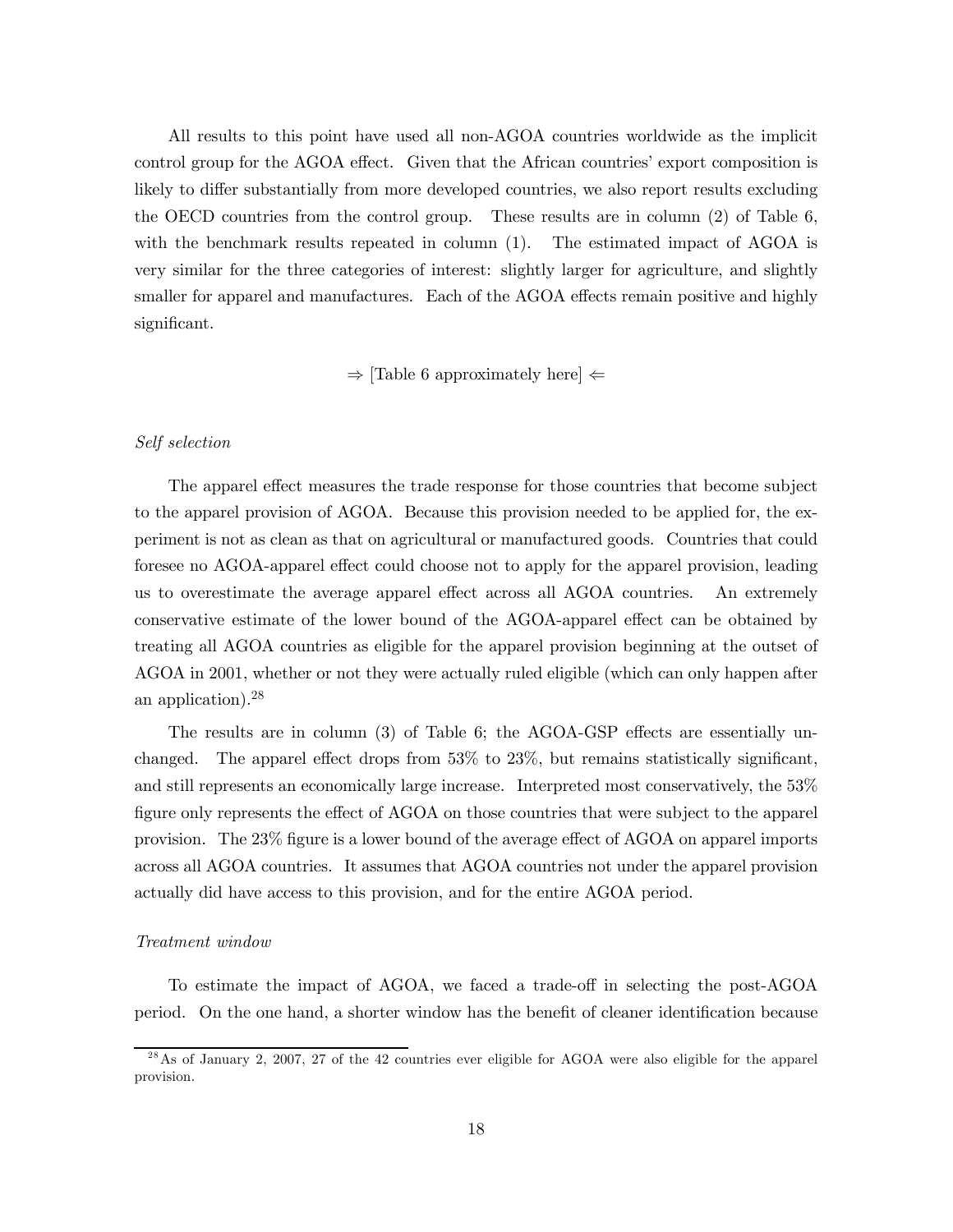fewer other changes can take place. On the other hand, it requires time for firms to fully exploit the newly obtained market access, especially if new trade is created and not merely diverted from elsewhere. In addition, the impending abolishment of the MFA lead many observers to expect any AGOA effect to be short-lived. The timing effects in Table 3 already illustrated that the response on the extensive margin contributes to a growing effect over time.

As a further robustness check, we also estimated each specification in the paper for a shorter treatment window of three years pre and three years post-AGOA, 1998—2003 (full results available upon request). Note that the set of countries qualifying for the Act is somewhat smaller in this period. In column (4) of Table 6 we report the results for the benchmark specification (4), corresponding to the results in column (1). The point estimate remains remarkably similar for apparel. For manufactures, the estimate is still significant, and as expected, somewhat lower. For agriculture, the estimate is now insignificant.

### Trade diversion

To this point, we have tested whether or not AGOA has resulted in a significant increase in imports from eligible countries into the U.S. From a policy perspective, it is important to differentiate whether this increase was the result of new export creation or merely a diversion of exports from elsewhere. The most straightforward approach to answer this question would be to run a similar set of regressions using AGOA country exports to the rest of the world as dependent variable. The U.N. Comtrade database contains all bilateral trade flows, not limited to the U.S. Unfortunately, African countries only report exports sporadically. At most nine AGOA countries would remain in the sample for such an analysis. Moreover, trade statistics tend to be collected less accurately on the export than on the import side, which is likely to introduce measurement error.

Instead, we consider the sum of imports into the U.S. and into the 25 countries of the E.U. as a proxy for total exports, as these are Africa's main trading partners. Trade diversion is also most likely from export destinations with similar tastes and level of development. We then test whether or not the Act had an effect on the exports from AGOA countries to the E.U., using a regression of the form of equation (4), but with E.U. imports as dependent variable. If AGOA merely resulted in attracting imports to the U.S. that had previously been going to Europe, we should expect negative coefficients on precisely the same variables for which we estimated positive coefficients in the benchmark (U.S.) equation.

Our data set of E.U. imports is comparable to the U.S. data, but limited to the years 1999, 2000, 2002, and 2003. For comparability, we report the U.S. results estimated for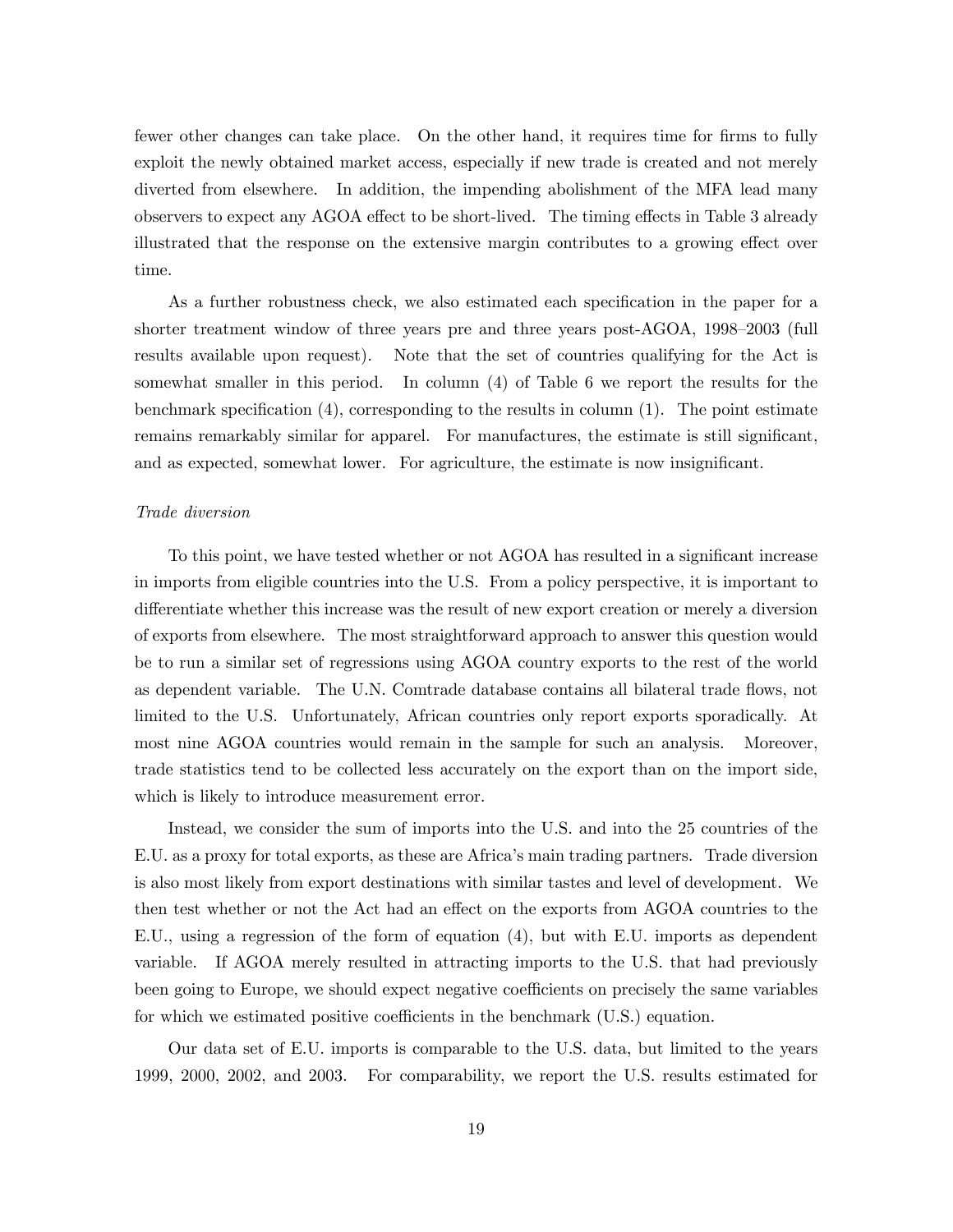these four years in column (5) of Table 6. The results are generally similar to the nine-year benchmark estimates in Column (1). The apparel estimate is somewhat higher, while the effect on manufactures is smaller, and the agriculture effect is now insignificant. The impact of AGOA on E.U. imports is in column (6). The effects for most product categories are not significantly different from zero.<sup>29</sup> Perhaps surprisingly, where the effect is significant, it is positive. For example, E.U. imports of GSP-Manufactured products, are found to increase by 4%. A potential explanation (among many) could involve spillover effects from the increased U.S. imports. The experience of exporting to the U.S. could make it easier to export to the E.U., for example if infrastructure or logistics costs can be shared across destinations. The results clearly indicate that the large U.S. import responses found earlier are not merely trade diversion from the E.U.

#### Fewer controls

The specification with country-product, country-year, and product-year fixed effects, in equation (4), is very general but requires an enormous number of controls. Over the sample period, the U.S. reports imports from 207 different countries and 5120 different products at the 6-digit HS classification. This results in more than one million dummies. To check the robustness of the findings, we limit the number of controls.

The results for the different specifications of Table 7 include various combinations of the fixed effects–the benchmark results are again repeated in the first column. Whenever a fixed effect is removed, say for example the product-year fixed effects, then the product-year double-interaction—the term  $\alpha_5$  Ineffect<sub>t</sub> \* AGOA\_product<sub>p</sub> in (1)—is re-introduced into the equation. Therefore, all estimated effects in Table 7 are still triple-differences. The number of controls goes down in columns further to the right. The final column of this table, which corresponds to the estimation of equation (1), is very restrictive, omitting all fixed effects. To at least control for some country-heterogeneity, we introduce a set of control variables that are generally found to have strong predictive power for trade flows in the gravity equation literature.

 $^{29}$ It should be noted that at roughly the same time as AGOA, Europe was implementing its "Everything" But Arms" initiative for Least Developed Countries (LDCs). There are 49 LDCs, of which 33 are in sub-Saharan Africa. The portion of this initiative that overlapped with our time period was the removal of some European agricultural tariffs on products from LDC countries (industrial tariffs had by this point already been removed for all LDC imports) in March of 2001. To the extent that these agricultural tariffs overlap with those removed under AGOA, we should measure a reduced effect of AGOA on agricultural products, as well as a positive impact of AGOA on the European agricultural imports. While the GSP-Agriculture coefficient in this regression is not significant in column (6) of Table 6 (although it is positive), it remains possible that the EBA initiative reduces the estimated AGOA effect on agricultural products. It should have no effect, however, on either the GSP-Manufactures or apparel results.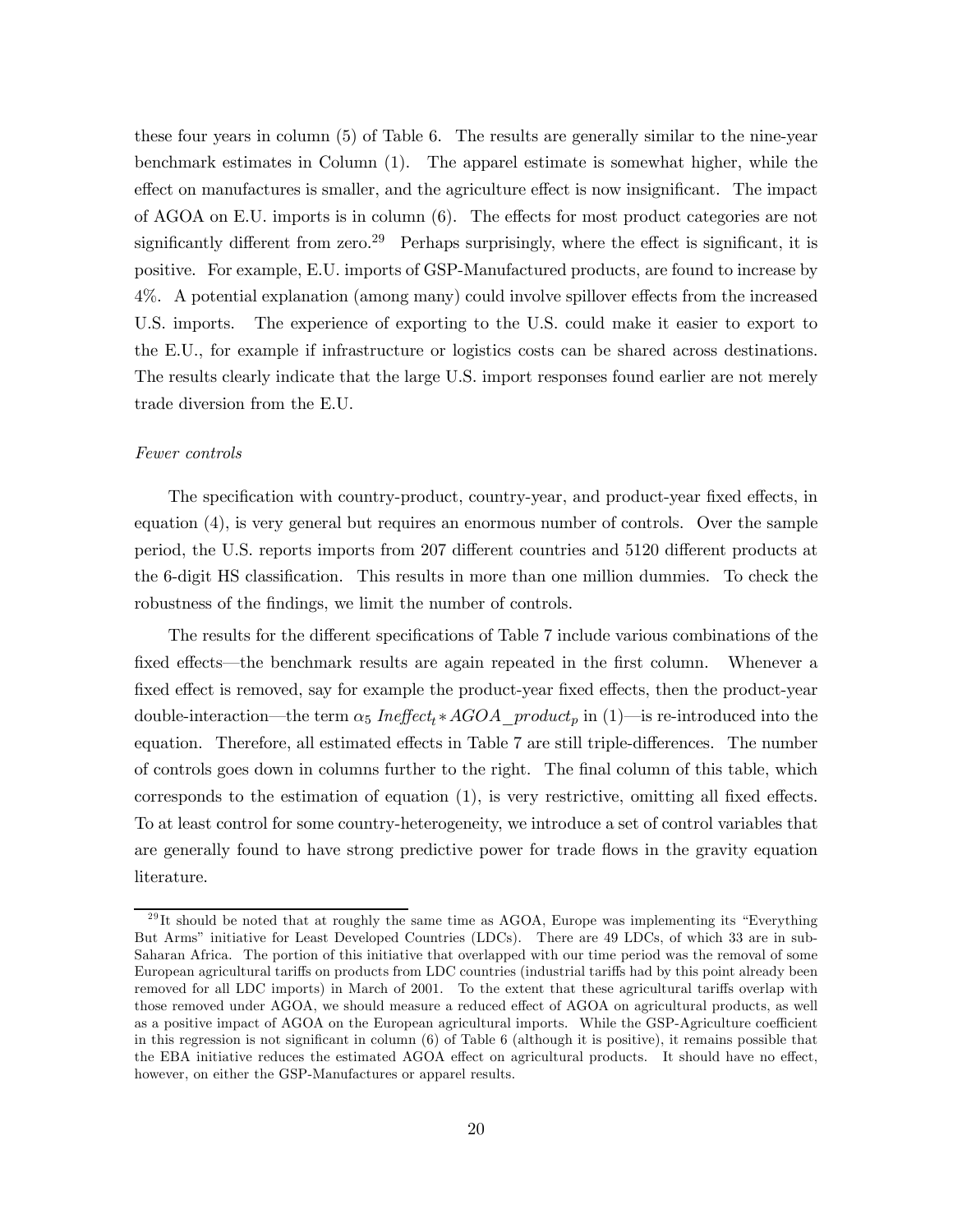### $\Rightarrow$  [Table 7 approximately here]  $\Leftarrow$

The coefficient on the  $Ineffect \_\text{APP}_t * APP\_product_p$  double-interaction makes it clear why the difference-in-differences estimate in column (3) of Table 1 overestimates the effects of the AGOA apparel provision. The positive coefficient of  $13\%$  (exp(0.126)-1) reveals that there was a general surge in U.S. apparel imports during the AGOA period. The simple differencein-differences specification cannot control for this and lumps this worldwide surge with the AGOA effect. Similarly, the difference-in-differences specifications in columns (4) and (5) of Table 2 fail to take into account the drops in overall import levels from AGOA countries, as evidenced by the negative  $In effect*GSP/APP_country_c$  double-interaction variables. This leads to incorrect estimates of the AGOA effect.

Even with fewer controls, the significance and relative magnitude of the key triple interaction (apparel and manufactures) variables are preserved across these various specifications. In all specifications but the final column, apparel imports increase by between 40% and 53% as a result of AGOA.<sup>30</sup> The GSP-Manufactures effect lies between 6% and 16%, depending on the specification used, and is always highly significant. The GSP-Agriculture effect becomes insignificant in the more restrictive specifications, suggesting that this effect is less robust.

## 8 Implications

#### Heterogeneous effects

One might wonder whether the large and robust effects identified earlier apply to all countries or whether they are driven by outliers. We can evaluate the impact of AGOA at a more disaggregate level by estimating the category-specific triple-interaction effects separately for each country. Estimation is as before, but the  $GSP\_country_c$  and  $APP\_country_c$  variables in equation (4) are replaced with the full set of country dummies (for eligible countries). For the three categories of interest–Apparel, GSP-Manufactures, and GSP-Agriculture– the average country-specific estimates are 0.409, 0.128, and 0.082. This lines up quite closely with the results in Table 4 that force the same effect on all AGOA countries; estimates there were 0.426, 0.127, and 0.080. All coefficients are reported in Table A.1 in the Appendix.

The dispersion across countries is substantial for apparel, more moderate for GSP-Agriculture, and even smaller for GSP-Manufactures. For agriculture, 24 of the 26 significant

 $30$ The 99% increase in apparel exports predicted by the extremely restrictive specification of the final column does not allow for any heterogeneity across products or countries.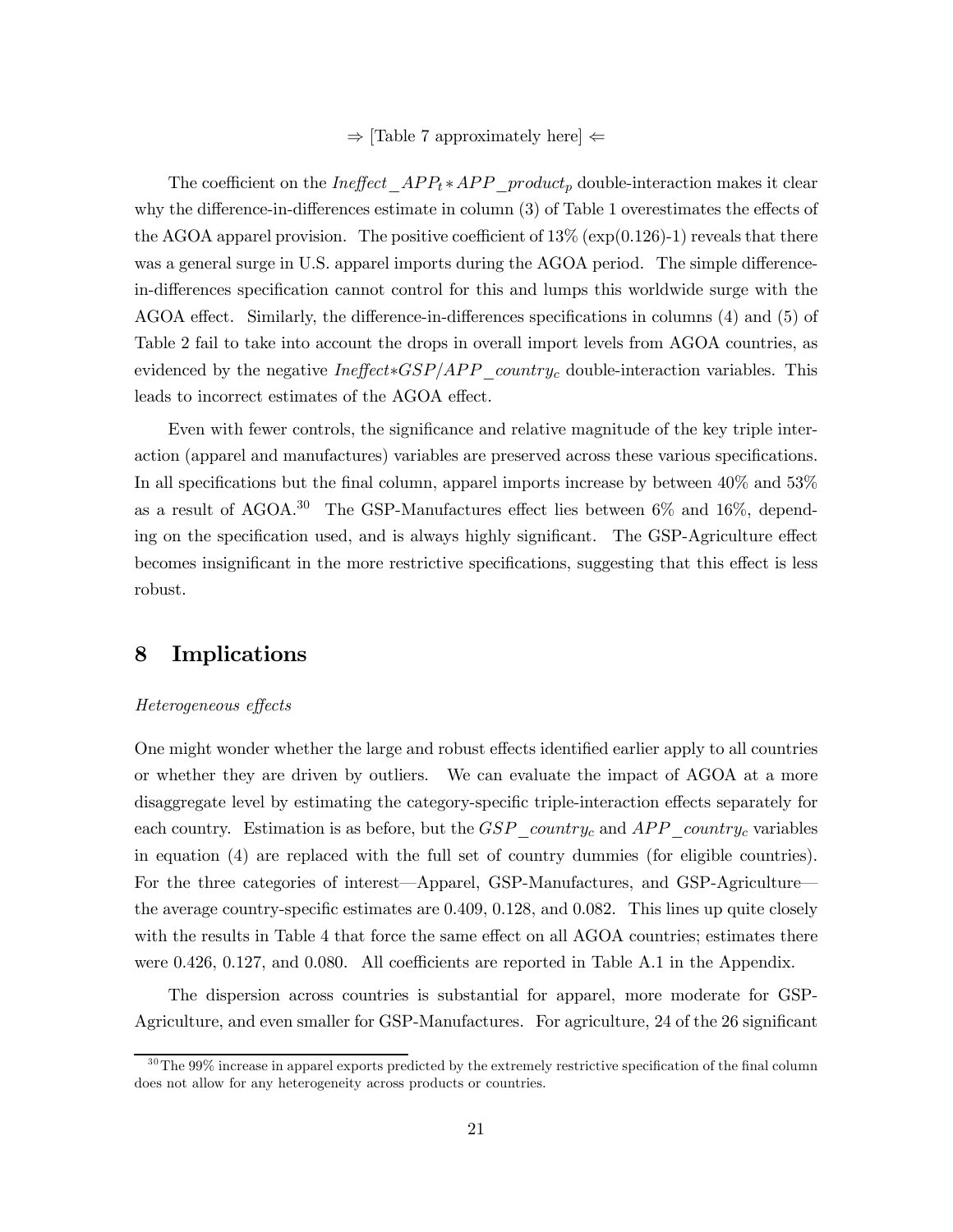coefficients are positive, suggesting that in almost one third of the AGOA countries, there was an increase in agriculture exports.<sup>31</sup> The average coefficient among these countries was 0.109. For manufactures, all of the significant coefficients are positive, with 35 of the 41 countries show a positive effect of AGOA on GSP-manufactures exports. Within this set, the average coefficient was 0.168, only slightly above the aggregate coefficient of 0.146, suggesting that the impact of AGOA on manufactures was broadly based.

For apparel, the dispersion of the point estimates is much larger. Five of the twenty-six countries show a negative impact, although only two are significant–with an average effect of -0.117 (-11.0%). One is for Côte d'Ivoire, which only joined the apparel provision in 2004 and was forced to leave after one year; the second country is Senegal. The positive estimates are significant in 14 of the 21 cases, and the average is  $0.759$  ( $+114\%$ ), but the range, even among the significant coefficients, is large, between 0.086 and 2.075.

The correlation between the logarithm of the initial apparel export level and the AGOA effect is large, 0.58, and highly significant. Countries that were already exporting considerable quantities of apparel reaped the largest benefits from the U.S. trade liberalization. This pattern is illustrated in the top graph of Figure 3, showing a positive slope on the predicted regression line for the AGOA coefficient estimate on the initial export level. For the GSP categories, there is no strong relation between initial export volumes and AGOA effects.32

### $\Rightarrow$  [Figure 3 approximately here]  $\Leftarrow$

The country-specific differences are also not random. When we regress the estimated triple-interaction coefficients on variables that have proven to predict trade well in the gravity equation literature, most signs are intuitive. We include the same variables in the regression as Rose (2004) and add the time and time-squared that a country has enjoyed duty-free access, but omit the English language dummy and the remoteness variable to conserve degrees of freedom.<sup>33</sup> The precision, the inverse of the standard deviation for the coefficient estimates, is used as weight. Results are in Table 8.

 $\Rightarrow$  [Table 8 approximately here]  $\Leftarrow$ 

<sup>&</sup>lt;sup>31</sup>The two significantly negative coefficients are for Central African Republic and Eritrea, which were both removed from the program on January 1, 2004 for political reasons outlined earlier.

 $3<sup>32</sup>$ The regression lines in Figure 3 are estimated weighing countries by the precision of their estimates. The respective t-statistics for apparel, agriculture and manufacturers are 2.78, 1.18, and -0.78. While the South African point estimate for manufacturing is large and negative, it is estimated very imprecisely.

 $33$ The t-statistics on these variables never exceed 0.5.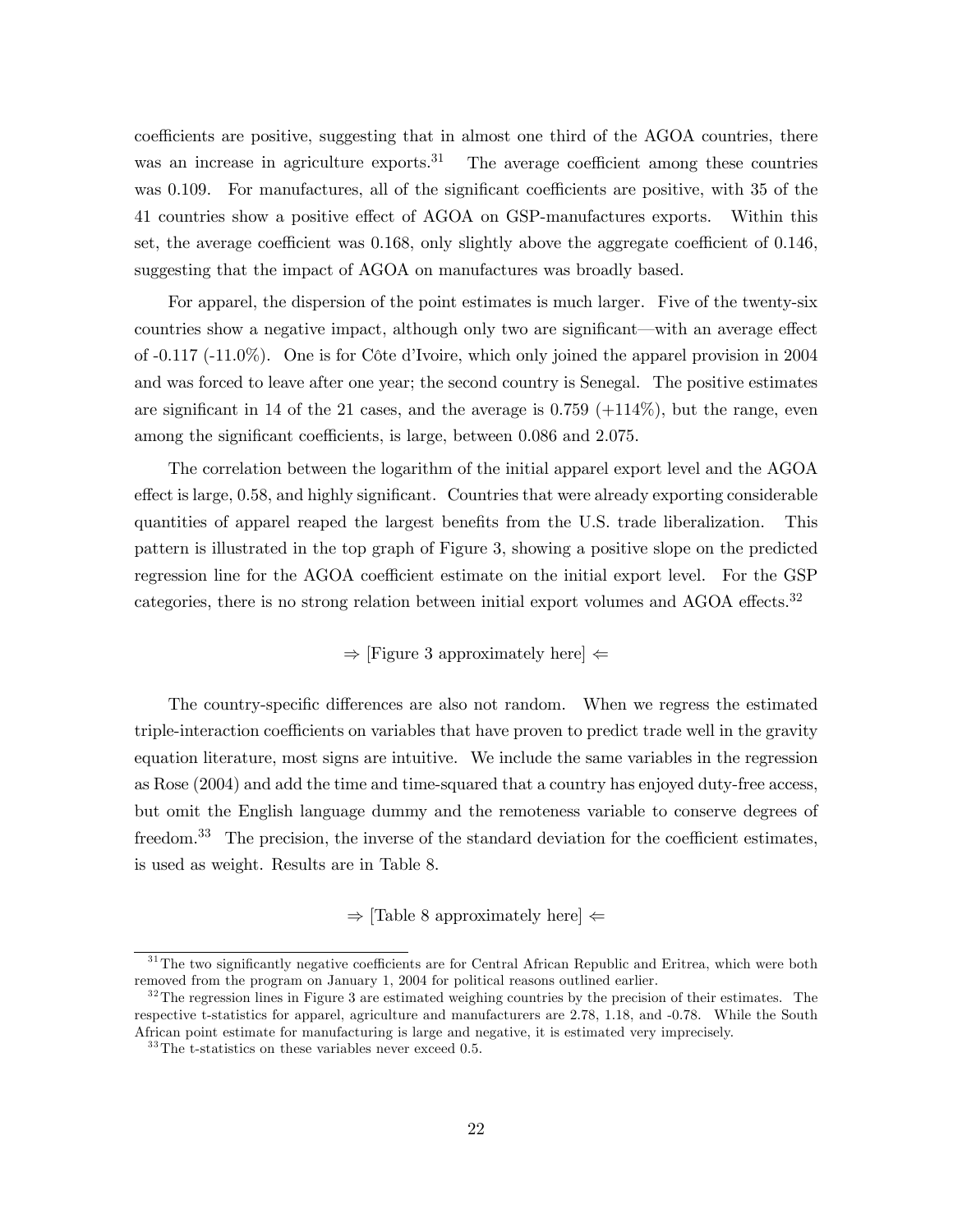Distance to the U.S. is a negative and significant predictor for the agriculture and manufactures effect, and the coefficient on the GDP variable is positive and significant, as expected. The population density, country population divided by area, is negative and significant for both agriculture and manufactures.<sup>34</sup> The effect of time is significant and convex, suggesting that the impact on GSP imports grows more strongly over time. The landlocked dummy is never significant. The gravity variables have been surprisingly effective in predicting trade volumes and here they (along with time) explain more than 60 percent of the country variation in the response to trade liberalization for the GSP products as well. In contrast, none of the coefficients are significant in the apparel regression. This may be partly related to the smaller number of coefficient observations in the regression, but may also reflect that the apparel responses appear well explained by the pre-AGOA levels of apparel exports, as noted earlier

In contrast, there is virtually no relationship between the estimated trade responses and a number of governance indicators. The negative impact of corruption on growth has been studied extensively and is now widely acknowledged. The evidence across countries, e.g. Mauro (1995), has been confirmed by firm-level evidence, e.g. Fisman and Svensson (2006). The two leftmost panels in Figure 4 plot the estimated coefficients for GSP-products (at the top) and for apparel (bottom) against the widely-used World Bank indicator of corruption.<sup>35</sup> The cloud of estimates does not reveal a distinct pattern and the slopes of the two regression lines are insignificant in both panels. While countries with less corruption, positive indicators, have done somewhat better on average, the range of the estimates for countries with widespread corruption is very wide. In particular, two of the countries with the largest apparel effects, Kenya and Madagascar, are also among the most corrupt.

An equally large literature studies the relationship between growth or development and the quality of institutions or the protection of investors' property rights. In particular, a number of authors have investigated the relative importance of institutions versus trade as an engine of growth. While Dollar and Kraay (2003) finds both factors to be important, trade especially in the short run, Rodrik, et al. (2004) finds that institutions 'trump' all other effects. Given that countries with better institutions also trade more, see Dollar and Kraay (2003) for evidence, it is interesting to verify in the African case whether countries with better institutions are also better able to take advantage of the U.S. trade liberalization.

 $34$ Since population is typically negative in gravity equations (which is equivalent to stating that GDP per capita is positive, controlling for GDP), and land area is typically negative, our priors on the sign of this variable were not as strong.

<sup>&</sup>lt;sup>35</sup>The governance indicators are available online at http://www.worldbank.org/wbi/governance/data. There is no relationship either with other measures capturing economic or political freedom and government effectiveness or regulation.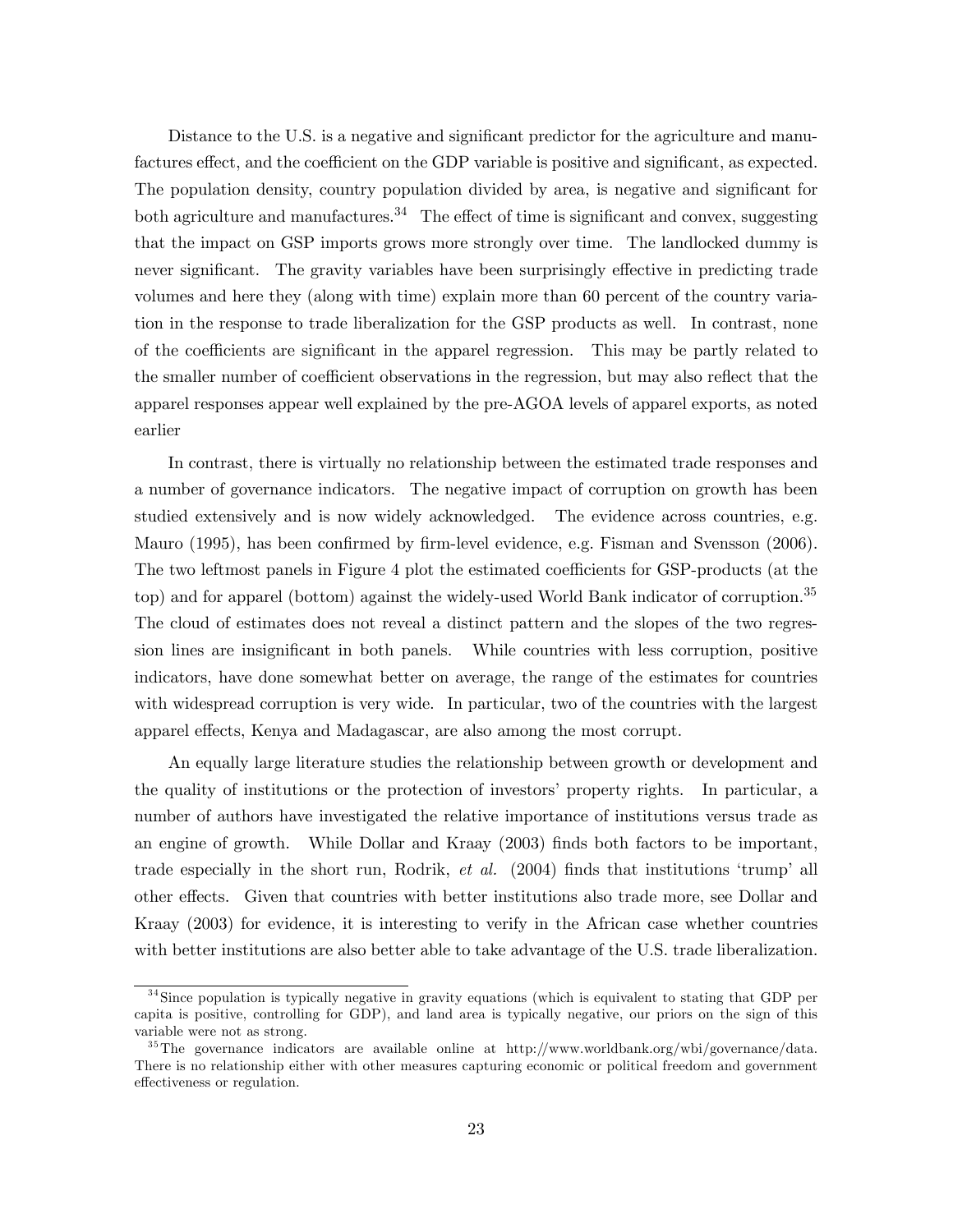The rightmost panels in Figure 4 plot the estimated AGOA-effects against the World Bank indicator of "rule of law". The estimates are all over the place and, similarly as for corruption, neither of the regression lines is significant. Overall, then, although others have demonstrated the ability of less corrupt countries with better institutions to grow faster, here we find that more corrupt or more unruly countries appear equally likely to benefit from improved market access granted to them.

 $\Rightarrow$  [Figure 4 approximately here]  $\Leftarrow$ 

### Aggregate trade effects

The analysis thus far has focused on African exports for narrowly defined product categories. We have documented very large percentage changes, but obviously the aggregate importance depends on the initial level of exports for the products affected most. The impact of AGOA is placed in the context of the aggregate export level in Table 9.

The first column indicates total AGOA country exports to the U.S. in the key product categories–apparel, agriculture, and manufactures–averaged over the three years prior to the Act.<sup>36</sup> These exports of selected AGOA products comprised  $24\%$  (1304/5472) of nonoil exports to the U.S. prior to the  $Act.^{37}$  In the following years, the export increase in these three product categories was large, with a 94% or \$1.2b increase overall, as noted in percentage and absolute terms in columns (2a) and (2b). The increase was particularly large for apparel, at 120%. These AGOA products accounted for fully 49% (1225/2517) of the total increase in non-oil exports following the Act, twice as high as their initial share of non-oil exports. As a result, their average share in the 2002/2006 period increased to 32%  $((1304+1225)/(5472+2517)).$ 

The observed aggregate increases do not account for worldwide surges in these product categories during the AGOA time period, or for price changes within the product categories,<sup>38</sup> which are among the reasons that we estimated the triple-difference coefficients to measure the AGOA impact. The effects we estimated before, repeated in column (3a), suggest that

 $36\,\text{We focus on these categories since the petroleum effect is only significant for petroleum-exporting countries.}$ and insignificant overall. The minerals category, while positive and significant, is limited to a very small number of products, and we hesitate to draw broader conclusions from this.

 $3<sup>7</sup>$ It is also clear from the table that oil dominates African exports to the U.S. before the Act. We are interested in the changes once oil is netted out, and so the total non-oil exports serve as the denominator for most reported changes.

 $38$ The import values have been deflated to 2000 \$US using U.S. import price indices available at the U.S. Bureau of Labor Statistics website (www.bls.gov). However, this does not account for the detailed withinproduct-category price changes that are handled using the triple-differencing.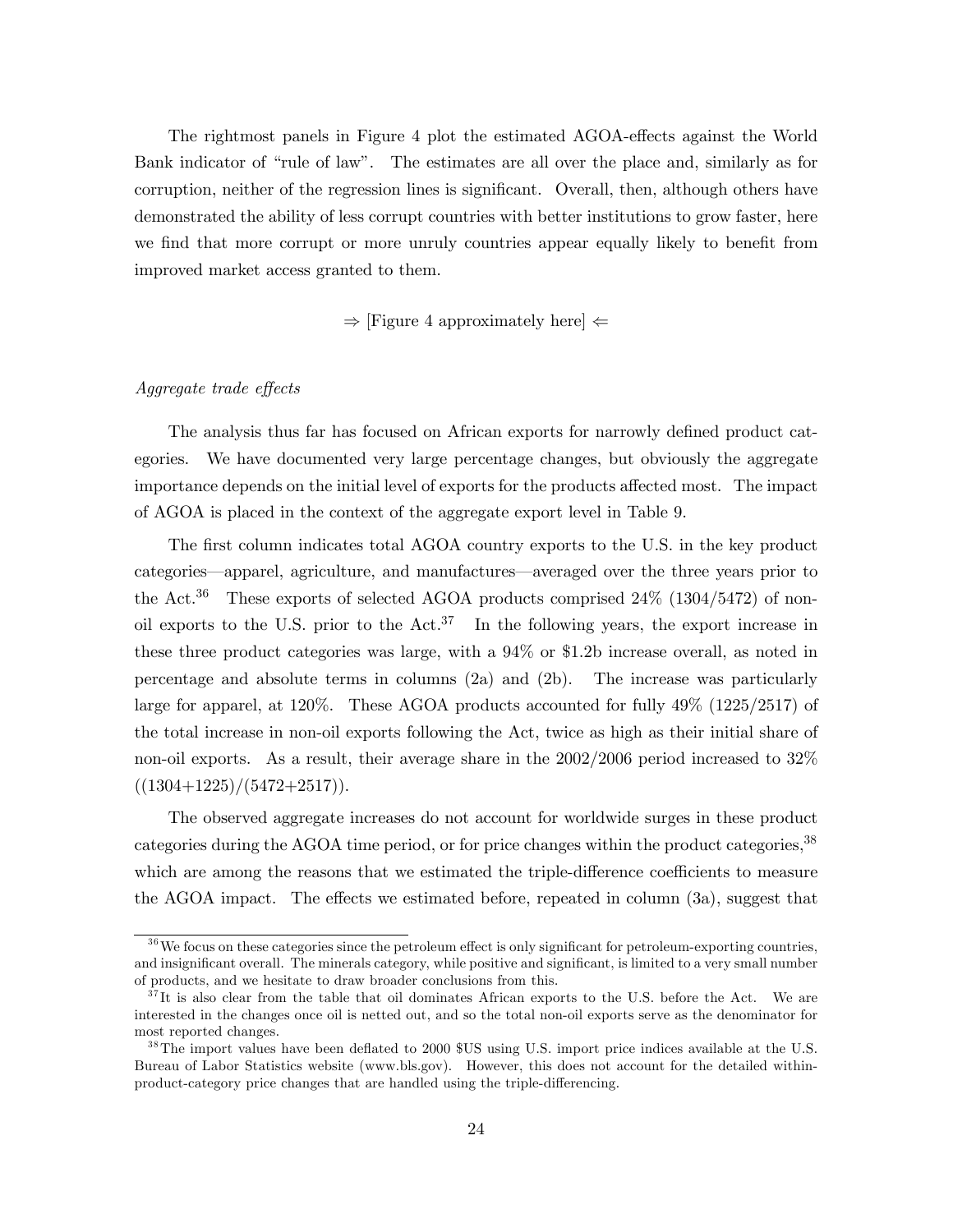only a fraction of the observed export increase can be attributed to the Act. Multiplying the percentage changes by the pre-AGOA export levels of the first column provide an estimate of the AGOA-induced increase in exports, reported in absolute terms in column (3b). The absolute export increase attributed to AGOA totals \$439m, most of which is in apparel. It represents 8% of the total initial non-oil export level (in column (3c)) and 17.4% of the total export *growth* in the post-AGOA period (in column (3d)).

To place this figure in a slightly wider context, the AGOA-induced increase amounts to approximately 0.15% of the AGOA countries' GDP in 2000. While this number is modest, it is not trivial. Moreover, it is reflective of the modest nature of the program, especially for goods other than apparel. As mentioned previously, the average tariff rate on the GSP products for which the Act abolished tariffs were 4.1% (overall), 3.7% (agricultural goods), and 4.4% (manufactures). The average tariff rates on the goods not included in the Act were 3.9% (overall), 10.4% (agriculture), and 2.8% (manufactures). Moreover, current imports of non-oil products not included in the Act are approximately four times larger than the non-oil imports that fall under the Act. It suggests that there remains scope for liberalizing imports from Africa further, particularly in agriculture.<sup>39</sup> Even further unilateral action by the U.S. could multiply the current impact on these countries' GDP.

#### Other Issues

General equilibrium considerations imply that good prices will adjust after the trade liberalization. In the U.S., the effect is likely to be minor, as AGOA imports are only a tiny fraction of total U.S. imports. For apparel, the Act explicitly specifies a limit on the AGOA import share in order for products to remain exempt from tariffs and quotas. By the end of 2006, the cap was around 6% and even that proved non-binding. Price effects in the AGOA countries are also likely to be minor for domestic consumers as most export products, especially those that saw tariffs drop significantly, are specialized for export markets. For exporters, on the other hand, a fraction of the AGOA effect we estimate may represent a higher price they fetch for their products as our trade values are CIF, i.e. exclude duties.<sup>40</sup> The quantity response is thus likely to be smaller than the total response we estimate. For African exporters, the extent to which they now receive a higher price for their products (the full world price) the Act represents a pure welfare gain.

 $39$ It is worth remembering, as well, that in addition to these tariffs, significant non-tariff barriers remain, for example in the form of production subsidies for agricultural products.

 $^{40}$ Note that through the product-year fixed effects, we are implicitly controlling for changes in the world price within product categories.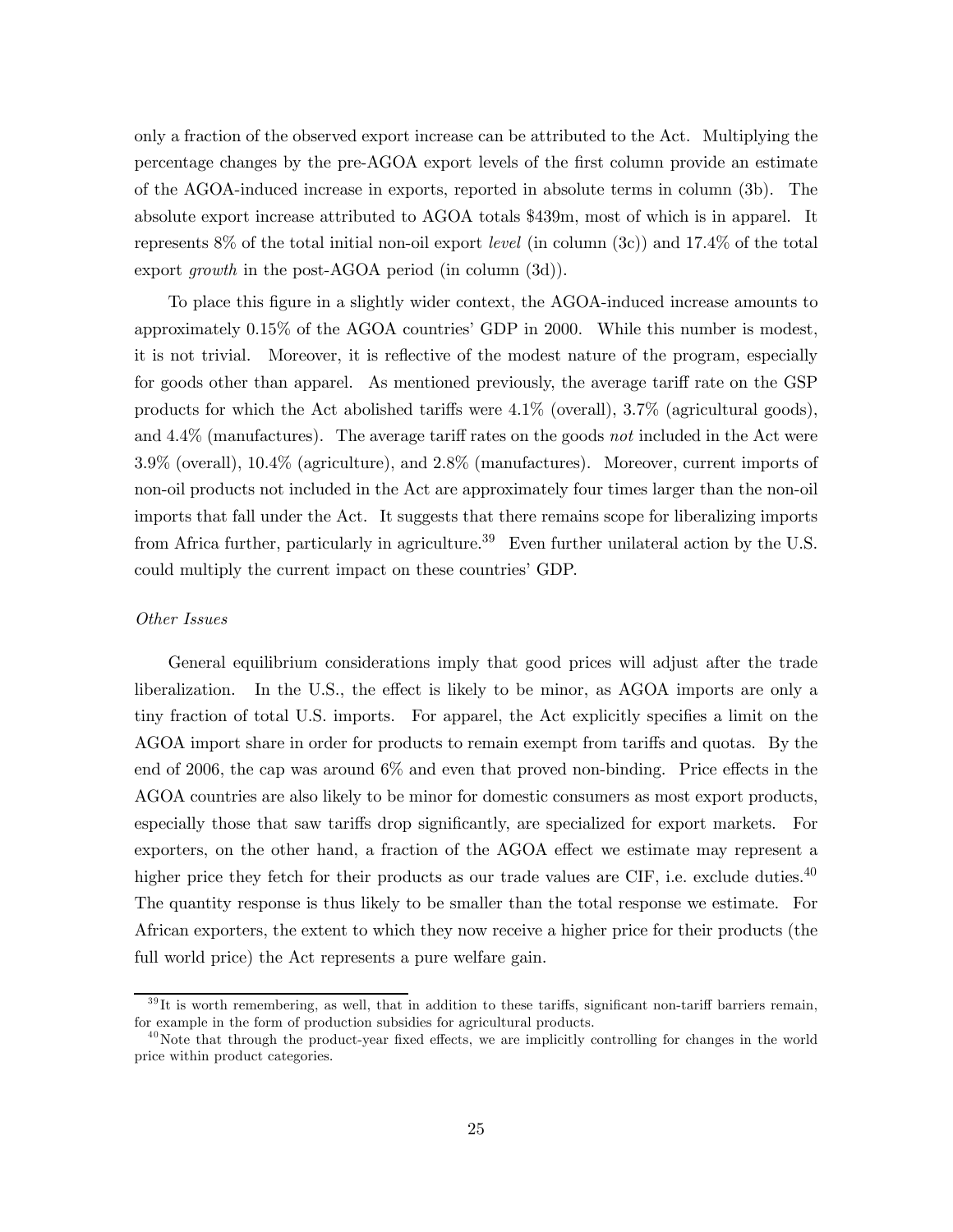If the better export opportunities led to higher production, we should subtract the opportunity cost of the resources involved to net welfare gains from output gains. Obviously, that analysis is beyond our data, but it is worthwhile to point out that the export response rises disproportionately with the rate of protection–Figures 1 and 2. Production distortions are most likely for the most protected products. Moreover, we found no evidence of trade diversion from Europe, which might be the first expected margin of adjustment for resource use.

An additional benefit of the Act that has been documented by several observers, see for example Lall (2005) and Roberts and Thoburn (2003), is the attraction of foreign direct investment (FDI) to affected sectors, apparel in particular. Anecdotal evidence suggests that new foreign firms that enter these countries brought better technology and organization, boosting domestic performance. It has also led many firms to upgrade capital equipment, raising output further. Even at the aggregate level the increased FDI is apparent. Statistics in Table 10 compare the level of inward FDI flows prior and post the onset of AGOA, columns (1) and (3). Inflows increased by 77% in the AGOA countries, while the rest of the world saw a drop in FDI following the stockmarket crash of 2000-01 and post 9/11. The increase for other developing countries was to a large extent driven by the accelerating FDI flows to China. In contrast, the average FDI flow into AGOA countries rose from \$7.1b (1999- 2000 average) to \$12.5b (2004—2005 average). The bottom line in Table 10 indicates that the acceleration was not limited to oil-producing AGOA members. Inflows also increased relative to the outstanding stock of FDI, a trend that is limited to the AGOA countries.

### $\Rightarrow$  [Table 10 approximately here]  $\Leftarrow$

A large literature investigates the potential beneficial effects of FDI inflows: improved productivity, increased capital stock, spillover effects on local firms. These effects are not necessarily limited to the sectors directly affected by the Act. In addition, there is evidence that exporting entails sunk entry costs, see for example Roberts and Tybout (1997). If export opportunities are improved for one set of goods, firms will be more willing to investment in export activities, e.g. transport infrastructure, financial institutions, overseas contacts and distribution. To the extent that these investments can be shared by other products, not directly affected by the Act, the impact will be enhanced. To the extent that other products benefit, we will have underestimated the effect of AGOA as the triple-difference estimate is relative to a country-baseline export performance.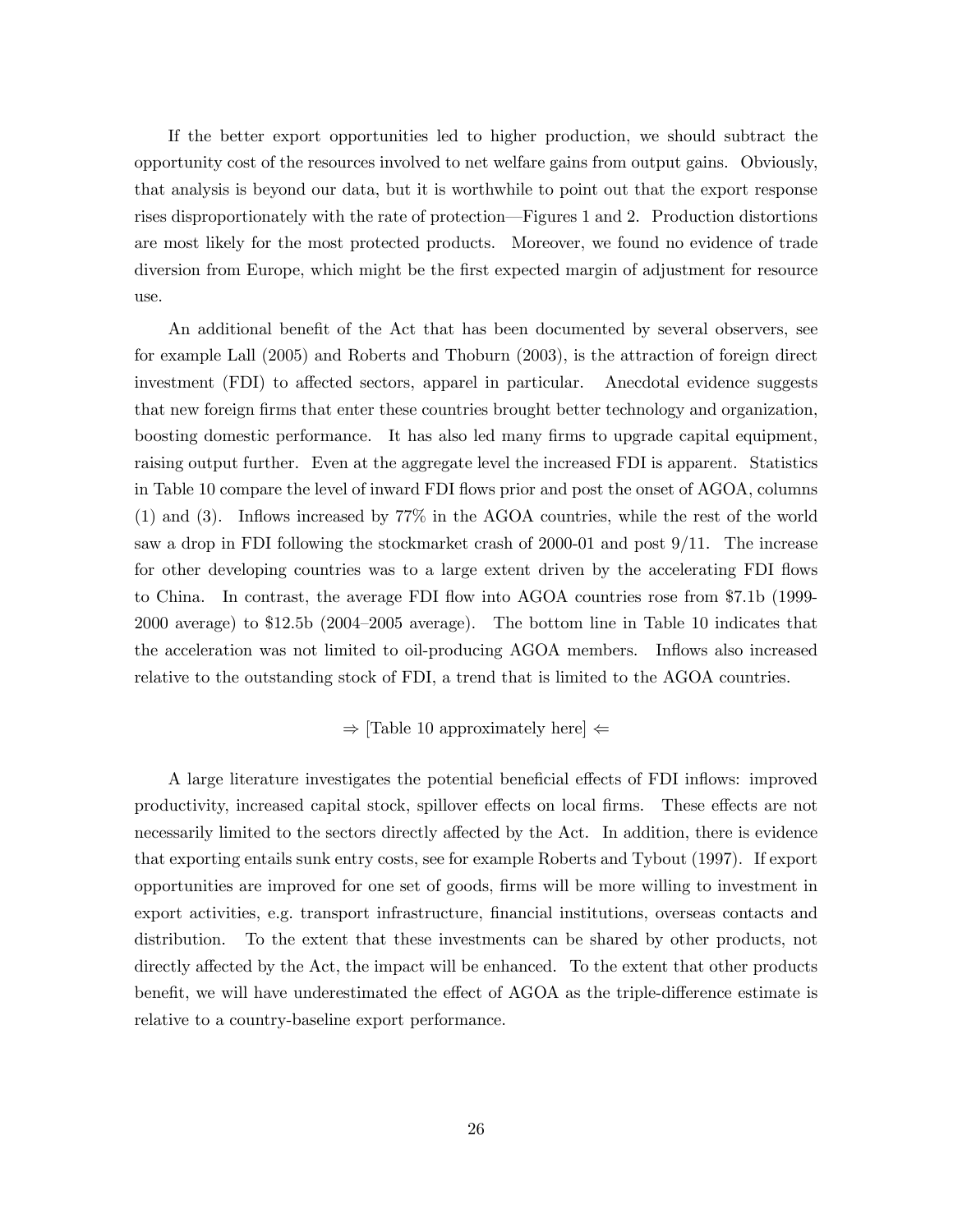### 9 Conclusion

This paper has evaluated the impact of the African Growth and Opportunity Act (AGOA), enacted unilaterally by the United States at the end of 2000. The approach we have used allows us to control very generally for country-product specific baseline levels of imports and for country-specific and product-specific import trends in the post-AGOA period. As a result, we can be fairly confident that the results we estimate are directly tied to the Act. Our findings highlight the importance of using triple-difference estimation. Results obtained on the same sample using standard difference-in-differences approaches that focus only on AGOA products or only on AGOA countries over- or underestimate the impact.

The import responses to AGOA that we estimate are very large for apparel products: imports increase on average by 53%. While this might overestimate the average effect of the provision across all AGOA countries–as countries could voluntarily opt out of the apparel provision–even including countries never subject to the apparel provision results in a precisely-estimated lower bound for the apparel effect of 23%. The 53% estimate is at the upper range of predictions pre-AGOA, see for example Mattoo *et al.* (2003). The effect on AGOA-GSP products was also significant with AGOA raising U.S. imports by an average of 13% across all AGOA-GSP products, including an 8% increase in GSP-Agriculture, and a larger and more robust 16% increase in GSP-Manufactured products. In addition to larger exports levels, we also estimated that the Act led to more products being exported to the U.S. This effect was particularly large for agricultural and manufactured products that saw the probability of exporting increase by more than half.

The effect has been increasing over time, particularly for the GSP products. Moreover, the effect on apparel exports outlasted the end of the Multi-Fibre Arrangement on January 1, 2005. The years 2005 and 2006, when these African exporters faced increased competition in the U.S. market from China and other Asian countries, were the years with the largest impact on apparel exports. The continuing duty preferences offered to African countries under AGOA could be sufficient to offset any relative competitive advantage of the Asian countries.41 AGOA had a disproportionate impact for products that enjoyed the largest tariff reductions, particularly for apparel. Moreover, we find no evidence that the increase in AGOA exports is a diversion of exports from Europe, Africa's other major export destination.

Allowing for differential impacts of AGOA by country, we explored the characteristics of

<sup>&</sup>lt;sup>41</sup> Africa's comparative advantage can result from political actions (such as U.S. 'safeguard' actions), as well as a desire to diversify the source of apparel imports, in addition to more traditional forms of cost considerations.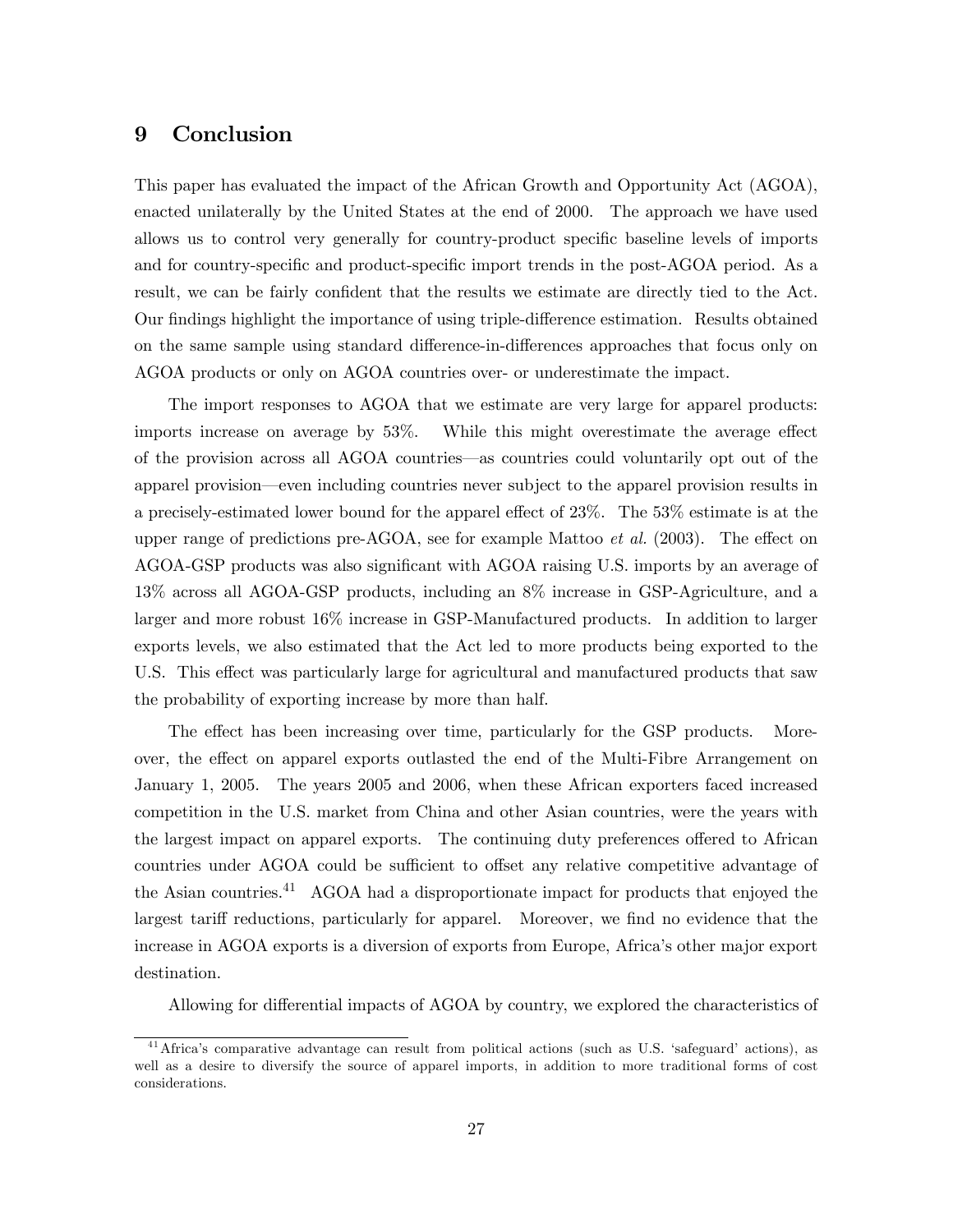the countries that were associated with the largest export effects from AGOA. For apparel exports, countries that were already significant exporters to the U.S. prior to AGOA were best poised to take advantage of AGOA. In contrast the effect of AGOA on manufactures and agricultural products appears to be well-explained by gravity variables. However, neither the apparel nor the GSP-product increases were correlated in any way with measures of corruption or rule-of-law; countries with widely varying levels of corruption and institutional quality were able to take advantage of the Act.

While exports in the key AGOA product categories (apparel, agriculture, manufactures) increased 94% in the post-AGOA period relative to pre-AGOA, we estimate more conservatively, using the triple-difference method, that the causal impact of AGOA within these product categories was a  $34\%$  increase.<sup>42</sup> While AGOA resulted in an  $8.0\%$  increase in total non-oil exports from Africa, this translates into a relatively modest impact on African GDP. Of course, the program itself was quite modest, with the exception of the provisions for apparel. The remaining tariffs on agricultural products are on average three times as high as the agricultural tariffs that were removed under the Act.

A further conclusion can be made from this study. In the context of the preferences offered under AGOA, none of the other limitations frequently cited in the African context–poor infrastructure, distorted product and credit markets, high risk, inadequate social capital, and poor public services–proved to be binding constraints to expanding exports under AGOA. While this might seem like a fairly modest statement, the literature summarized in the paper suggests, in the African context, it is not.

 $42$  From Table 9, take  $439/1304$ .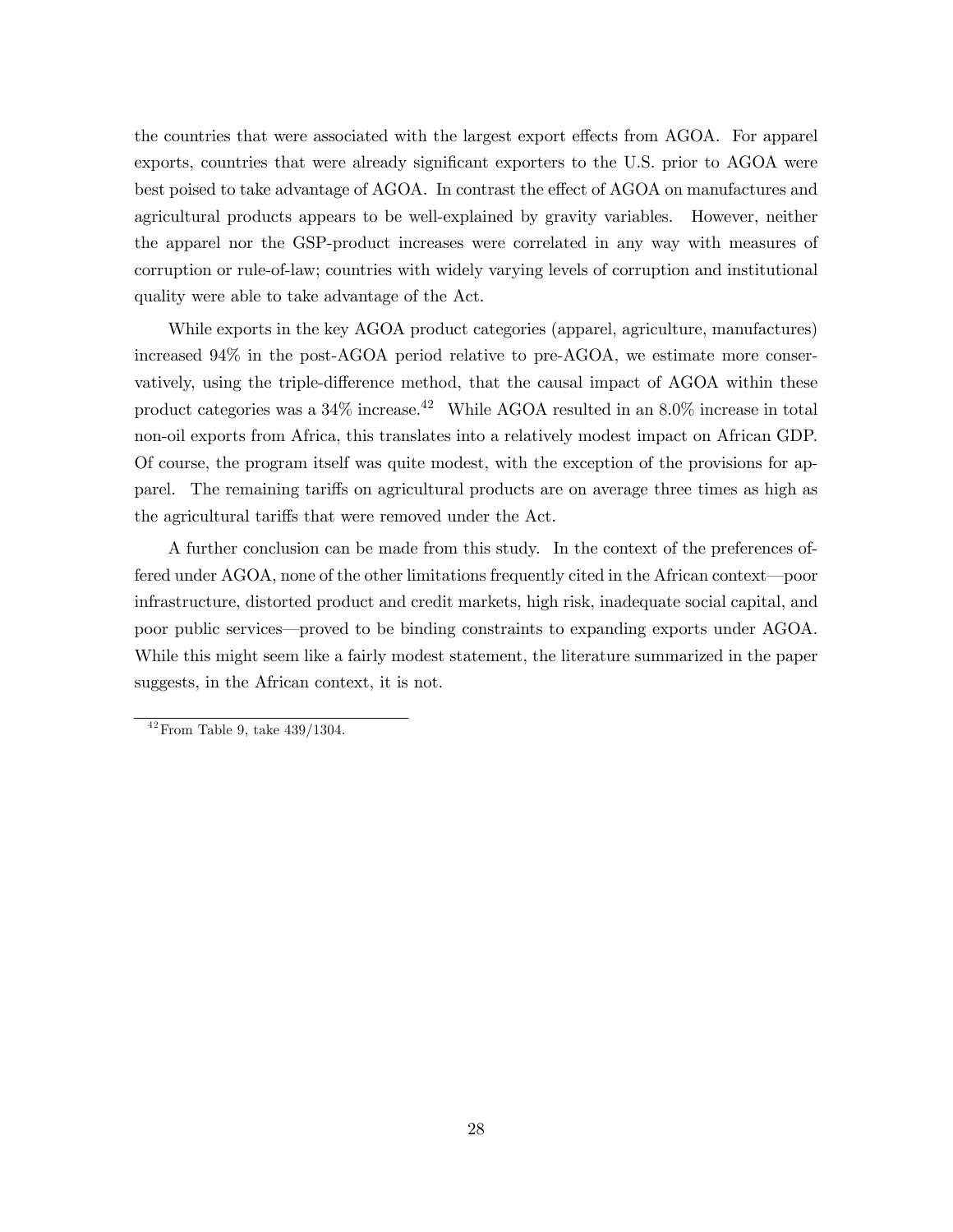### References

- [1] Anderson, James E. and Eric Van Wincoop. "Gravity with Gravitas: A Solution to the Border Puzzle."American Economic Review, March 2003, 93(1), pp. 170-192.
- [2] Besley, Timothy and Case, Anne. "Unnatural Experiments? Estimating the Incidence of Endogenous Policies." Economic Journal, November 2000, 110, pp. F672-F694.
- [3] Brenton, Paul and Takako Ikezuki, "The Initial and Potential Impact of Preferential Access to the U.S. Market under the African Growth and Opportunity act," World Bank Policy Research Working Paper 3262, April 2004.
- [4] Burfisher, Mary E.; Robinson, Sherman and Thierfelder, Karen. "The Impact of NAFTA on the United States." Journal of Economic Perspectives, Winter 2001, 15(1), pp. 125-44.
- [5] Carrère, Céline. "African Regional Agreements: Impact on Trade with or without Currency Unions." Journal of African Economies, June 2004, 13(2), pp. 199-239.
- [6] Cling, Jean-Pierre; Razafindrakoto, Mireille and Roubaud, Francois. 2005. "Export Processing Zones in Madagascar: a Success Story under Threat?" World Development, 33(5), pp.785-803.
- [7] Collier, Paul and Jan Willem Gunning. 1999. "Explaining African Economic Performance." Journal of Economic Literature, March 1999, 37, pp. 64-111.
- [8] Clausing, Kimberly A. "Trade Creation and Trade Diversion in the Canada-United States Free Trade Agreement." Canadian Journal of Economics, August 2001, 34(3), pp. 677-696.
- [9] Dollar, David and Aart Kraay, "Institutions, Trade, and Growth." Journal of Monetary Economics, January 2003, 50(1), pp. 133-162.
- [10] Feenstra, Robert C.; Romalis, John and Schott, Peter K. "U.S. Imports, Exports, and Tariff Data, 1989-2001." National Bureau of Economic Research (Cambridge, MA) Working Paper No.9387, December 2002.
- [11] Fisman, Raymond and Jakob Svensson "Are Corruption and Taxation Really Harmful to Growth? Firm Level Evidence." Journal of Development Economics, May 2007, 83(1), pp. 63—75.
- [12] Frankel, Jeffrey; Stein, Ernesto and Wei, Shang-jin. "Trading blocs and the Americas: The Natural, the Unnatural, and the Super-Natural." Journal of Development Economics, 1995, 47, pp. 61-95.
- [13] Gibbon, Peter. "The African Growth and Opportunity act and the Global Commodity Chain for Clothing." World Development, 31(1), pp. 1809-1827.
- [14] Greaney, Theresa M. "Assessing the Impacts of US-Japan Bilateral Trade Agreements, 1980-1995." World Economy, February 2001, 24(2), pp. 127-157.
- [15] Harrison, Glenn W., Thomas F. Rutherford, and David G. Tarr. "Quantifying the Uruguay Round," Economic Journal, September 1997, 107(444), pp. 1405-1430.
- [16] Head, Keith and Ries, John. "Market-Access Effects of Trade Liberalization: Evidence from the Canada-U.S. Free Trade Agreement," in Robert C. Feenstra, ed., The Effects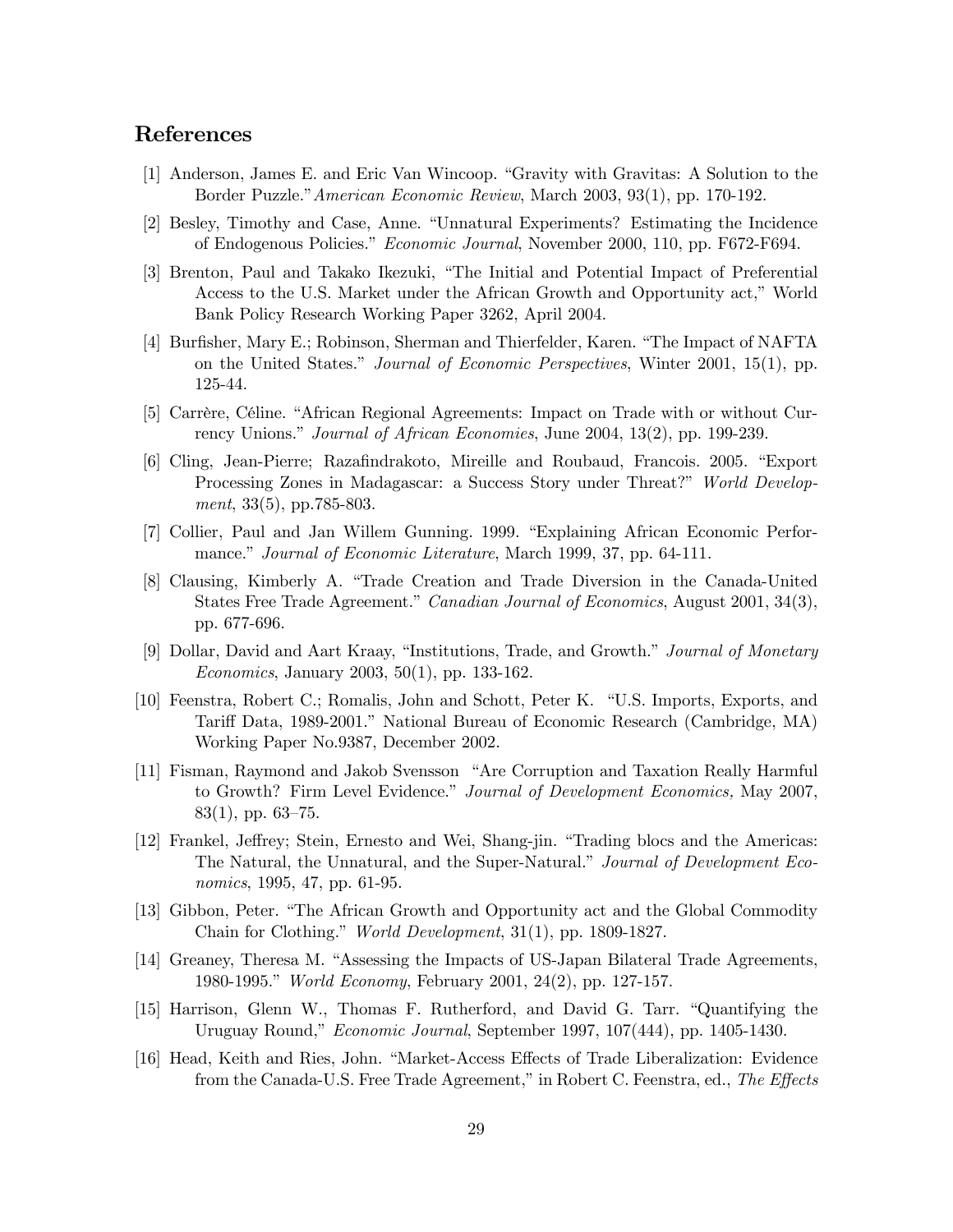of U.S. Trade Protection and Promotion Policies. Chicago: University of Chicago Press, 1997, pp. 323-342.

- [17] Hoekman, Bernard; Ng, Francis and Olarreaga, Marcelo. "Eliminating Excessive Tariffs on Exports of Least Developed Countries." World Bank Economic Review, 2002, 16(1), pp. 1-21.
- [18] Ianchovichina, Elena; Mattoo, Aaditya and Olarreaga, Marcelo. "Unrestricted Market Access for Sub-Saharan Africa." Journal of African Economies, December 2001, 10(4), pp. 410-432.
- [19] Lall, Sanjaya. "FDI, AGOA And Manufactured Exports From A Land-Locked, Least-Developed African Economy: Lesotho," Journal of Development Studies, August 2005, 41(6), pp. 998-1022.
- [20] Limão, Nuno and Venables, Anthony J. "Infrastructure, Geographical Disadvantage, Transport Costs and Trade." World Bank Economic Review, 2001, 15(3), pp. 451- 479.
- [21] Mattoo, Aaditya; Roy, Devesh and Subramanian, Arvind. "The Africa Growth and Opportunity Act and its Rules of Origin: Genersoity Undermined?" World Economy, June 2003, 26(6), pp. 829-851.
- [22] Mauro, P. "Corruption and Growth," Quarterly Journal of Economics, 1995, 110, pp. 681—712.
- [23] Milner, Chris; Morrissey, Oliver and Rudaheranwa, Nicodemus. "Policy and Non-Policy Barriers to Trade and Implicit Taxation of Exports in Uganda." Journal of Development Studies, December 2000, 37(2), pp. 67-90.
- [24] Morrissey, Oliver. "Imports and Implementation: Neglected Aspects of Trae in the Report of the Commission for Africa," Journal of Development Studies, August 2005, 41(6), pp. 1133-1153.
- [25] Morrissey, Oliver and Rudaheranwa, Nicodemus. "Ugandan Trade Policy and Export Performance in the 1990s." University of Nottingham, CREDIT Research Paper 98/12, 1998, (CDP006).
- [26] Nordås, Hildegunn Kyvik. 2004. "The Global Textile and Clothing Industry post the Agreement on Textiles and Clothing," WTO Discussion Paper No. 5. Geneva, Switzerland.
- [27] Rivera, Sandra A, Laurie-Ann Agama and Judith Dean. 2003. "Africa Beyond 2005: Understanding the Impact of Eliminating NTBS and tariffs on Textiles and Clothing," mimeo, International Trade Commission.
- [28] Roberts, Mark and James Tybout. "The Decision to Export in Colombia: An Empirical Model of Entry with Sunk Costs." American Economic Review, September 1997, 87, pp. 545-64.
- [29] Roberts, Simon and John Thoburn. "Adjusting to Trade Liberalisation: The Case of Firms in the South African Textile Sector," Journal of African Economies, 2003,  $12(1)$ , pp. 74–103.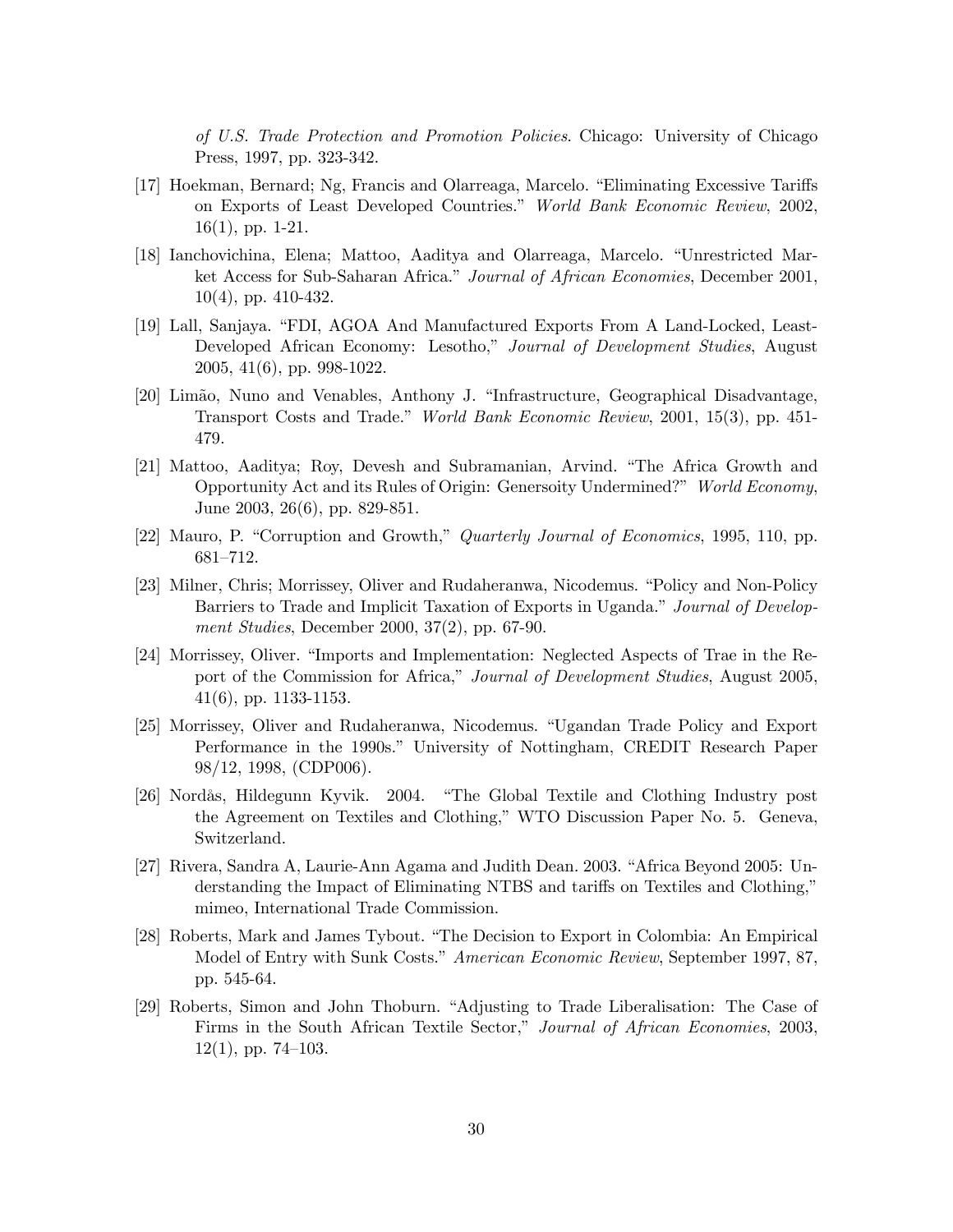- [30] Rodrik, Dani. "Trade Policy and Economic Performance in Sub-Saharan Africa," National Bureau of Economic Research (Cambridge, MA) Working Paper No.6562, May 1998.
- [31] Rodrik, D., A. Subramanian, and F. Trebbi. "Institutions Rule: The Primacy of Institutions over Geography and Integration in Economic Development," Journal of Economic Growth, June 2004, 9(2), pp. 131—165.
- [32] Romalis, John. "Would Rich Country Trade Preferences Help Poor Countries Grow? Evidence from the Generalized System of Preferences," mimeo, University of Chicago, 2003.
- [33] Romalis, John. "NAFTA's and CUSFTA's Impact on International Trade," National Bureau of Economic Research (Cambridge, MA) Working Paper No. 11059, January 2005.
- [34] Rose, Andrew K. "Do We Really Know That the WTO Increases Trade?" American Economic Review, March 2004, 98(1), pp. 98—114.
- [35] Trefler, Daniel. "The Long and Short of the Canada-U.S. Free Trade Agreement." American Economic Review, September 2004, 94(4), pp. 870-895.
- [36] Van Biesebroeck, Johannes. "Exporting Raises Productivity in sub-Saharan African Manufacturing Firms," Journal of International Economics, December 2005, 67(2), pp. 373-391.
- [37] Wang, Zhen Kun and Winters, L. Alan. "Africa's Role in Multilateral Trade Negotiations: Past and Future." Journal of African Economies, Supplement 1 June 1998, 7(0), pp. 1-33.
- [38] Yeats, Alexander J., Azita Amjadi, Ulrich Reincke, and Francis Ng, "What Caused Sub-Saharan Africa's Marginalization in World Trade?" Finance and Development, December 1996, pp. 38-41.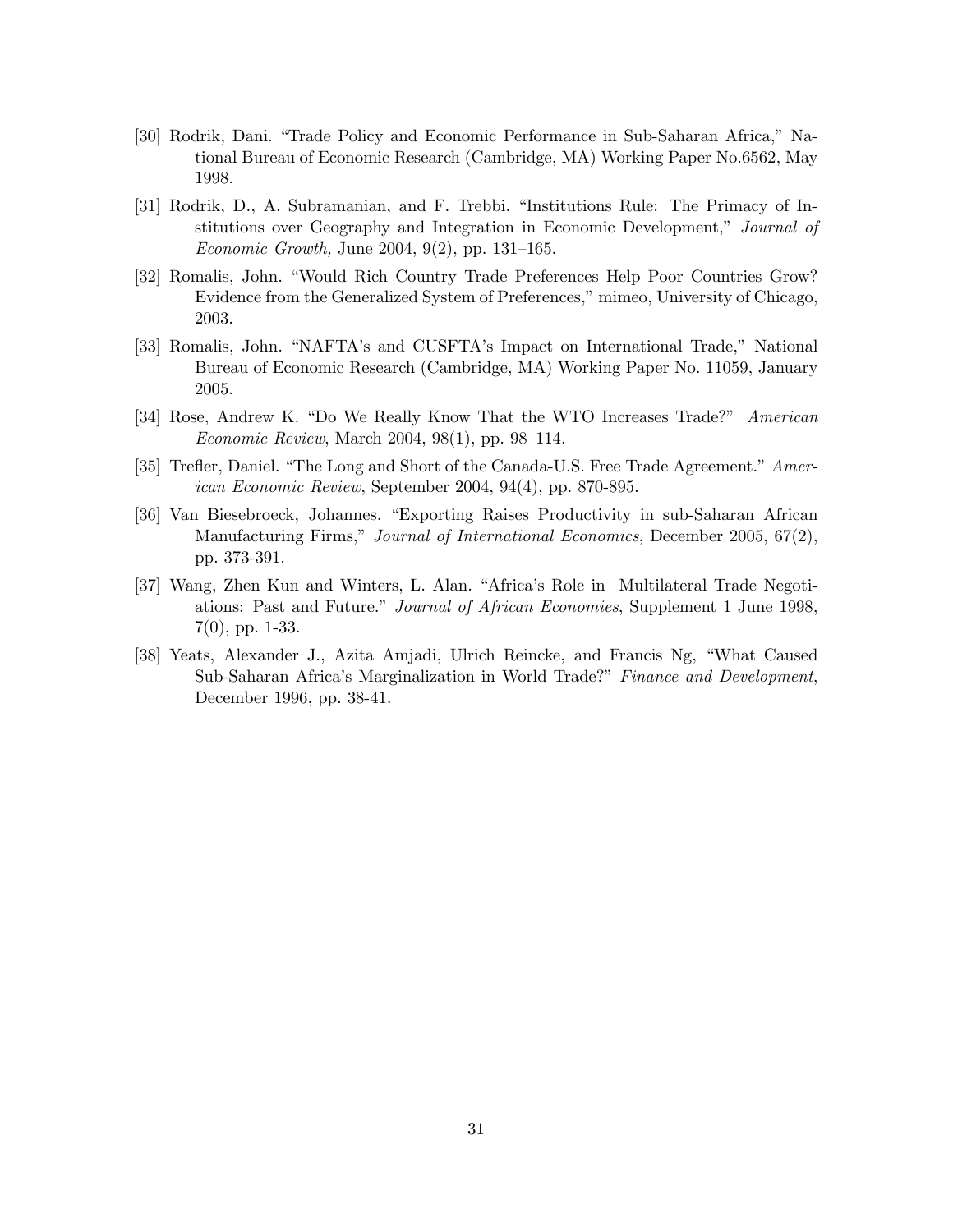

**Figure 1: (log) Import response by pre-AGOA tariff class for apparel products**

**Pre-AGOA tariff class**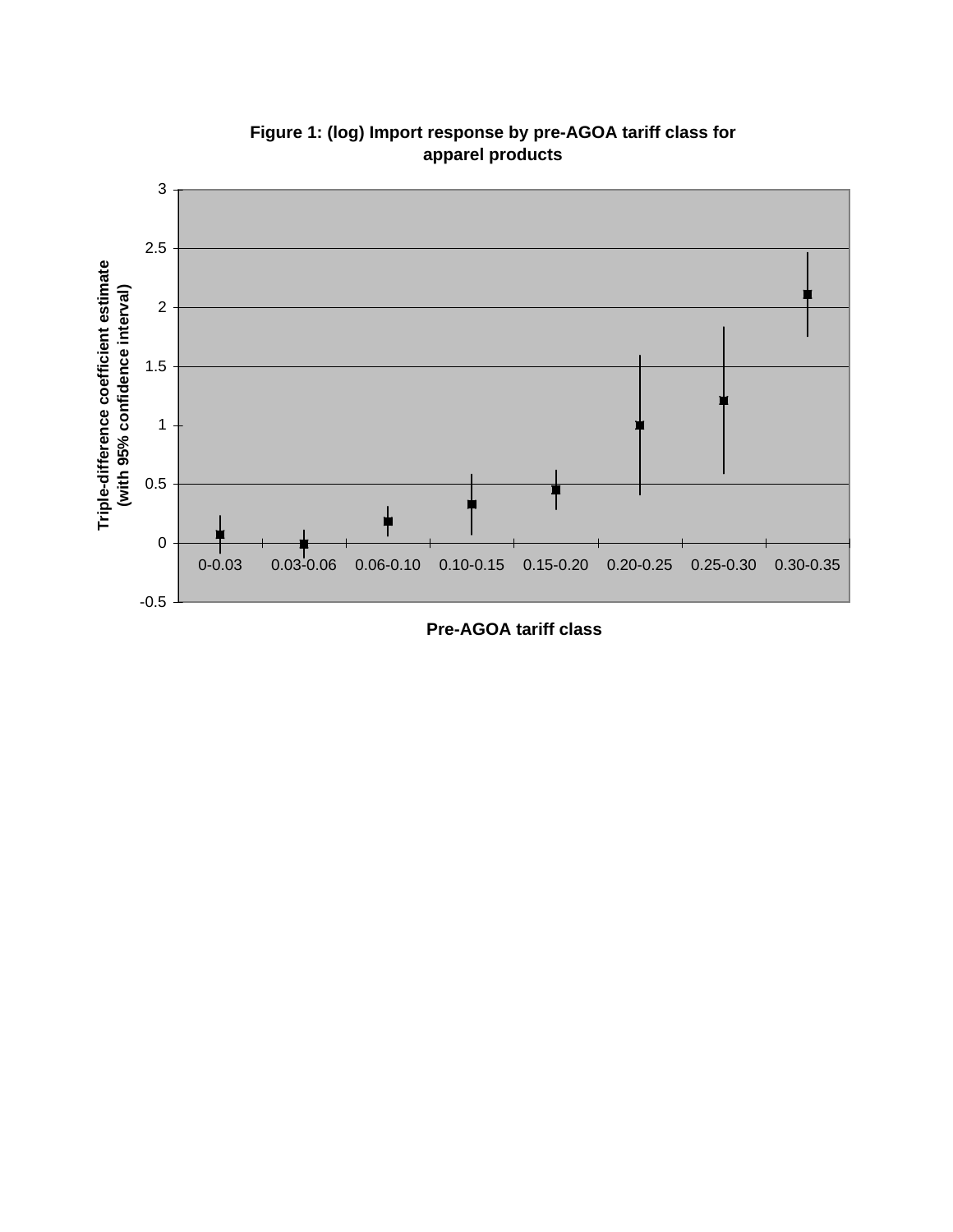

**Figure 2: (log) Import response by pre-AGOA tariff class for AGOA-GSP products**

**Pre-AGOA tariff class**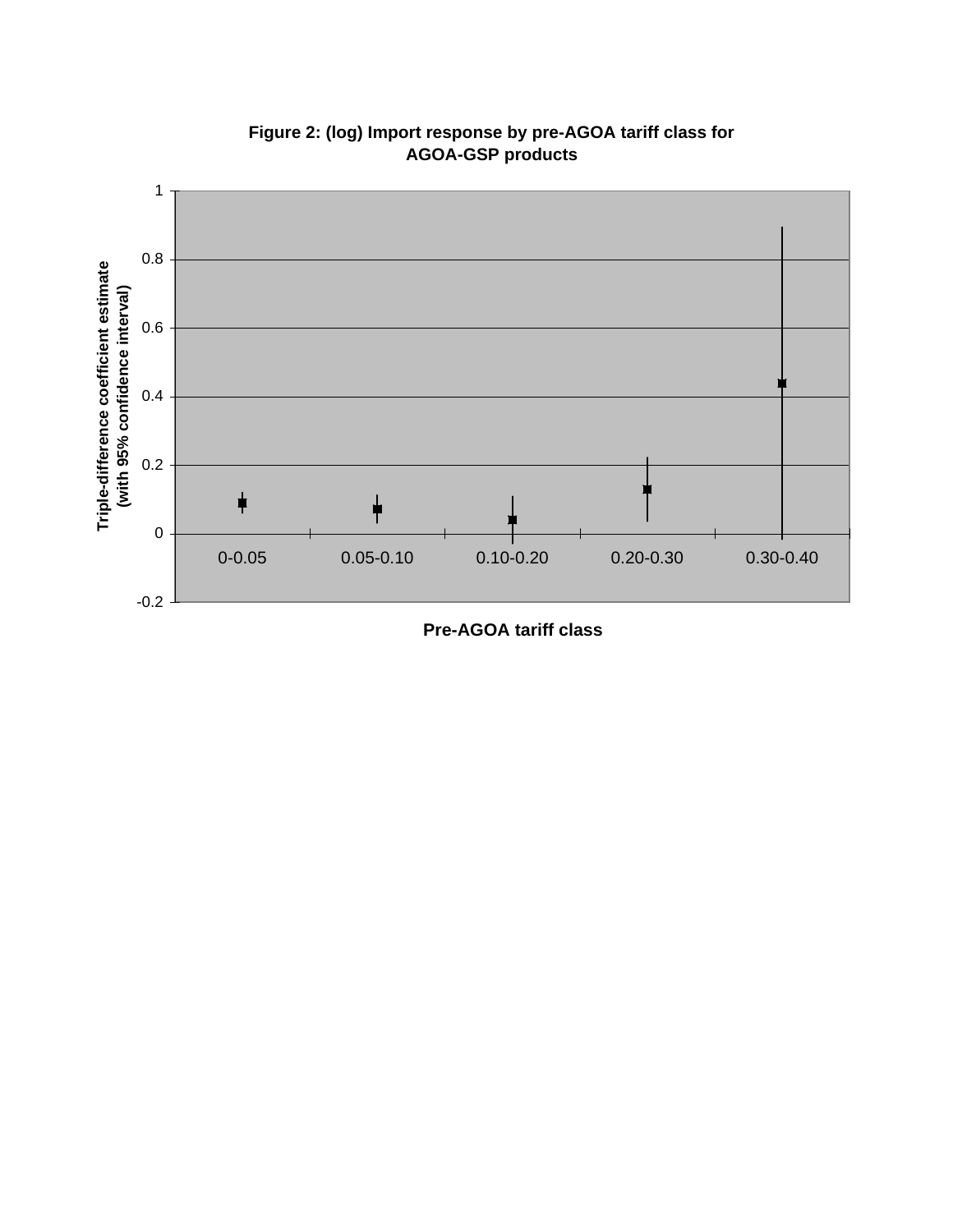

**Figure 3: Country and category-specific AGOA effects and initial export levels**

Notes: Each country is one data point. On the vertical axis are the country-specific triple-difference estimates for each of the three product categories. On the horizontal axis is the logarithm of the pre-AGOA export volume (averaged for 1999-2000). The lines represent the predicted values from separate OLS regressions of the estimated AGOA effects on the initial (log) export levels (using the inverse of the standard deviation of each coefficient estimate as weight).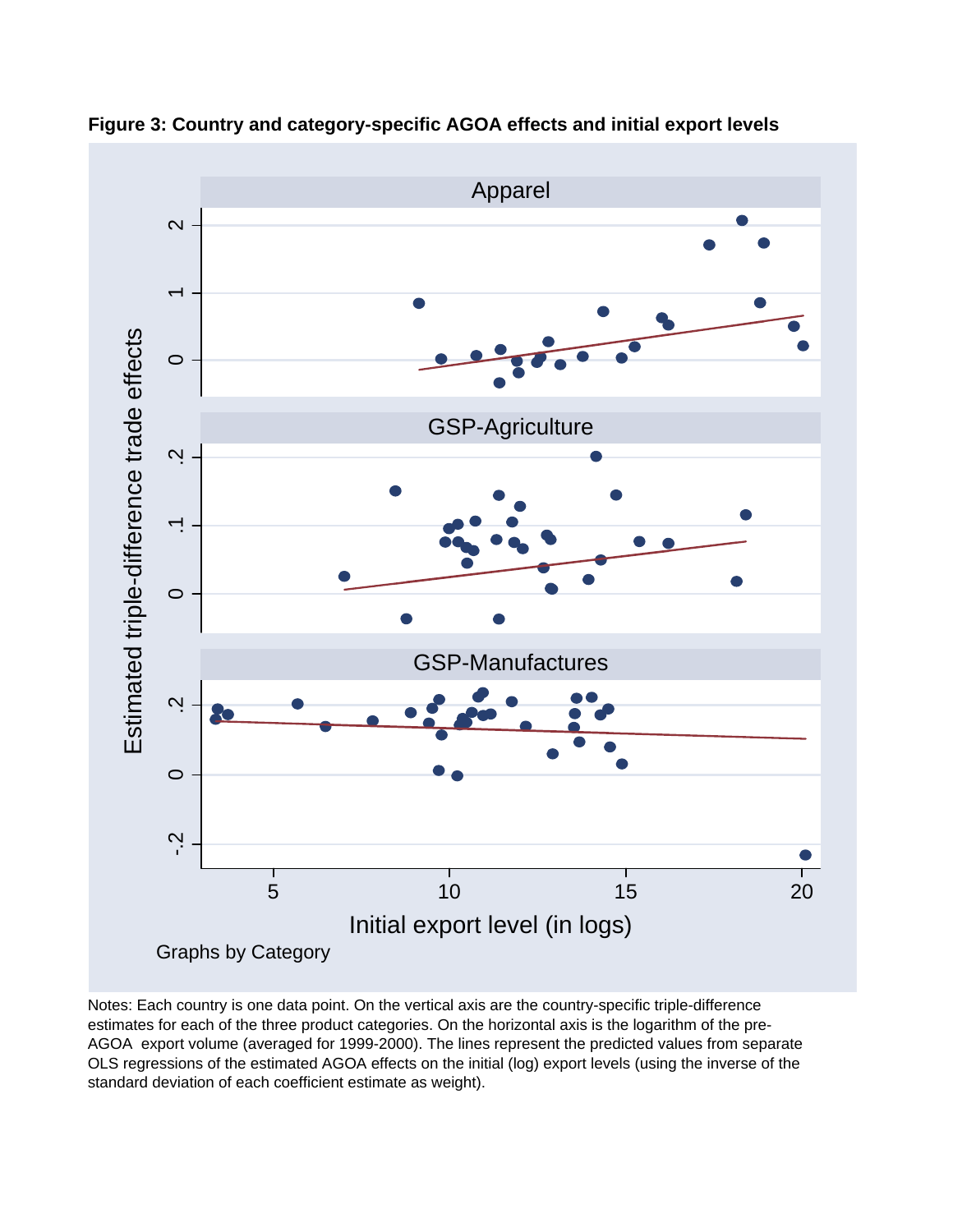

**Figure 4: Correlation between country-specific export responses and governance indicators**

Note: On the vertical axes are the country-specific triple-difference estimates for GSP-products (top panels) and apparel (bottom panels). On the horizontal axes are two of the governance indicators, on a scale of -2.5 to +2.5, taken from the World Bank web site. Only countries with a t-statistic above 1 are plotted. The predicted regression lines are for least squares regressions, weighing all estimates by the inverse of their standard deviation.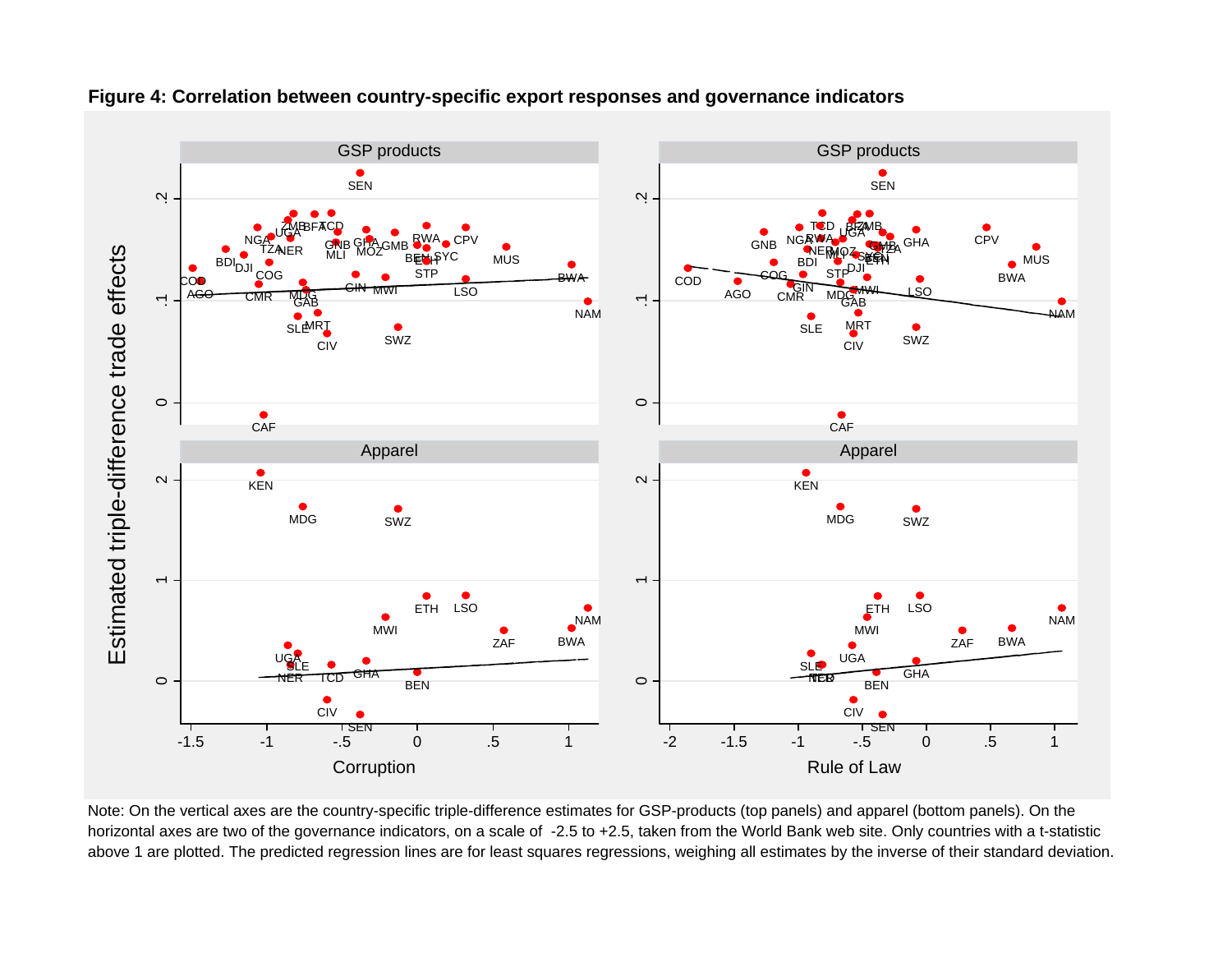# **Table 1: Summary statistics (2000)**

# **Number of products and U.S. import values by country:**

|                                   | AGOA countries (41) |           | non-AGOA countries (166) |           |
|-----------------------------------|---------------------|-----------|--------------------------|-----------|
|                                   | Mean<br>Standard    |           | Mean                     | Standard  |
|                                   |                     | deviation |                          | deviation |
| All products                      | 5120                |           | 5120                     |           |
| All products (Import>0)           | 102                 | (250)     | 694                      | (1050)    |
| AGOA-eligible products (Import>0) | 28                  | (57)      | 174                      | (222)     |
| log Imports (all)                 | 0.208               | (.544)    | 1.616                    | (2.627)   |
| log Imports (Import>0)            | 9.938               | (1.029)   | 10.732                   | (1.200)   |

L,

## **Limited to AGOA countries:**

|                              |              | Number of AGOA products | Initial tariffs on AGOA products |                     |                       |
|------------------------------|--------------|-------------------------|----------------------------------|---------------------|-----------------------|
| By AGOA country:             | All products | Import>0<br>(mean)      | Import>0<br>(maximum)            | Mean<br>(all goods) | Mean<br>(if positive) |
| Apparel                      | 239          | 14.37                   | 120                              | 13.1%               | 13.1%                 |
| <b>GSP</b><br>$(\text{all})$ | 862          | 14.02                   | 232                              | 4.1%                | 8.2%                  |
| <b>GSP</b> - Agricultural    | 282          | 3.61                    | 51                               | 3.7%                | 7.7%                  |
| <b>GSP</b> - Mineral         | 4            | 0.00                    | 0                                | 1.7%                | 6.1%                  |
| <b>GSP - Petroleum</b>       | 2            | 0.44                    | 2                                | 0.4%                | 1.0%                  |
| GSP - Manufacturing          | 574          | 9.98                    | 180                              | 4.4%                | 8.5%                  |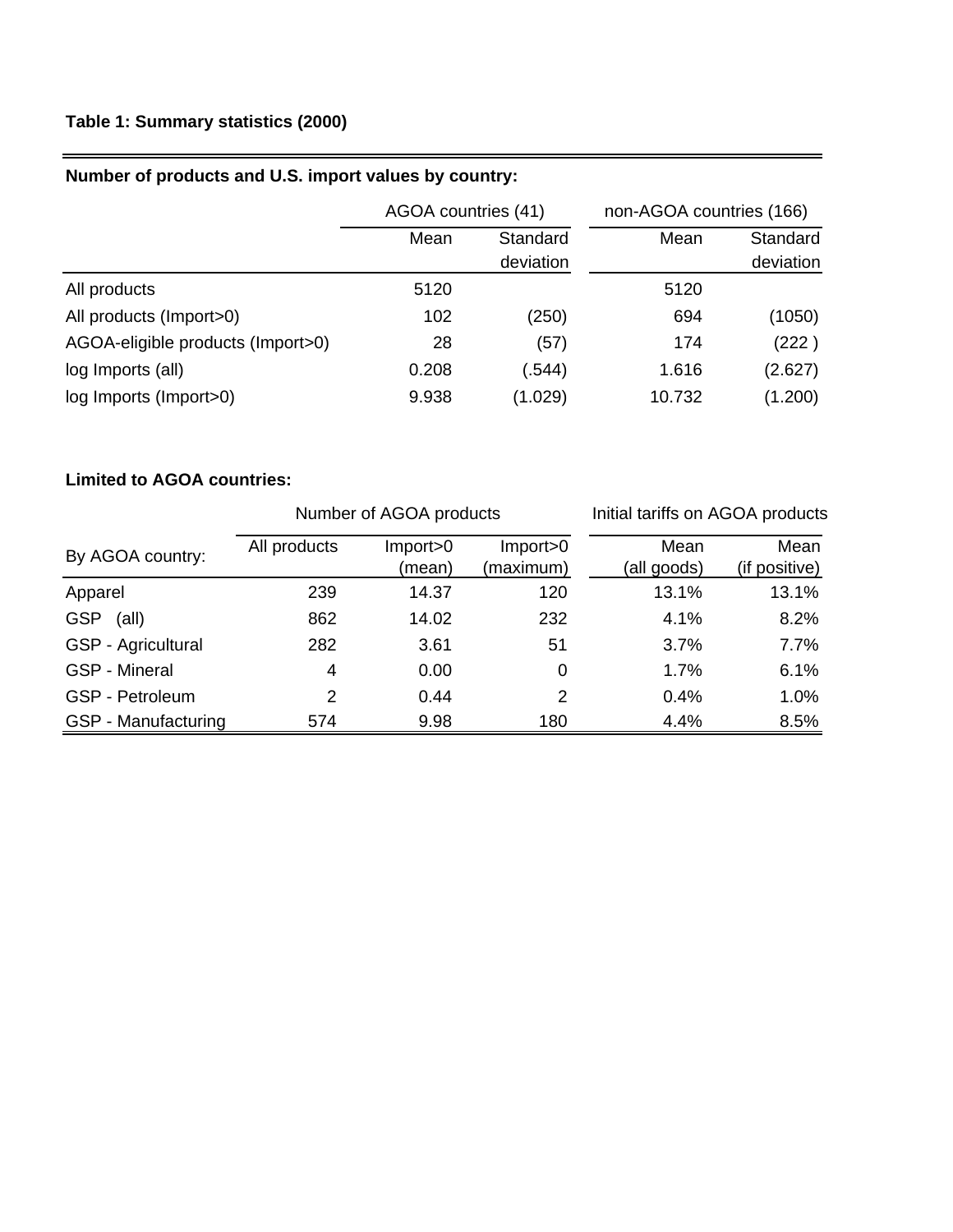## **Table 2: Benchmark results for the AGOA effect**

| dependent variable             | In IMP                          | In IMP                          | In IMP                     | In $IMP$                          | import dummy                    |
|--------------------------------|---------------------------------|---------------------------------|----------------------------|-----------------------------------|---------------------------------|
| sample                         | full                            | only AGOA<br>countries          | only AGOA-<br>APP products | only AGOA-<br><b>GSP</b> products | full                            |
| method                         | triple-diffs<br>(1)             | diff-in-diffs<br>(2)            | diff-in-diffs<br>(3)       | diff-in-diffs<br>(4)              | triple-diffs<br>(5)             |
| <b>Marginal Apparel Effect</b> | 53.1%                           | 57.1%                           | 38.4%                      |                                   | 3.0%                            |
| <b>Marginal GSP Effect</b>     | 13.5%                           | $-2.2%$                         |                            | 0.4%                              | 1.0%                            |
| APP: Ineffect * Ctry * Prod    | 0.426                           | 0.452                           | 0.325                      |                                   | 0.030                           |
|                                | $(8.03)$ **                     | $(8.09)$ **                     | $(6.01)$ **                |                                   | $(7.21)$ **                     |
| GSP: Ineffect * Ctry * Prod    | 0.127                           | $-0.022$                        |                            | 0.004                             | 0.010                           |
|                                | $(10.56)$ **                    | $(2.60)$ **                     |                            | (0.31)                            | $(10.16)$ <sup>**</sup>         |
| fixed effects                  | country/product<br>country/year | country/product<br>country/year | country/product            | country/product                   | country/product<br>country/year |
|                                | product/year                    |                                 | product/year               | product/year                      | product/year                    |
| Observations                   | 9538560                         | 1889280                         | 400086                     | 1442988                           | 9538560                         |
| Number of fixed effects        | 1107783                         | 210289                          | 46605                      | 168090                            | 1107783                         |

Notes: Absolute value of t-statistics in parentheses; \* significant at 5%; \*\* significant at 1%. Standard errors are robust to arbitrary heteroskedasticity, and also allow for intragroup correlation within product category.

The marginal effects are calculated as ' $exp(\beta_1 \text{ or } \delta_1)$ -1' if the dependent variable is ln/MP.

Controls in columns (1) and (5) include country-year, product-year, and country-product interaction dummies.

Controls in column (2) include country-year and country-product interaction dummies.

Controls in columns (3) and (4) include country-product interaction and year dummies and dummies for free-trade agreements that came into effect during the study period, as well as changes in trade relations (into and out of MFN and into and out of GSP eligibility).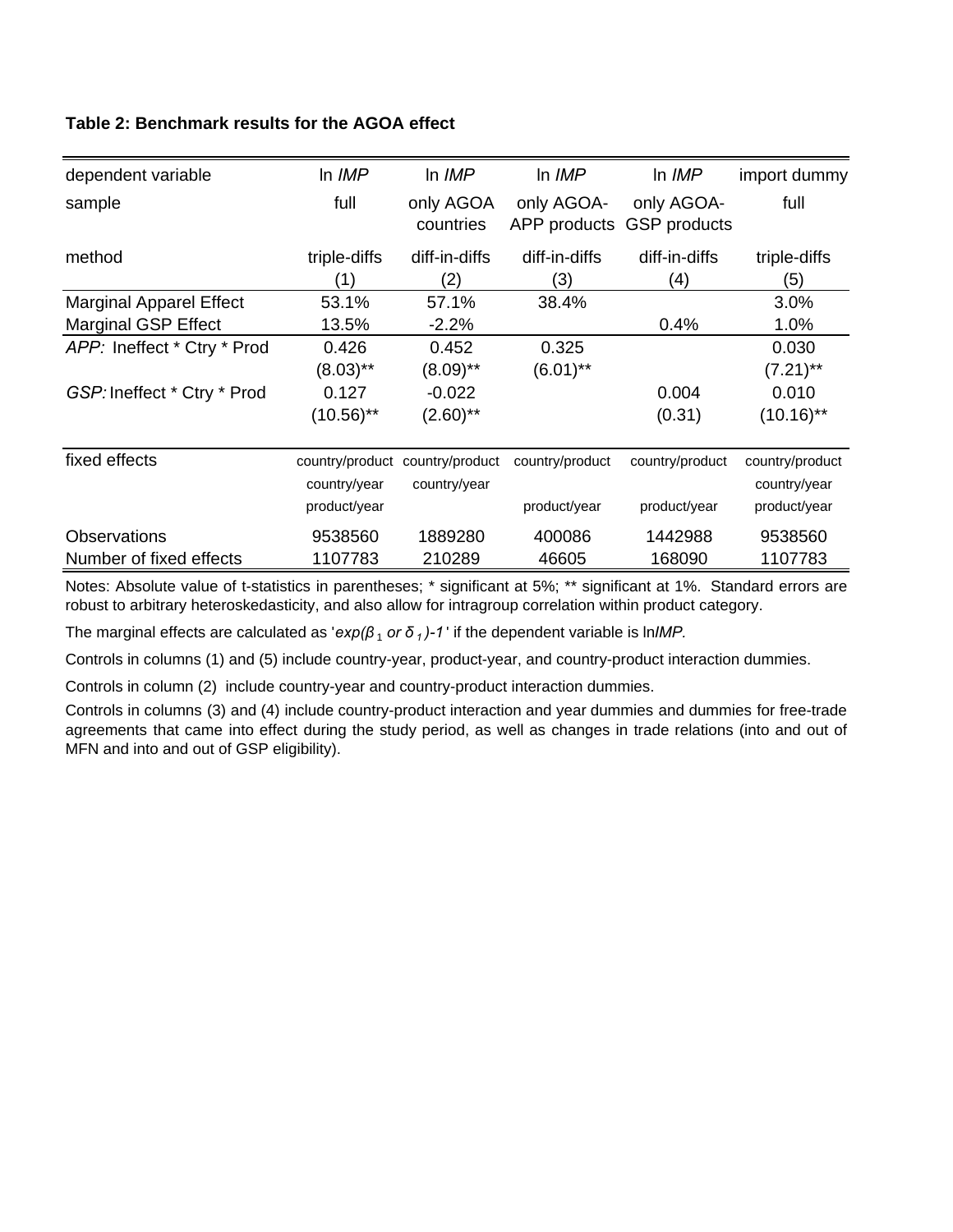| dependent variable                | In IMP               | import dummy         |
|-----------------------------------|----------------------|----------------------|
| sample                            | full                 | full                 |
|                                   |                      |                      |
| method                            | triple-diffs         | triple-diffs         |
|                                   | (1)                  | (2)                  |
| <b>Marginal Apparel Effect</b>    |                      |                      |
| 2002 (t*)                         | 24.6%                | 1.8%                 |
| $2003(t^*+1)$                     | 51.9%                | 3.2%                 |
| 2004 (t*+2)                       | 54.3%                | 3.0%                 |
| $2005$ ( $t$ <sup>*</sup> +3)     | 62.4%                | 3.1%                 |
| 2006 (t*+4)                       | 57.1%                | 3.0%                 |
| <b>Marginal GSP Effect</b>        |                      |                      |
| 2001 $(t^*)$                      | 6.6%                 | 0.5%                 |
| $2002(t^*+1)$                     | 4.6%                 | 0.4%                 |
| $2003(t^*+2)$                     | 12.2%                | 0.9%                 |
| 2004 (t*+3)                       | 15.5%                | 1.1%                 |
| $2005$ ( $t^*+4$ )                | 23.4%                | 1.7%                 |
| 2006 (t*+5)                       | 26.9%                | 1.9%                 |
| APP: Ineffect * Country * Product |                      |                      |
| 2002 $(t^*)$                      | 0.220                | 0.018                |
|                                   | $(4.71)$ **          | $(4.12)$ **          |
| $2003(t^*+1)$                     | 0.418                | 0.032                |
|                                   | $(7.08)$ **          | $(6.46)$ **          |
| 2004 (t*+2)                       | 0.434                | 0.030                |
|                                   | $(7.44)$ **          | $(6.35)$ **          |
| $2005$ ( $t$ <sup>*</sup> +3)     | 0.485                | 0.031                |
|                                   | $(7.19)$ **          | $(5.59)$ **          |
| 2006 (t*+4)                       | 0.452                | 0.030                |
|                                   | $(7.23)$ **          | $(5.53)$ **          |
| GSP: Ineffect * Country * Product |                      |                      |
| 2001 $(t^*)$                      | 0.064                | 0.005                |
|                                   | $(6.10)$ **          | $(4.83)$ **          |
| $2002(t^*+1)$                     | 0.045                | 0.004                |
|                                   | $(3.04)$ **          | $(3.02)$ **          |
|                                   | 0.115                | 0.009                |
| $2003 (t^*+2)$                    | $(7.07)$ **          | $(6.73)$ **          |
| $2004$ ( $t$ <sup>*</sup> +3)     | 0.144                | 0.011                |
|                                   |                      |                      |
|                                   | $(9.10)$ **<br>0.210 | $(8.42)$ **<br>0.017 |
| $2005$ ( $t$ <sup>*</sup> +4)     |                      |                      |
| 2006 (t*+5)                       | $(12.40)$ **         | $(12.04)$ **         |
|                                   | 0.238                | 0.019                |
|                                   | $(13.50)$ **         | $(13.04)$ **         |
| Observations                      | 9,538,560            | 9,538,560            |
| Number of fixed effects           | 1,107,783            | 1,107,783            |

Notes: Absolute value of t-statistics in parentheses; \* significant at 5%; \*\* significant at 1%. Standard errors are robust to arbitrary heteroskedasticity, and also allow for intragroup correlation within product category.

Controls include country-product, country-year, and product-year interaction dummies.

The year t\* indicates the onset of the AGOA trade liberalization for the majority of the countries, 2001 for GSP products and 2002 for apparel.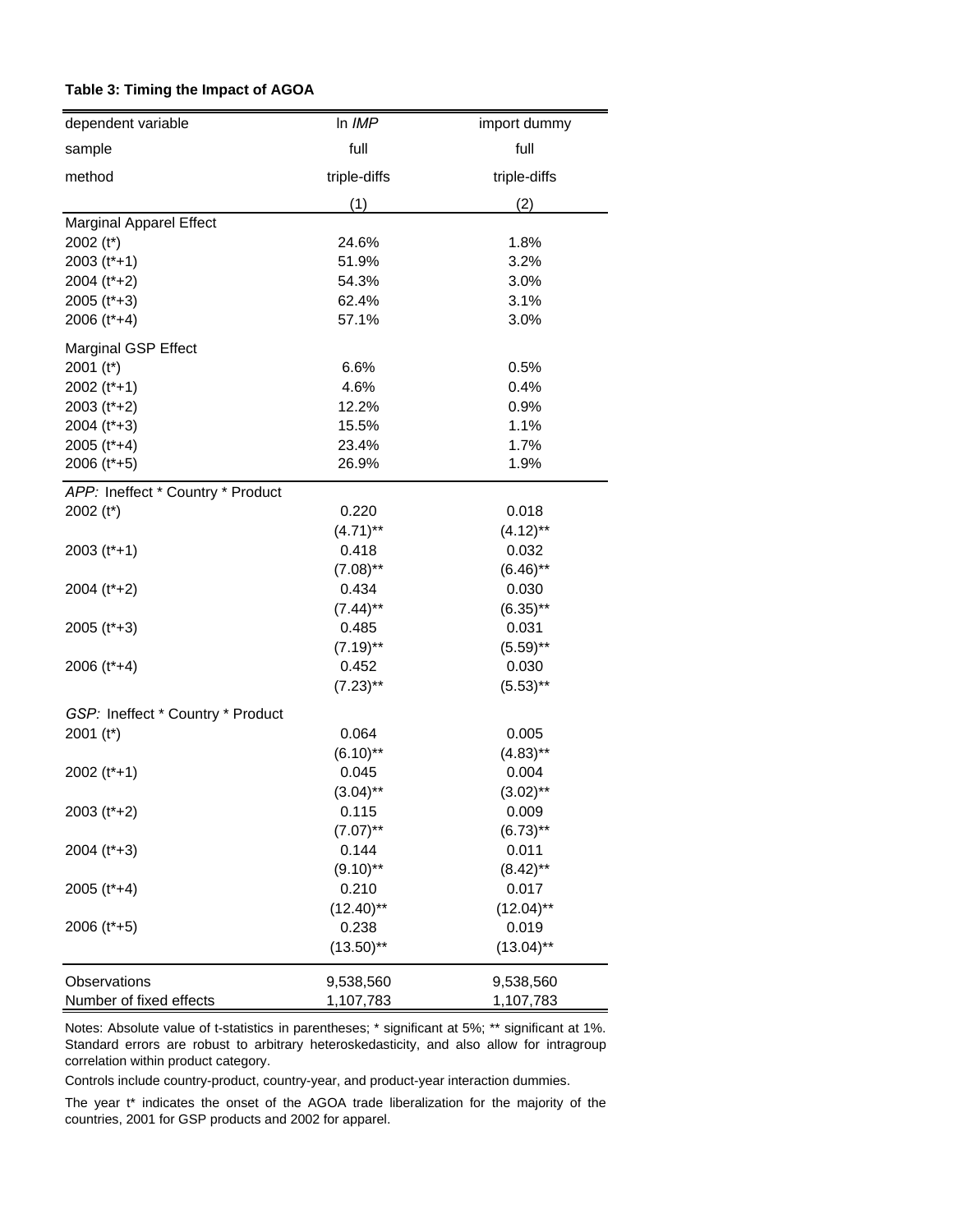| dependent variable                       | In $IMP$     | import dummy |
|------------------------------------------|--------------|--------------|
| sample                                   | full         | full         |
| method                                   | triple-diffs | triple-diffs |
|                                          | (1)          | (2)          |
| <b>Marginal Apparel Effect</b>           | 0.531        | 3.0%         |
| Marginal GSP Effect                      |              |              |
| Agriculture                              | 0.083        | 0.7%         |
| <b>Minerals</b>                          | 0.181        | 1.5%         |
| Petroleum                                | 1.162        | 4.0%         |
| Manufactures                             | 0.157        | 1.2%         |
| Ineffect * Country * Product Interaction |              |              |
| <b>APP</b>                               | 0.426        | 0.030        |
|                                          | $(8.03)$ **  | $(7.21)$ **  |
| GSP-Agriculture                          | 0.080        | 0.007        |
|                                          | $(4.48)$ **  | $(4.29)$ **  |
| <b>GSP-Minerals:</b>                     | 0.166        | 0.015        |
|                                          | $(2.03)^*$   | $(2.50)^*$   |
| GSP-Petroleum:                           | 0.771        | 0.040        |
|                                          | (0.93)       | (0.99)       |
| <b>GSP-Manufactures:</b>                 | 0.146        | 0.012        |
|                                          | $(10.13)$ ** | $(9.52)$ **  |
| <b>Observations</b>                      | 9,538,560    | 9,538,560    |
| Number of fixed effects                  | 1,107,783    | 1,107,783    |

## **Table 4: Benchmark results for the AGOA effect - Disaggregated Categories**

Notes: Absolute value of t-statistics in parentheses; \* significant at 5%; \*\* significant at 1%. Standard errors are robust to arbitrary heteroskedasticity, and also allow for intragroup correlation within product category.

Controls include country-year, product-year, and country-product interaction dummies.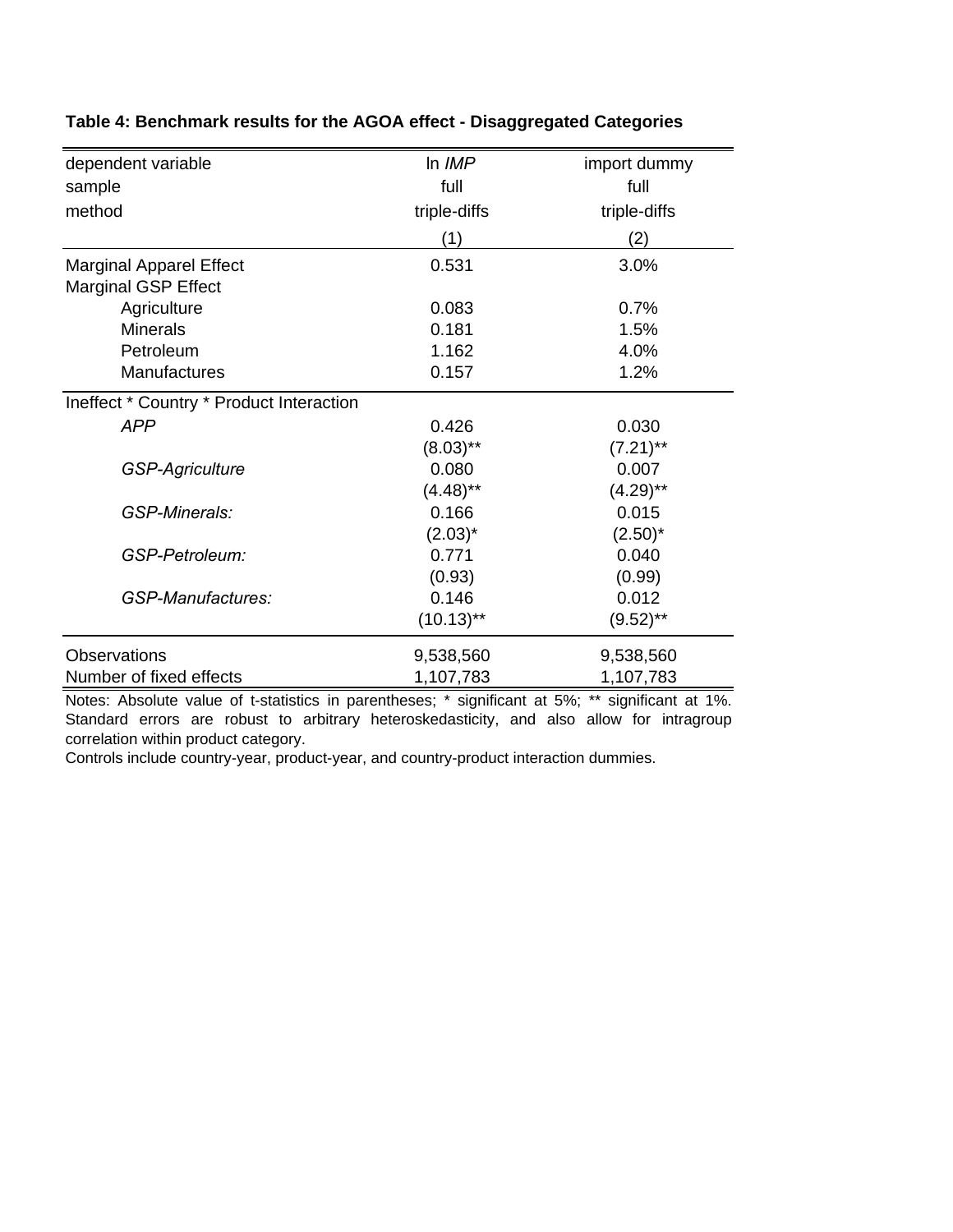| dependent variable<br>sample<br>method                                                                                                                                                                        | In $IMP$<br>full<br>triple-diffs<br>(1)                      | import dummy<br>full<br>triple-diffs<br>(2)                |
|---------------------------------------------------------------------------------------------------------------------------------------------------------------------------------------------------------------|--------------------------------------------------------------|------------------------------------------------------------|
| imp. elast. wrt tariffs (APP)<br>imp. elast. wrt tariffs (GSP-Agriculture)<br>imp. elast. wrt tariffs (GSP-Minerals)<br>imp. elast. wrt tariffs (GSP-Petroleum)<br>imp. elast. wrt tariffs (GSP-Manufactures) | 46.9%<br>3.5%<br>0.4%<br>$-46.7%$<br>3.4%                    | 3.3%<br>0.3%<br>0.1%<br>$-3.3%$<br>0.3%                    |
| Ineffect * Country * Product * Pre-AGOA Tariff Rate<br><b>APP</b><br>GSP-Agriculture<br>GSP-Minerals:                                                                                                         | 3.575<br>$(8.33)$ **<br>0.948<br>$(2.42)^*$<br>0.236         | 0.255<br>$(7.70)$ **<br>0.079<br>$(2.26)^*$<br>0.059       |
| GSP-Petroleum:<br><b>GSP-Manufactures:</b>                                                                                                                                                                    | (0.34)<br>$-107.251$<br>$(16.84)$ **<br>0.780<br>$(4.18)$ ** | (0.95)<br>$-7.614$<br>$(14.72)$ **<br>0.060<br>$(3.65)$ ** |
| <b>Observations</b><br>Number of fixed effects                                                                                                                                                                | 9,526,005<br>1,106,388                                       | 9,526,005<br>1,106,388                                     |

### **Table 5: Response of imports to tariff level changes and implied mean elasticities**

Controls include country-year, product-year, and country-product interaction dummies. Notes: Absolute value of t-statistics in parentheses; \* significant at 5%; \*\* significant at 1%. Standard errors are robust to arbitrary heteroskedasticity, and also allow for intragroup correlation within product category.

The "implied elasticities with respect to the tariff reduction" at the top of the table are evaluated at the mean of the pre-AGOA tariff level for each category.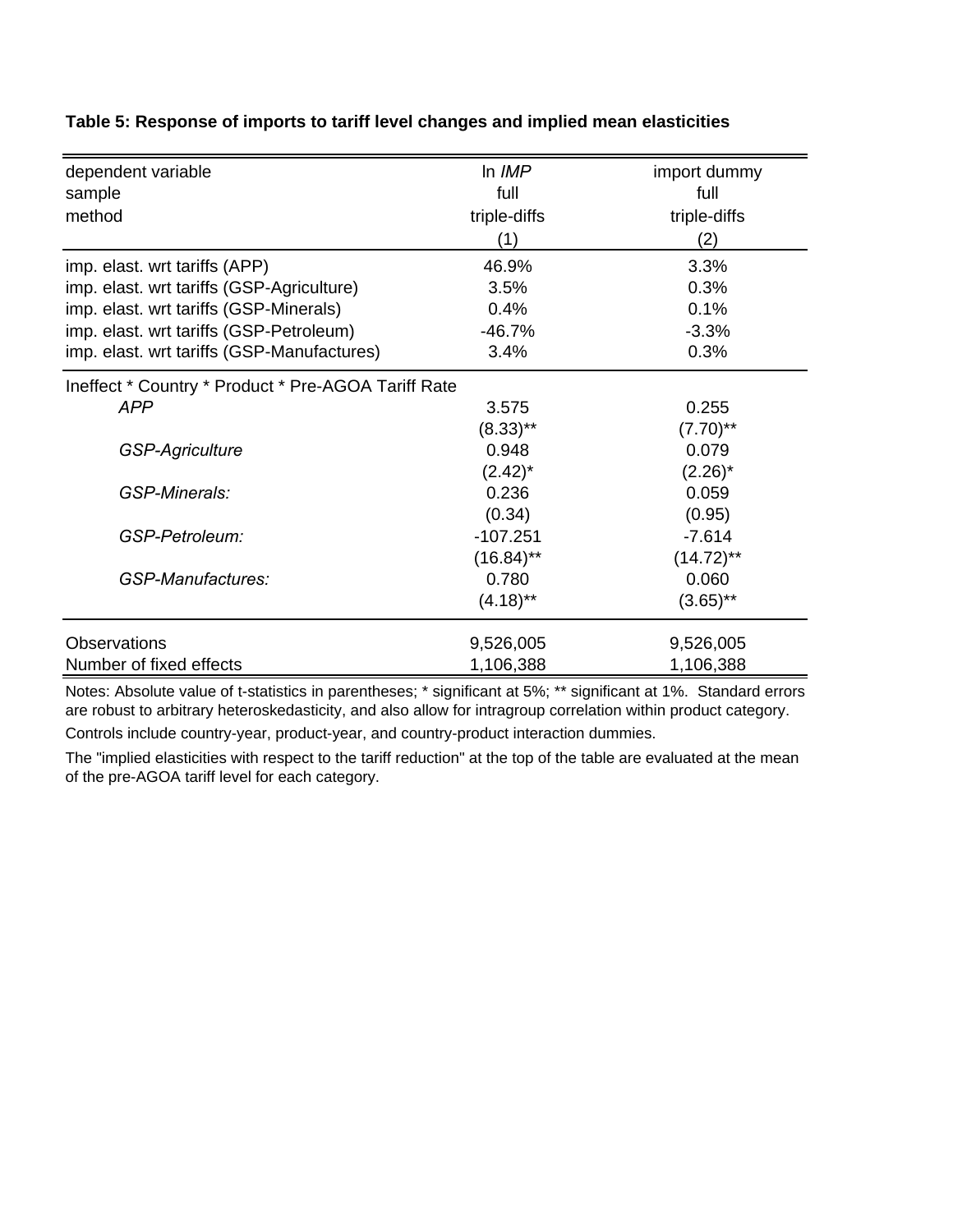### **Table 6: Robustness checks I: control-group, self-selection, treatment window, and trade diversion**

| dependent variable                       | In $IMP$     | In $IMP$      | In $IMP$       | In $IMP$    | In $(USIMP)$ | In $(EUIMP)$            |
|------------------------------------------|--------------|---------------|----------------|-------------|--------------|-------------------------|
| sample                                   | 1998-2006    | 1998-2006     | 1998-2006      | 1998-2003   |              | 1999-2000 and 2002-2003 |
|                                          | (1)          | (2)           | (3)            | (4)         | (5)          | (6)                     |
|                                          | benchmark    | control group | self-selection | window      | benchmark    | trade-diversion         |
| Marginal Apparel Effect                  | 53.1%        | 49.9%         | 22.5%          | 53.6%       | 58.4%        | 2.2%                    |
| Marginal GSP-Agriculture Effect          | 8.3%         | 9.1%          | 8.4%           | 2.7%        | $-0.4%$      | 4.0%                    |
| Marginal GSP-Manufactures Effect         | 15.7%        | 13.1%         | 15.7%          | 11.1%       | 6.4%         | 4.1%                    |
| Ineffect * Country * Product Interaction |              |               |                |             |              |                         |
| <b>APP</b>                               | 0.426        | 0.405         | 0.203          | 0.429       | 0.460        | 0.022                   |
|                                          | $(8.03)$ **  | $(7.72)$ **   | $(6.13)$ **    | $(7.52)$ ** | $(7.35)$ **  | (0.58)                  |
| GSP-Agriculture                          | 0.080        | 0.087         | 0.081          | 0.027       | $-0.004$     | 0.039                   |
|                                          | (4.48)**     | $(5.36)$ **   | $(4.50)$ **    | (1.52)      | (0.21)       | (1.53)                  |
| GSP-Minerals:                            | 0.166        | 0.207         | 0.166          | 0.183       | 0.094        | $-0.072$                |
|                                          | $(2.03)^*$   | $(2.40)^*$    | $(2.03)^*$     | $(2.99)$ ** | (1.32)       | (0.28)                  |
| GSP-Petroleum:                           | 0.771        | 0.254         | 0.771          | 0.601       | 0.903        | 1.498                   |
|                                          | (0.93)       | (0.46)        | (0.93)         | (0.98)      | (1.02)       | $(2.31)^*$              |
| GSP-Manufactures:                        | 0.146        | 0.123         | 0.146          | 0.105       | 0.062        | 0.040                   |
|                                          | $(10.13)$ ** | $(11.32)$ **  | (10.16)**      | $(7.58)$ ** | $(4.38)$ **  | $(2.07)^*$              |
| <b>Observations</b>                      | 9,538,560    | 8,432,640     | 9,538,560      | 6,359,040   | 3,706,880    | 3,706,880               |
| Number of fixed effects                  | 1,107,783    | 979,344       | 1,107,783      | 1,091,802   | 947,924      | 947,924                 |

Notes: Absolute value of t-statistics in parentheses; \* significant at 5%; \*\* significant at 1%. Standard errors are robust to arbitrary heteroskedasticity, and also allow for intragroup correlation within product category.

Controls in all columns include country-product, country-year, and product-year interaction dummies.

Column (2) does not include observations from OECD countries.

In column (3) all AGOA countries are considered as 'treated' by the apparel provision, whether or not it was granted to them. That is, as soon as a country is declared eligible for AGOA (for most countries at the outset of 2001), it is also considered to be 'treated' under the apparel provision.

Column (4) limits the sample to 3 years pre and 3 years post AGOA.

Columns (5) and (6) use data for the years 1999, 2000, 2002 and 2003. (We only have data available for the European Union countries for those years.) Column (5) is for the same specification as in column (1); in column (6) the dependent variable is log E.U. imports.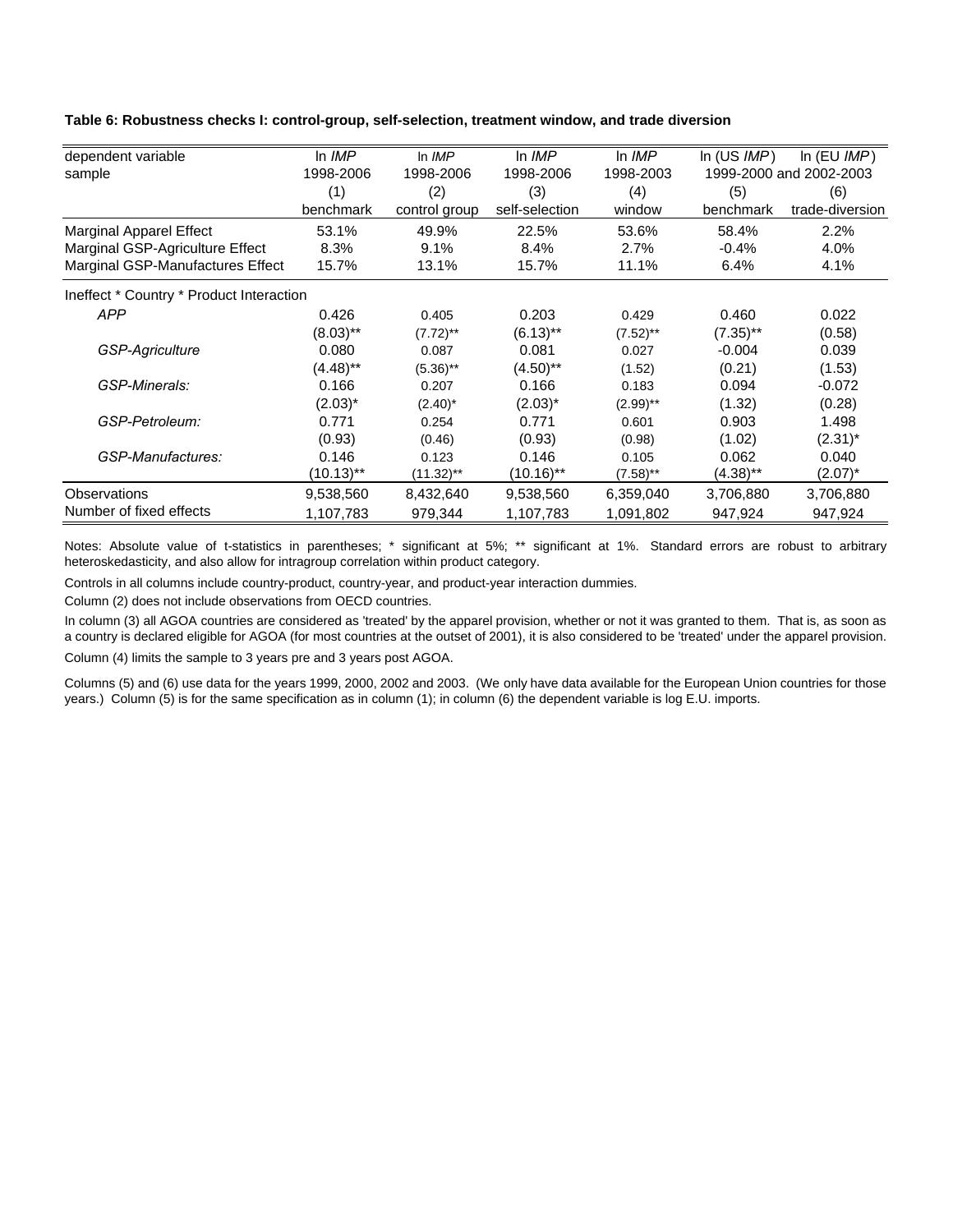#### **Table 7: Robustness checks II: estimation with fewer controls**

| dependent variable                       | In IMP          | In IMP          | In IMP          | In IMP                  |
|------------------------------------------|-----------------|-----------------|-----------------|-------------------------|
|                                          | (1)             | (2)             | (3)             | (4)                     |
| <b>Marginal Apparel Effect</b>           | 53.1%           | 39.8%           | 40.8%           | 98.8%                   |
| Marginal GSP-Agriculture Effect          | 8.3%            | $-0.6%$         | $-0.6%$         | $-1.3%$                 |
| Marginal GSP-Manufactures Effect         | 15.7%           | 7.0%            | 5.8%            | 6.0%                    |
| Ineffect * Country * Product Interaction |                 |                 |                 |                         |
| <b>APP</b>                               | 0.426           | 0.335           | 0.342           | 0.687                   |
|                                          | $(8.03)$ **     | $(6.24)$ **     | $(6.52)$ **     | $(7.82)$ **             |
| GSP-Agriculture                          | 0.080           | $-0.006$        | $-0.006$        | $-0.013$                |
|                                          | $(4.48)$ **     | (0.32)          | (0.35)          | (0.65)                  |
| GSP-Minerals:                            | 0.166           | 0.091           | 0.088           | 0.052                   |
|                                          | $(2.03)^*$      | (1.16)          | (1.22)          | (0.89)                  |
| GSP-Petroleum:                           | 0.771           | 0.994           | 0.575           | 0.564                   |
|                                          | (0.93)          | (0.92)          | (0.79)          | (0.53)                  |
| GSP-Manufactures:                        | 0.146           | 0.068           | 0.056           | 0.058                   |
|                                          | $(10.13)$ **    | $(4.32)$ **     | $(4.08)$ **     | $(3.58)$ **             |
| Ineffect * Country Interaction           |                 |                 |                 |                         |
| <b>APP</b>                               |                 | $-0.003$        |                 | 0.204                   |
|                                          |                 | (0.78)          |                 | $(34.28)$ **            |
| <b>GSP</b>                               |                 | $-0.037$        |                 | $-0.011$                |
|                                          |                 | $(7.58)$ **     |                 | (1.92)                  |
| Ineffect * Product Interaction           |                 |                 |                 |                         |
| <b>APP</b>                               |                 |                 | 0.126           | 0.249                   |
|                                          |                 |                 | $(3.83)$ **     | $(6.37)$ **             |
| GSP-Agriculture:                         |                 |                 | $-0.004$        | $-0.018$                |
|                                          |                 |                 | (0.18)          | (0.71)                  |
| GSP-Minerals:                            |                 |                 | $-0.049$        | $-0.077$                |
|                                          |                 |                 | (1.23)          | (1.62)                  |
| GSP-Petroleum:                           |                 |                 | $-2.750$        | $-3.093$                |
|                                          |                 |                 |                 |                         |
|                                          |                 |                 | (1.21)          | (1.19)                  |
| GSP-Manufactures:                        |                 |                 | $-0.080$        | $-0.104$                |
| Country * Product Interaction            |                 |                 | $(4.89)$ **     | $(5.04)$ **             |
| <b>APP</b>                               |                 |                 |                 | $-1.449$                |
|                                          |                 |                 |                 |                         |
|                                          |                 |                 |                 | $(14.51)$ **            |
| GSP-Agriculture:                         |                 |                 |                 | 1.096                   |
| GSP-Minerals:                            |                 |                 |                 | $(17.83)$ **            |
|                                          |                 |                 |                 | 1.532                   |
|                                          |                 |                 |                 | $(26.46)$ <sup>**</sup> |
| GSP-Petroleum:                           |                 |                 |                 | $-0.310$                |
| GSP-Manufactures:                        |                 |                 |                 | (0.27)<br>0.167         |
|                                          |                 |                 |                 | $(2.75)$ **             |
| <b>Country Dummy</b>                     |                 |                 |                 |                         |
| <b>APP</b>                               |                 |                 |                 | 0.109                   |
|                                          |                 |                 |                 | $(11.07)$ **            |
| GSP                                      |                 |                 |                 | $-1.082$                |
|                                          |                 |                 |                 | $(53.14)$ **            |
| Product Dummy                            |                 |                 |                 |                         |
| <b>APP</b>                               |                 |                 |                 | 1.892                   |
|                                          |                 |                 |                 | $(13.20)$ **            |
| GSP-Agriculture:                         |                 |                 |                 | $-1.153$                |
|                                          |                 |                 |                 | $(17.56)$ **            |
| GSP-Minerals:                            |                 |                 |                 | $-1.644$                |
|                                          |                 |                 |                 | $(31.50)$ **            |
| GSP-Petroleum:                           |                 |                 |                 |                         |
|                                          |                 |                 |                 | 4.769<br>$(3.02)$ **    |
| GSP-Manufactures:                        |                 |                 |                 | $-0.162$                |
|                                          |                 |                 |                 | $(2.39)^*$              |
|                                          |                 |                 |                 |                         |
| fixed effects                            | country/product | country/product | country/product |                         |
|                                          | country/year    |                 | country/year    | year                    |
|                                          | product/year    | product/year    |                 |                         |
| Observations                             | 9,538,560       | 8,570,880       | 9,538,560       | 5,923,840               |

Notes: Absolute value of t-statistics in parentheses; \* significant at 5%; \*\* significant at 1%. Standard errors are robust to arbitrary heteroskedasticity, and also allow for intragroup correlation within product category. All results are for triple-difference effects estimated on the full sample.

Controls in column (1) include country-product, country-year, and product-year interaction dummies.

Controls in column (2) include country-product and product-year interaction dummies and dummies for free-trade agreements that came into effect during the study period, as well as changes in trade relations (into and out of MFN and into and out of GSP eligibility).

Controls in column (3) include country-product and country-year interaction dummies.

Controls in column (4) include year dummies, dummies for free-trade agreements that came into effect during the study period, as well as changes in trade relations (into and out of MFN and into and out of GSP eligibility), and gravity variables (landlocked, English-speaking, GDP, population, distance to the USA, and land area).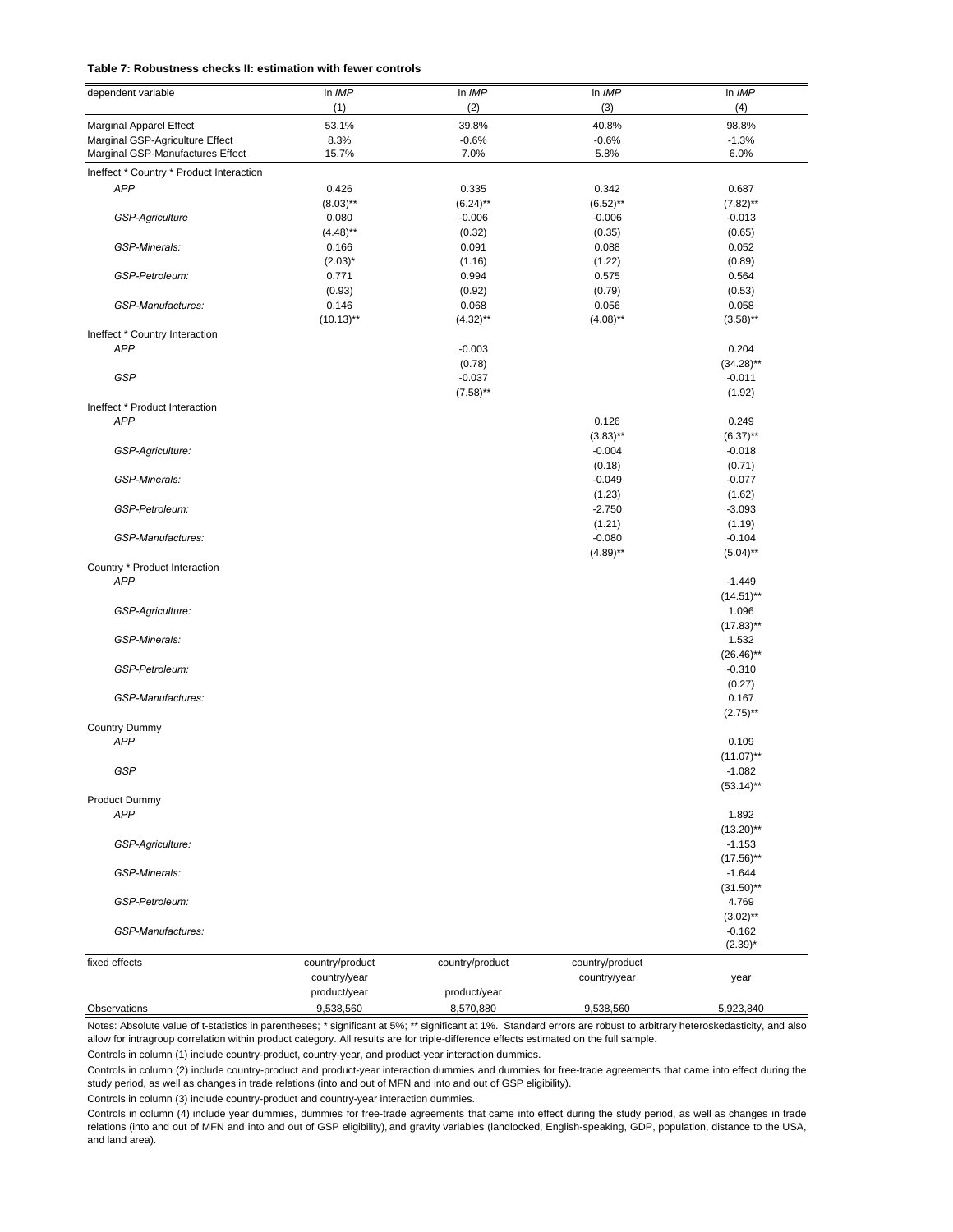|                    | dependent variable: triple-interaction coefficient estimate |                        |                         |  |  |  |
|--------------------|-------------------------------------------------------------|------------------------|-------------------------|--|--|--|
|                    | Apparel                                                     | <b>GSP-Agriculture</b> | <b>GSP-Manufactures</b> |  |  |  |
| Distance to U.S.   | 0.398                                                       | $-0.099***$            | $-0.084**$              |  |  |  |
|                    | (0.357)                                                     | (0.032)                | (0.031)                 |  |  |  |
| In GDP             | $-0.049$                                                    | $0.018**$              | $0.019**$               |  |  |  |
|                    | (0.083)                                                     | (0.007)                | (0.007)                 |  |  |  |
| Population density | 0.077                                                       | $-0.210**$             | $-0.174**$              |  |  |  |
|                    | (0.789)                                                     | (0.085)                | (0.084)                 |  |  |  |
| Landlocked dummy   | $-0.084$                                                    | $-0.005$               | $-0.001$                |  |  |  |
|                    | (0.136)                                                     | (0.015)                | (0.015)                 |  |  |  |
| Time in AGOA       | 0.093                                                       | $0.054***$             | $0.057***$              |  |  |  |
|                    | (0.100)                                                     | (0.010)                | (0.011)                 |  |  |  |
| (Time in $AGOA)^2$ | 0.044                                                       | $0.018***$             | $0.014***$              |  |  |  |
|                    | (0.037)                                                     | (0.004)                | (0.004)                 |  |  |  |
| Constant           | $-2.463$                                                    | $0.732**$              | $0.624**$               |  |  |  |
|                    | (3.698)                                                     | (0.326)                | (0.302)                 |  |  |  |
| observations       | 26                                                          | 41                     | 41                      |  |  |  |
| $R^2$              | 0.198                                                       | 0.663                  | 0.633                   |  |  |  |

**Table 8: Gravity equation variables predict effects for GSP-products well**

Notes: OLS regression of country and product-category specific triple-interaction coefficients (estimated as in Table 2) on gravity-model variables. The inverse of the standard deviations of the coefficient estimates are used as weights. \* Significant at the 10% level, \*\* 5%, \*\*\* 1%.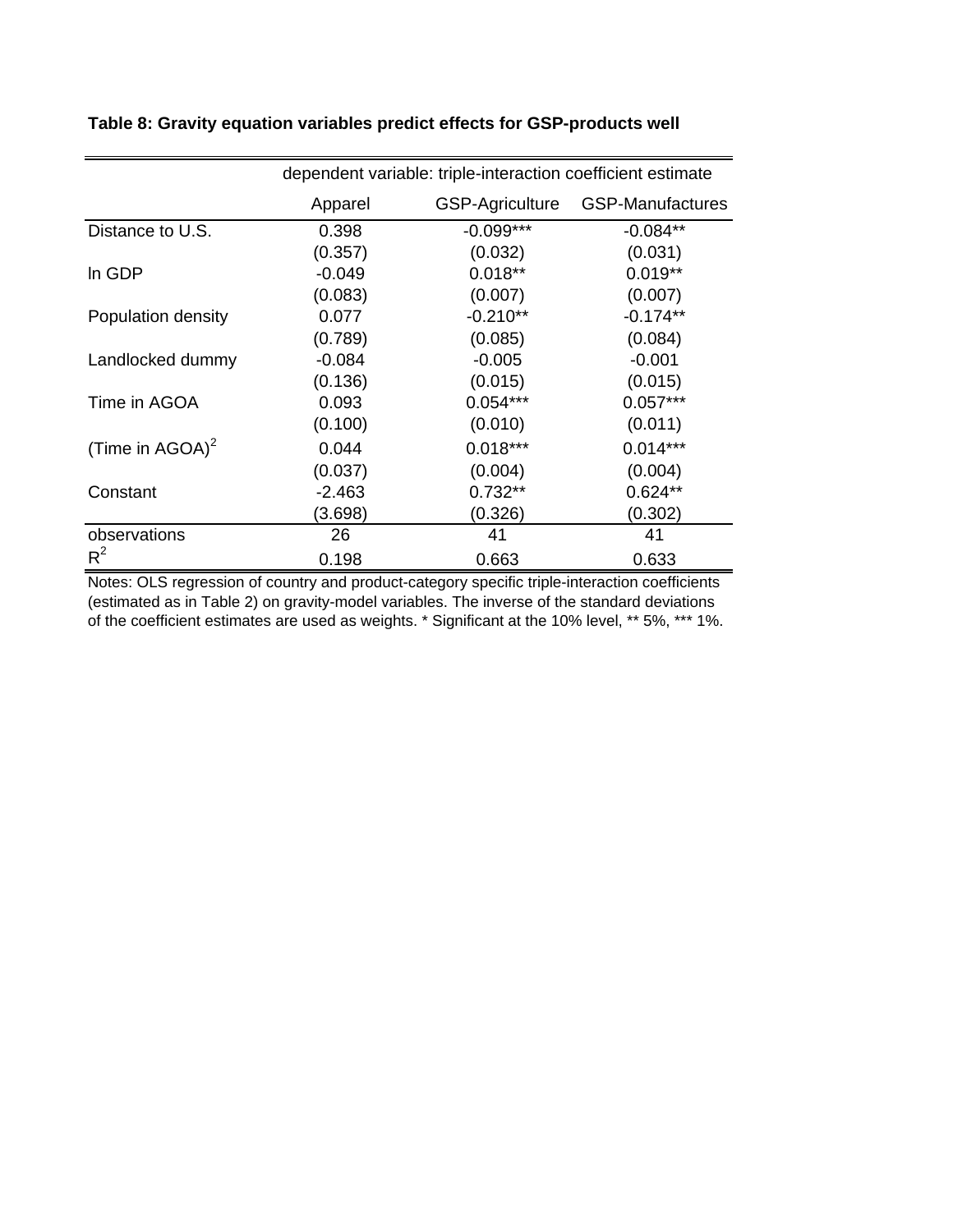|                                                 | Pre-AGOA<br>Exports   | Actual Increase                |                       | <b>Estimated AGOA Impact</b> |                 |                          |                                                        |  |  |
|-------------------------------------------------|-----------------------|--------------------------------|-----------------------|------------------------------|-----------------|--------------------------|--------------------------------------------------------|--|--|
|                                                 | (1998-2000)           | $(1998/2000 - 2002/2006)$      |                       |                              |                 | (1998/2000 - 2002/2006)  |                                                        |  |  |
|                                                 | (1)                   | (2a)                           | (2b)                  | (3a)                         | (3b)            | (3c)                     | (3d)                                                   |  |  |
|                                                 | million<br><b>USD</b> | as % of<br>pre-AGOA<br>exports | million<br><b>USD</b> | Estimated<br>coefficient     | million<br>USD  | as % of<br>total non-oil | as % of<br>total non-oil<br>export level export growth |  |  |
| Apparel<br>GSP-agricultural<br>GSP-manufactures | 656<br>154<br>495     | 120.4%<br>54.1%<br>71.3%       | 789<br>83<br>353      | 53.1%<br>8.3%<br>15.7%       | 348<br>13<br>78 | 6.4%<br>0.2%<br>1.4%     | 13.8%<br>0.5%<br>3.1%                                  |  |  |
| Total for (selected) AGOA                       | 1,304                 | 93.9%                          | 1,225                 |                              | 439             | 8.0%                     | 17.4%                                                  |  |  |
| Total non-oil exports<br><b>Total exports</b>   | 5,472<br>17,813       |                                | 2,517<br>17,137       |                              |                 |                          |                                                        |  |  |

# **Table 9: Estimated AGOA impact and actual increase in exports to the United States**

Notes: Own calculations based on U.S. ITC dataset and coefficient estimates from Table 4. All values are in millions of US dollars.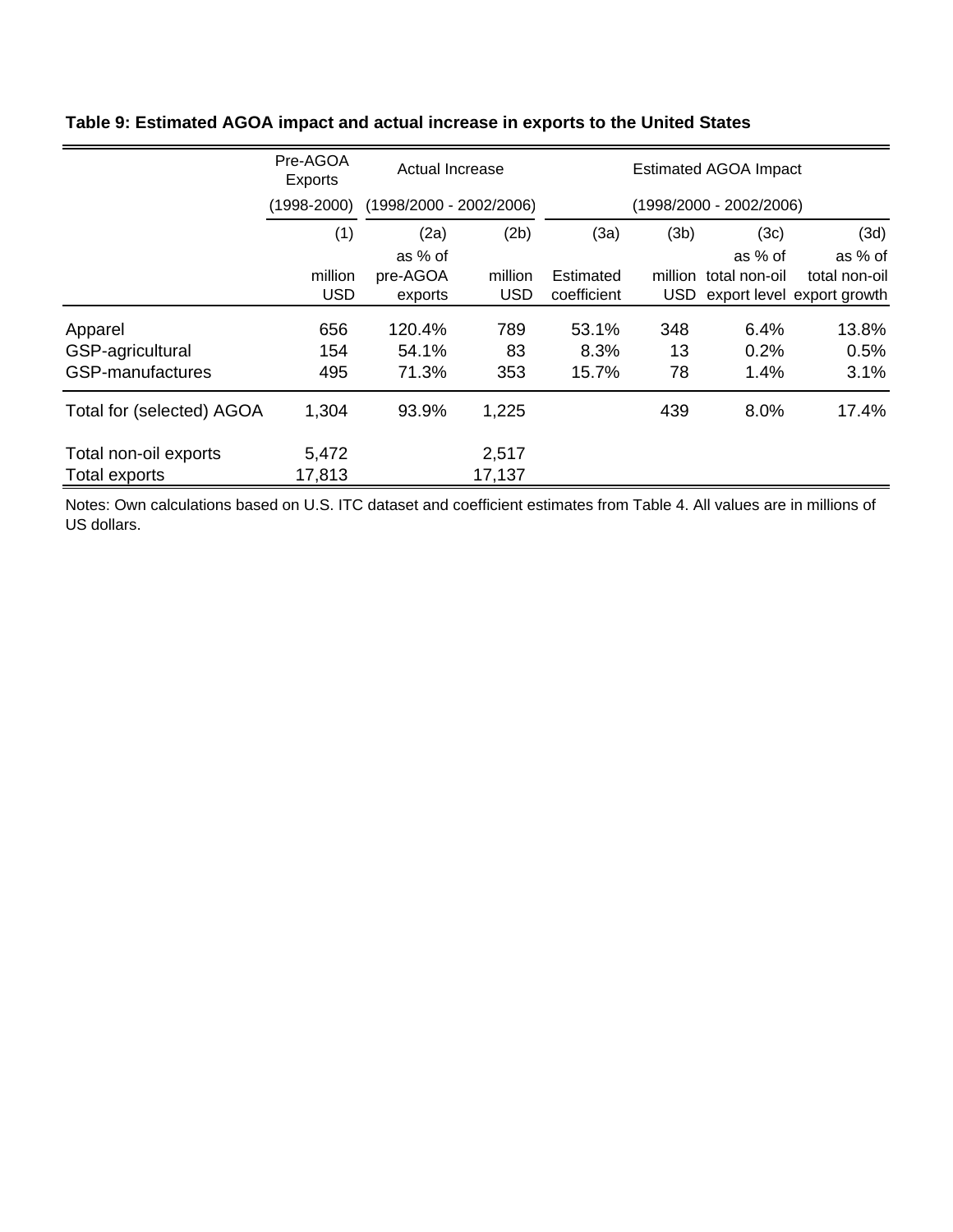# **Table 10: FDI inflows**

|                                | pre-AGOA                   |       | post-AGOA                  |       |            |
|--------------------------------|----------------------------|-------|----------------------------|-------|------------|
|                                | (1999-2000)                |       | $(2004 - 05)$              |       | change     |
|                                | million USD % of FDI stock |       | million USD % of FDI stock |       | <b>USD</b> |
| World                          | 1254744                    | 23.4% | 813516                     | 8.2%  | $-35.2%$   |
| Developing countries           | 241155                     | 14.8% | 290453                     | 11.8% | 20.4%      |
| Developing countries w/o China | 200590                     | 14.0% | 223886                     | 10.3% | 11.6%      |
| <b>AGOA</b> countries          | 7085                       | 6.9%  | 12518                      | 7.9%  | 76.7%      |
| AGOA without oil producers     | 3731                       | 5.6%  | 7358                       | 7.1%  | 97.2%      |

Notes: Own calculations based on Unctad World Investment Report 2006

Latest year available for FDI statistics is 2005